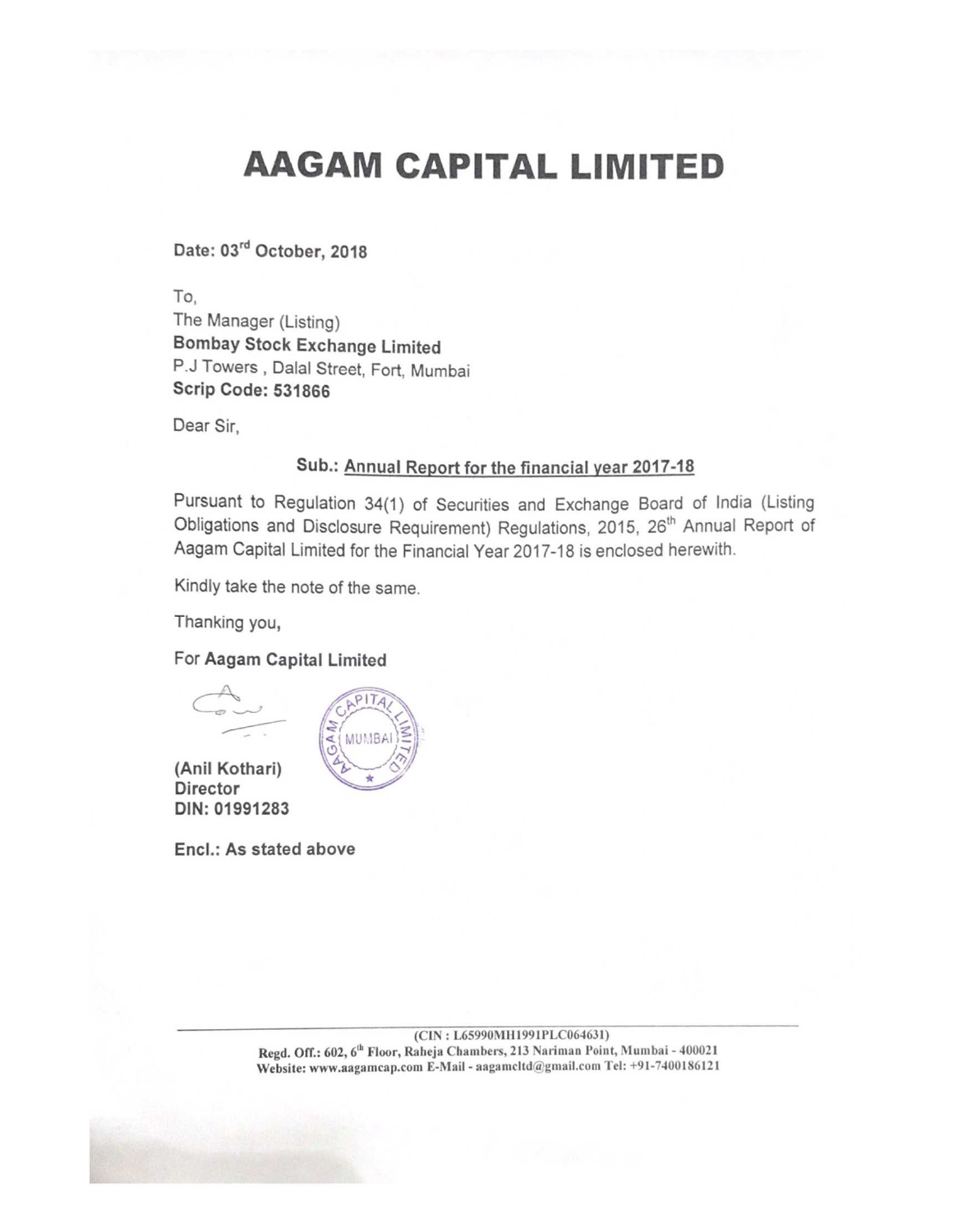# **AAGAM CAPITAL LIMITED**

**26th Annual Report 2017-18**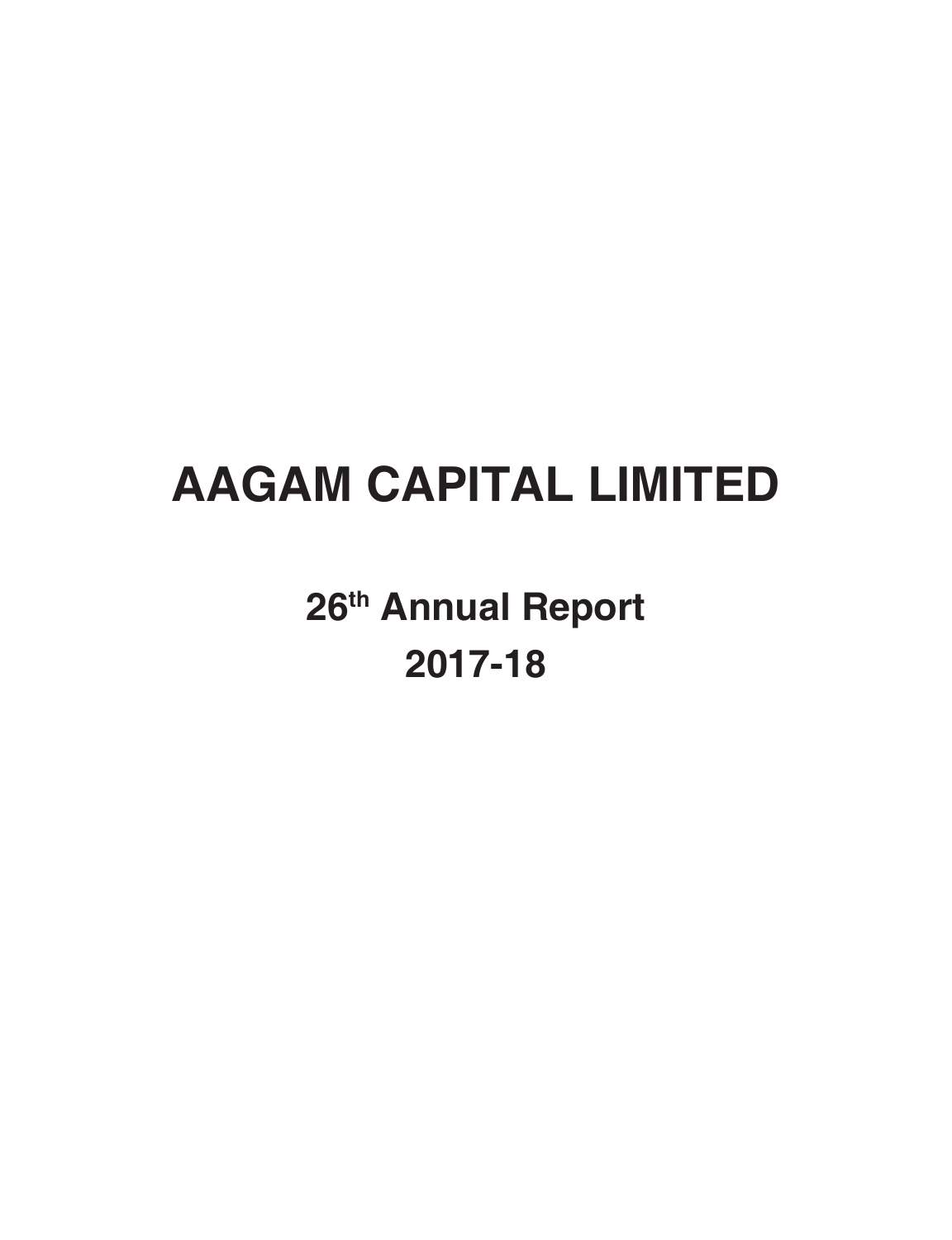#### **CORPORATE INFORMATION**

#### **BOARD OF DIRECTORS**

| Mr. | Anil Kothari           |            | Whole Time Director    |
|-----|------------------------|------------|------------------------|
| Mr. | Naresh Jain            | $\sim$ $-$ | Non-Executive Director |
|     | Mr. Suryakant Kadakane | $\sim$     | Independent Director   |
|     | Mrs. Preeti Doshi      | $\sim$     | Independent Director   |
|     | Mrs. Dhrupa Thakkar    | $\sim$ $-$ | Independent Director   |

#### **COMPANY SECRETARY & COMPLIANCE OFFICER**

Mr. Harsh Choubisa (Appointed w. e. f. 26<sup>th</sup> July, 2018)

#### **STATUTORY AUDITORS**

M/s. Motilal & Associates, Chartered Accountants

#### **SECRETARIAL AUDITORS**

Ms. Urmila Bohra, Practising Company Secretary

#### **BANKERS**

Axis Bank Limited

#### **REGISTRAR AND SHARE TRANSFER AGENT**

M/s. Bigshare Services Private Limited 1<sup>st</sup> Floor, Bharat Tin Works Building Opp. Vasant Oasis Makwana Road, Marol, Andheri(East), Mumbai - 400072. Tel : 02262638200 Email : charul@bigshareonline.com Web: www.bigshareonline.com

#### **REGISTERED OFFICE**

Office No.602, 6<sup>th</sup> Floor, Raheja Chambers, 213 Nariman Point Mumbai – 400021. Tel : 022- 40068190 Email id : aagamcltd@gmail.com Web: www.aagamcap.com

| <b>Contents</b>                           | Page No. |
|-------------------------------------------|----------|
| <b>Notice</b>                             |          |
| Directors Report                          |          |
| Management Discussion and Analysis Report | 23       |
| Independent Auditors Report               | 25       |
| <b>Balance Sheet</b>                      | 31       |
| Statement of Profit and Loss              | 32       |
| Cash Flow Statement                       | 33       |
| Notes forming parts of Accounts           | 34       |
| Attendance Slip, Proxy Form, Ballot Paper | 47.49.51 |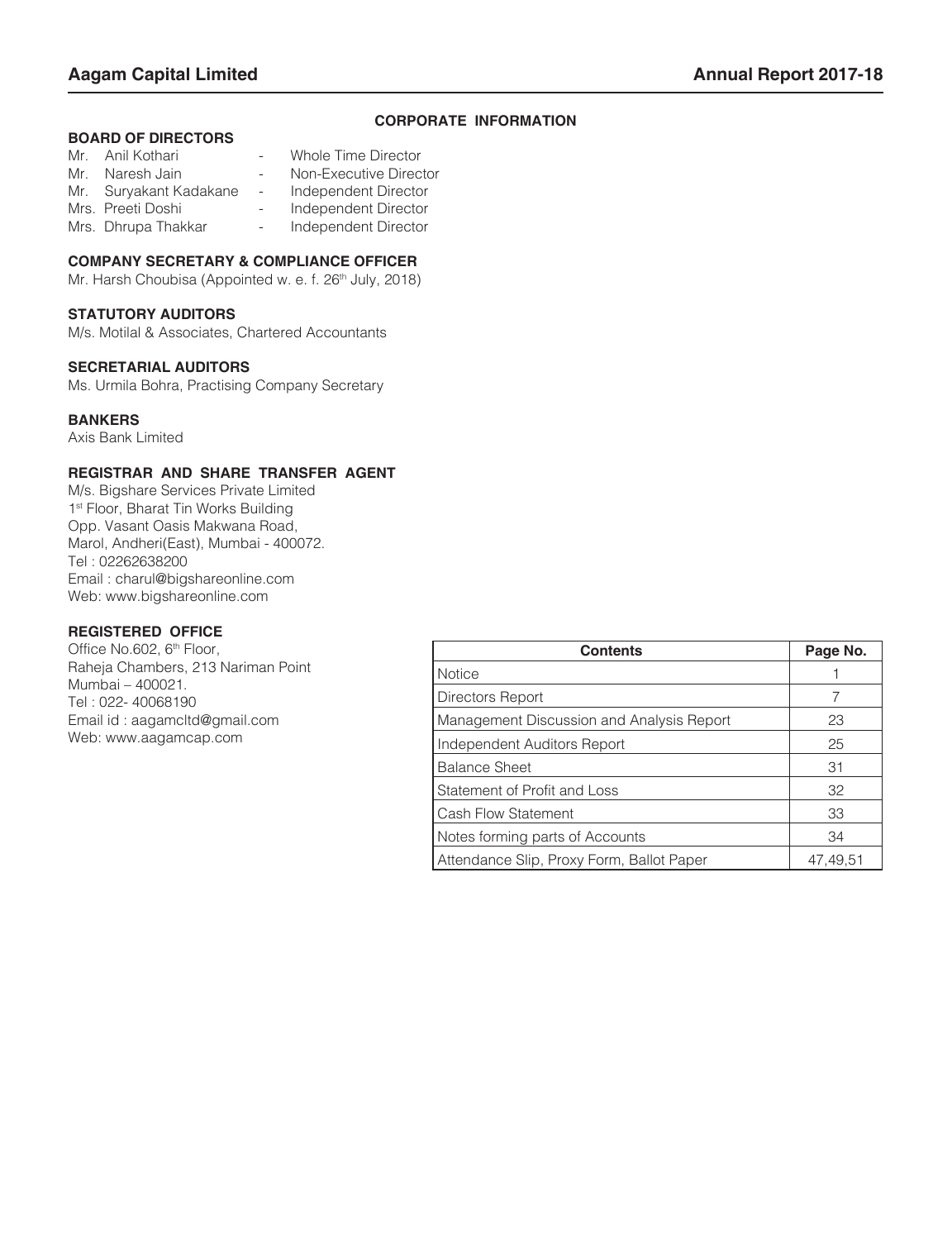#### **NOTICE**

Notice is hereby given that the 26<sup>th</sup> Annual General Meeting of the members of **Aagam Capital Limited** will be held on Friday, 28<sup>th</sup> Day of September, 2018 at 12:15 pm at the registered office of the Company situated at Office No. 602, 6<sup>th</sup> Floor, Raheja Chambers, 213 Nariman Point, Mumbai – 400021 to transact the following business :

#### **ORDINARY BUSINESS**

- 1. To receive, consider and adopt the Audited Financial Statement of the Company for the financial year ended  $31<sup>st</sup> March$ , 2018 together with the Reports of the Board of Directors and Auditors thereon.
- 2. To appoint a Director in place of Mr. Anil Kothari (DIN: 01991283), who retires by rotation and being eligible offers himself for re - appointment.
- 3. To reappoint the Statutory Auditors and in this regard, to consider and if thought fit to pass with or without modification(s) the following resolution as an **Ordinary Resolution :**

**RESOLVED THAT** pursuant to the provisions of Sections 139, 142 and other applicable provisions, if any, of the Companies Act, 2013 read with the Companies (Audit and Auditors) Rules, 2014 (including any statutory modification(s) or re-enactment thereof, for the time being in force), and pursuant to the recommendation made by the Audit Committee of the Board of Directors the retiring Auditors, M/s. Motilal & Associates, Chartered Accountants, having Registration No. 106584W be and is hereby reappointed to hold office from the conclusion of the 26<sup>th</sup> AGM of the Company till the conclusion of the 31<sup>st</sup> AGM of the Company to be held in the year 2023, and the said Auditors be paid such remuneration as may be decided by the Board of Directors of the Company.

> **By Order of the Board of Directors Sd/-**  $S$ d/- **Harsh Choubisa Company Secretary**

**Date :- 13.08.2018 Place :- Mumbai**

**NOTES :**

- **1. A member entitled to attend and vote at the meeting is entitled to appoint a proxy to attend and vote instead of himself / herself and such proxy need not be a member. Proxies in order to be effective must be received at the registered office of the company situated at Office No. 602, 6th Floor, Raheja Chambers, 213 Nariman Point, Mumbai - 400 021, not less than forty eight hours before the meeting.**
- **2. A person can act as a proxy on behalf of members not exceeding fifty and holding in the aggregate not more than ten percent of the total share capital of the Company carrying voting rights. A member holding more than ten percent of the total share capital of the Company carrying voting rights may appoint a single person as proxy and such person shall not act as a proxy for any other person or shareholder.**
- 3. Members/ Proxies/ Authorised Representative are requested to bring to the meeting, the Attendance Slip enclosed herewith, duly completed and signed, mentioning therein details of their DP ID and Client ID / Folio No.
- 4. The Register of Members and Share Transfer Books of the Company will remain closed from 24<sup>th</sup> September, 2018 to 28<sup>th</sup> September, 2018 (both days inclusive) for the purpose of Annual General Meeting.
- 5. Members holding shares in dematerialized form are requested to intimate all changes pertaining to their bank details such as bank account number, name of the bank and branch details, MICR ,IFSC code, mandates, nominations, power of attorney, change of address, change of name, e-mail address, contact numbers, etc., to their depository participant (DP). Changes intimated to the DP will then be automatically reflected in the Company's records which will help the Company and the Company's Registrars and Transfer Agents, Bigshare Services Private Limited to provide efficient and better services. Members holding shares in physical form are requested to intimate such changes to Bigshare Services Private Limited.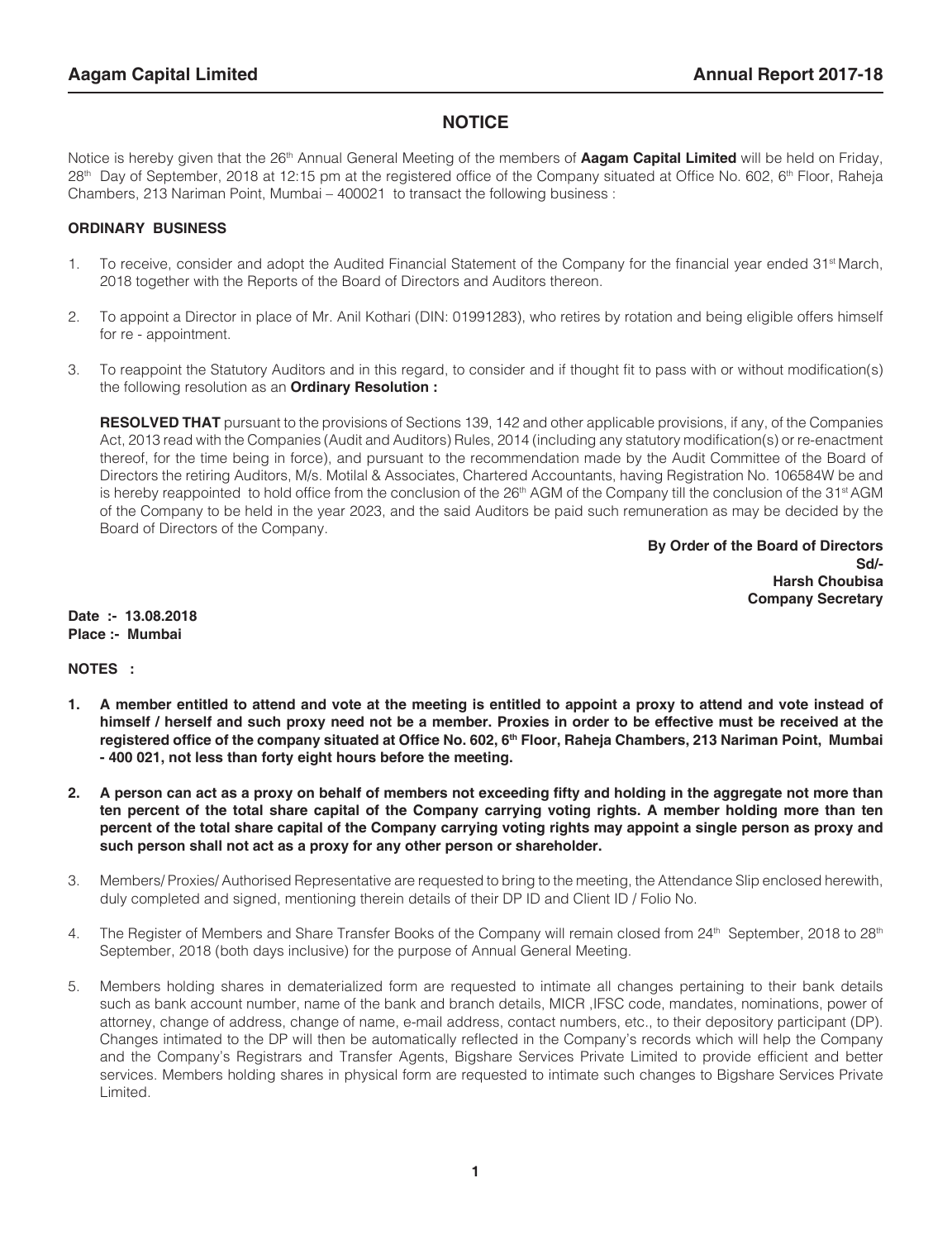- 6. The Securities and Exchange Board of India ("SEBI") has mandated the submission of Permanent Account Number (PAN) by every participant in securities market. Members holding shares in electronic form are therefore, requested to submit the PAN to their depository participants with whom they are maintaining their demat accounts. Members holding shares in physical form can submit their PAN details to Bigshare Services Private Limited.
- 7. Members holding shares in physical form are requested to consider converting their holdings to dematerialized form to eliminate all risks associated with physical shares and for ease of portfolio management. Members can contact the Company or Bigshare Services Private Limited for assistance in this regard.
- 8. Members holding shares in physical form, in identical order of names, in more than one folio are requested to send to the Company or Bigshare Services Private Limited, the details of such folios together with the share certificates for consolidating their holdings in one folio. A consolidated share certificate will be issued to such Members after making requisite changes.
- 9. Members seeking any information with regard to the accounts, are requested to write to the Company atleast 7 days before, so as to enable the management to keep the information ready at the AGM.
- 10. In case of joint holders attending the AGM, the member whose name appears as the first holder in the order of names as per the Register of Members of the Company will be entitled to vote.
- 11. Members can avail the nomination facility, under Section 72 of the Companies Act, 2013 by submitting Form No. SH.13 as per Rule 19(1) of the Companies (Share Capital and Debentures) Rules, 2014 with the Company. Blank forms will be made available on request.
- 12. Non-resident Indian Members are requested to inform Company's Registrar and Share Transfer Agent, Bigshare Services Private Limited, immediately of :
	- (a) Change in their residential status on return to India for permanent settlement.
	- (b) Particulars of their bank account maintained in India with complete name, branch, account type, account number, IFSC code and address of the bank with pin code number, if not furnished earlier.
- 13. The Notice of the 26<sup>th</sup> Annual General Meeting along with the Annual Report for F.Y 2017-18 is being sent by electronic mode to those Members whose e-mail addresses are registered with the Company / Depositories unless any member has requested for a physical copy of the same. For members who have not registered their e-mail addresses physical copies are being sent by the permitted mode. Members may note that this Notice and the Annual Report for F.Y 2017-18 will also be available on the Company's website viz. www.aagamcap.com.
- 14. Corporate members intending to send their authorized representatives to attend the meeting are requested to send a certified copy of the Board resolution to the Company, authorizing their representative to attend and vote on their behalf at the meeting.
- 15. To support the 'Green Initiative', Members who have not registered their e-mail addresses are requested to register the same with DPs / Bigshare Services Private Limited.
- 16. The route map showing directions to reach the venue of 26th Annual General Meeting is annexed hereto.
- 17. The Board of Directors of the Company has appointed Mr. Rohit Oza, (Membership No.33497, C.P No.16076) , Practicing Company Secretaries as the Scrutinizer to scrutinize the voting at the meeting and remote e-voting process in a fair and transparent manner.
- 18. In compliance with the provisions of Section 108 of the Act read with Rule 20 of the Companies (Management and Administration) Rules, 2014, as amended from time to time, and Regulation 44 of the SEBI Listing Regulations, the Members are provided with the facility to cast their vote electronically, through the e-voting services provided by NSDL, on all the resolutions set forth in this notice. The instructions for e-voting are given herein below. Resolution(s) passed by members through e-voting is/are deemed to have been passed as if they have been passed at the Annual General Meeting.
- 19. The facility for voting through polling paper shall also be made available at the AGM and the Members attending the meeting who have not already cast their vote by remote e-voting shall be able to exercise their right to vote at the Annual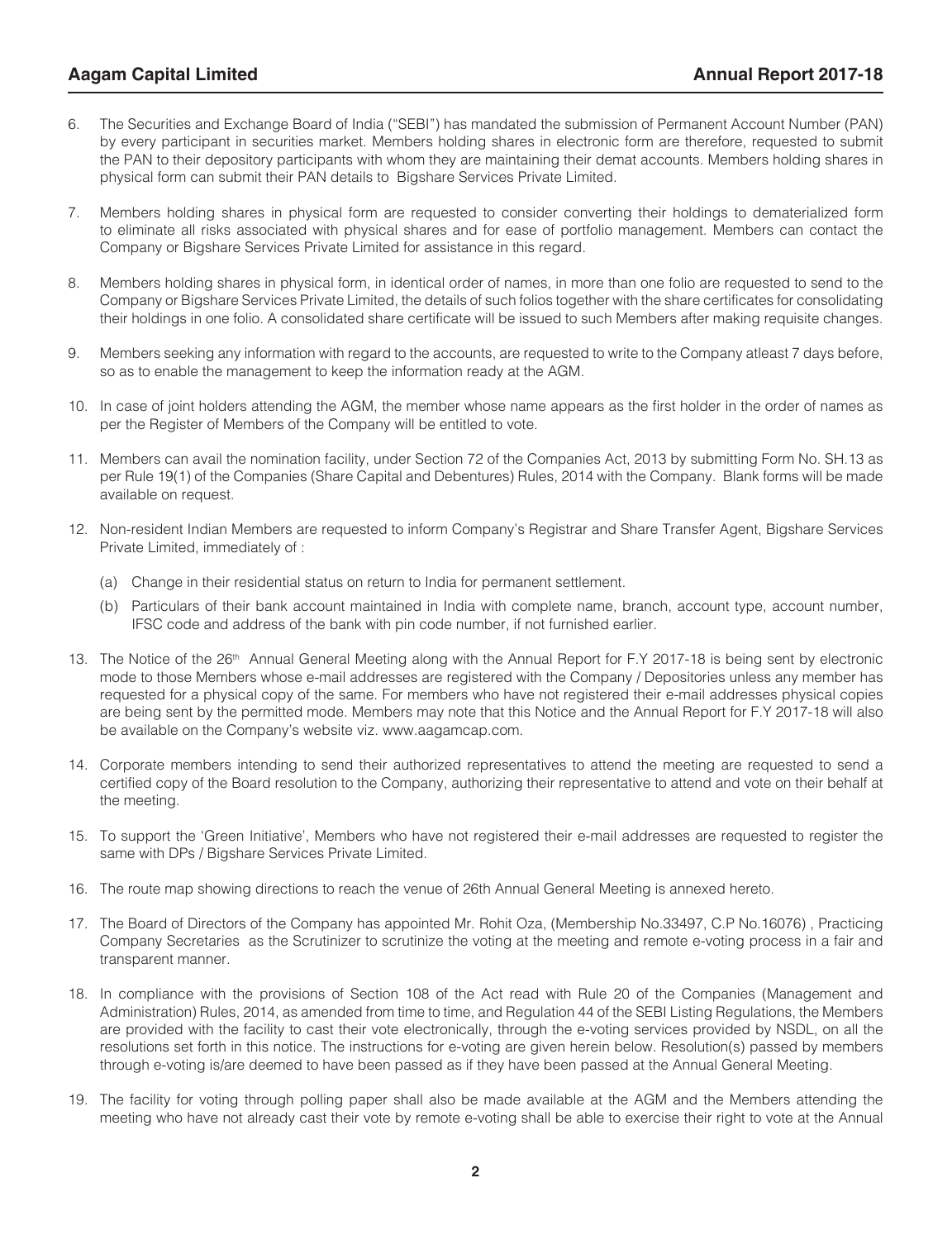General Meeting.

- 20. The Members who have cast their vote by remote e-voting prior to the AGM may also attend the AGM but shall not be entitled to cast their vote again.
- 21. A person who is not a Member as on the cut-off date should treat this notice for information purpose only.
- 22. The voting period begins on 25<sup>th</sup> September, 2018 at 10.00 A.M. and ends on 27<sup>th</sup> September, 2018 at 5.00 PM During this period shareholders of the Company, holding shares either in physical form or in dematerialized form, as on the cut-off date (record date) of 21st September, 2018 may cast their vote electronically. The e-voting module shall be disabled by NSDL for voting thereafter.
- 23. The process and manner for Remote E-voting are as under:

The way to vote electronically on NSDL e-Voting system consists of "Two Steps" which are mentioned below:

#### **Step 1 : Log-in to NSDL e-Voting system at https://www.evoting.nsdl.com**

#### **Step 2 : Cast your vote electronically on NSDL e-Voting system.**

#### **Details on Step 1 are mentioned below :**

- 1. Visit the e-Voting website of NSDL. Open web browser by typing the following URL: https://www.evoting.nsdl.com/ either on a Personal Computer or on a mobile.
- 2. Once the home page of e-Voting system is launched, click on the icon "Login" which is available under 'Shareholders' section.
- 3. A new screen will open. You will have to enter your User ID, your Password and a Verification Code as shown on the screen.

Alternatively, if you are registered for NSDL eservices i.e. IDEAS, you can log-in at https://eservices.nsdl.com/ with your existing IDEAS login. Once you log-in to NSDL eservices after using your log-in credentials, click on e-Voting and you can proceed to Step 2 i.e. Cast your vote electronically.

#### **4. Your User ID details are given below :**

| Manner of holding shares i.e. Demat<br>(NSDL or CDSL) or Physical                                             | Your User ID is:                                                                                                                                                          |
|---------------------------------------------------------------------------------------------------------------|---------------------------------------------------------------------------------------------------------------------------------------------------------------------------|
| a) For Members who hold shares in demat account 8 Character DP ID followed by 8 Digit Client ID<br>with NSDL. | For example if your DP ID is IN300*** and Client ID is 12****** then your<br>user ID is IN300***12******                                                                  |
| with CDSL.                                                                                                    | (b) For Members who hold shares in demat account 16 Digit Beneficiary ID For example if your Beneficiary ID is 12****************<br>then your user ID is 12************* |
| c) For Members holding shares in Physical Form.                                                               | EVEN Number followed by Folio Number registered with the company<br>For example if folio number is 001*** and EVEN is 101456 then user ID<br>is 101456001***              |

#### **5. Your password details are given below:**

- a. If you are already registered for e-Voting, then you can use your existing password to login and cast your vote.
- b. If you are using NSDL e-Voting system for the first time, you will need to retrieve the 'initial password' which was communicated to you. Once you retrieve your 'initial password', you need to enter the 'initial password' and the system will force you to change your password.
- c. How to retrieve your 'initial password'?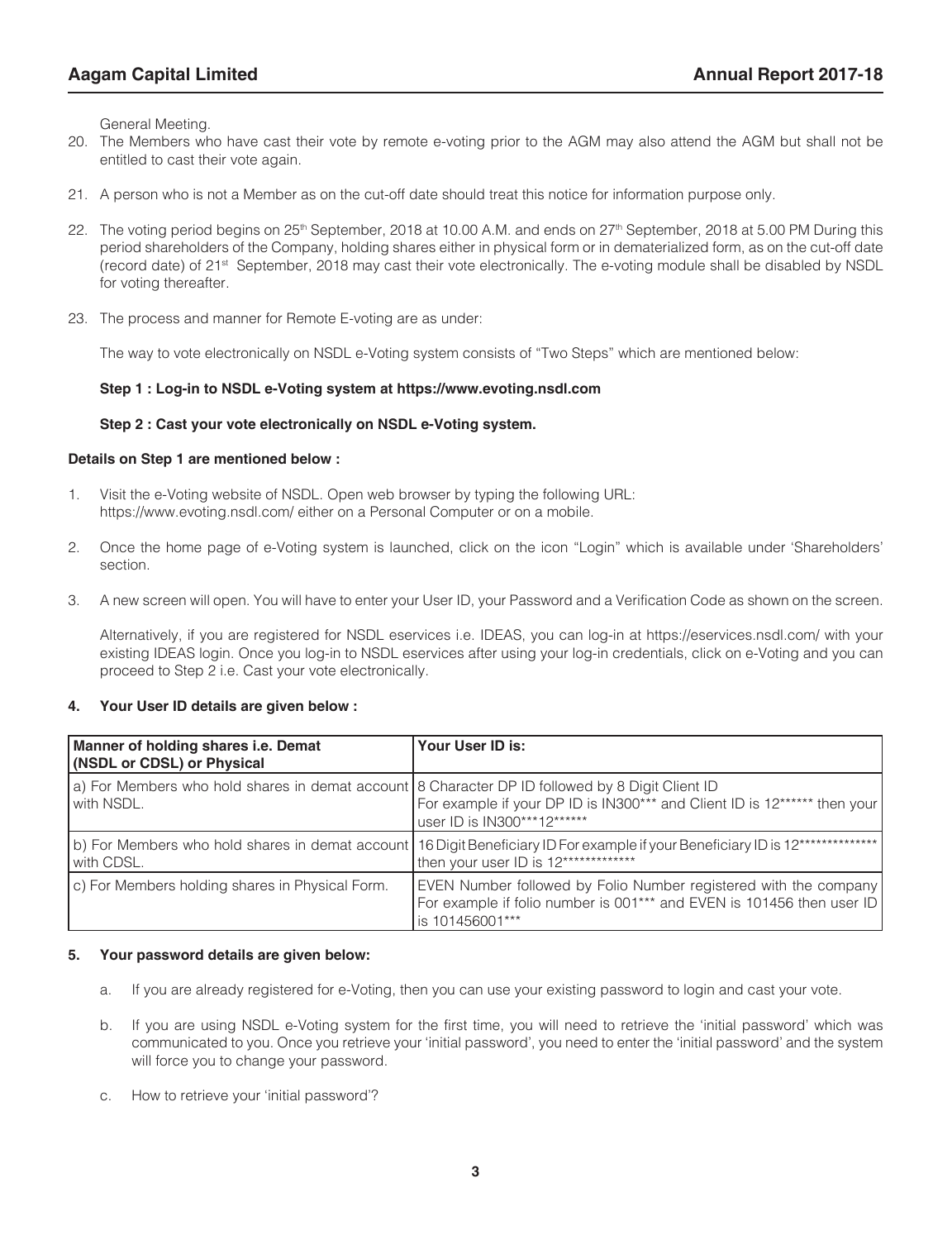- (i) If your email ID is registered in your demat account or with the company, your 'initial password' is communicated to you on your email ID. Trace the email sent to you from NSDL from your mailbox. Open the email and open the attachment i.e. a pdf file. Open the .pdf file. The password to open the .pdf file is your 8 digit Client ID for NSDL account, last 8 digits of client ID for CDSL account or folio number for shares held in physical form. The .pdf file contains your 'User ID' and your 'initial password'.
- (ii) If your email ID is not registered, your 'initial password' is communicated to you on your postal address.
- 6. If you are unable to retrieve or have not received the " Initial password" or have forgotten your password:
	- a) Click on "Forgot User Details/Password"(If you are holding shares in your demat account with NSDL or CDSL) option available on www.evoting.nsdl.com.
	- b) "Physical User Reset Password" (If you are holding shares in physical mode) option available on www.evoting.nsdl. com.
	- c) If you are still unable to get the password by aforesaid two options, you can send a request at evoting@nsdl.co.in mentioning your demat account number/folio number, your PAN, your name and your registered address.
- 7. After entering your password, tick on Agree to "Terms and Conditions" by selecting on the check box.
- 8. Now, you will have to click on "Login" button.
- 9. After you click on the "Login" button, Home page of e-Voting will open.

#### **Details on Step 2 are given below:**

- 1. After successful login at Step 1, you will be able to see the Home page of e-Voting. Click on e-Voting. Then, click on Active Voting Cycles
- 2. After clicking on Active Voting Cycles, you will be able to see all the companies "EVEN" in which you are holding shares and whose voting cycle is in active status
- 3. Select "EVEN" of company for which you wish to cast your vote
- 4. Now you are ready for e-Voting as the Voting page opens
- 5. Cast your vote by selecting appropriate options i.e. assent or dissent, verify/modify the number of shares for which you wish to cast your vote and click on "Submit" and also "Confirm" when prompted
- 6. Upon confirmation, the message "Vote cast successfully" will be displayed
- 7. You can also take the printout of the votes cast by you by clicking on the print option on the confirmation page
- 8. Once you confirm your vote on the resolution, you will not be allowed to modify your vote

#### **General Guidelines for shareholders**

- 1. Institutional shareholders (i.e. other than individuals, HUF, NRI etc.) are required to send scanned copy (PDF/ JPG Format) of the relevant Board Resolution/Authority letter etc. with attested specimen signature of the duly authorized signatory(ies) who are authorized to vote, to the Scrutinizer by e-mail to csrohitoza@gmail.com with a copy marked to evoting@nsdl. co.in.
- 2. It is strongly recommended not to share your password with any other person and take utmost care to keep your password confidential. Login to the e-voting website will be disabled upon five unsuccessful attempts to key in the correct password. In such an event, you will need to go through the "Forgot User Details/Password" or "Physical User Reset Password" option available on www.evoting.nsdl.com to reset the password.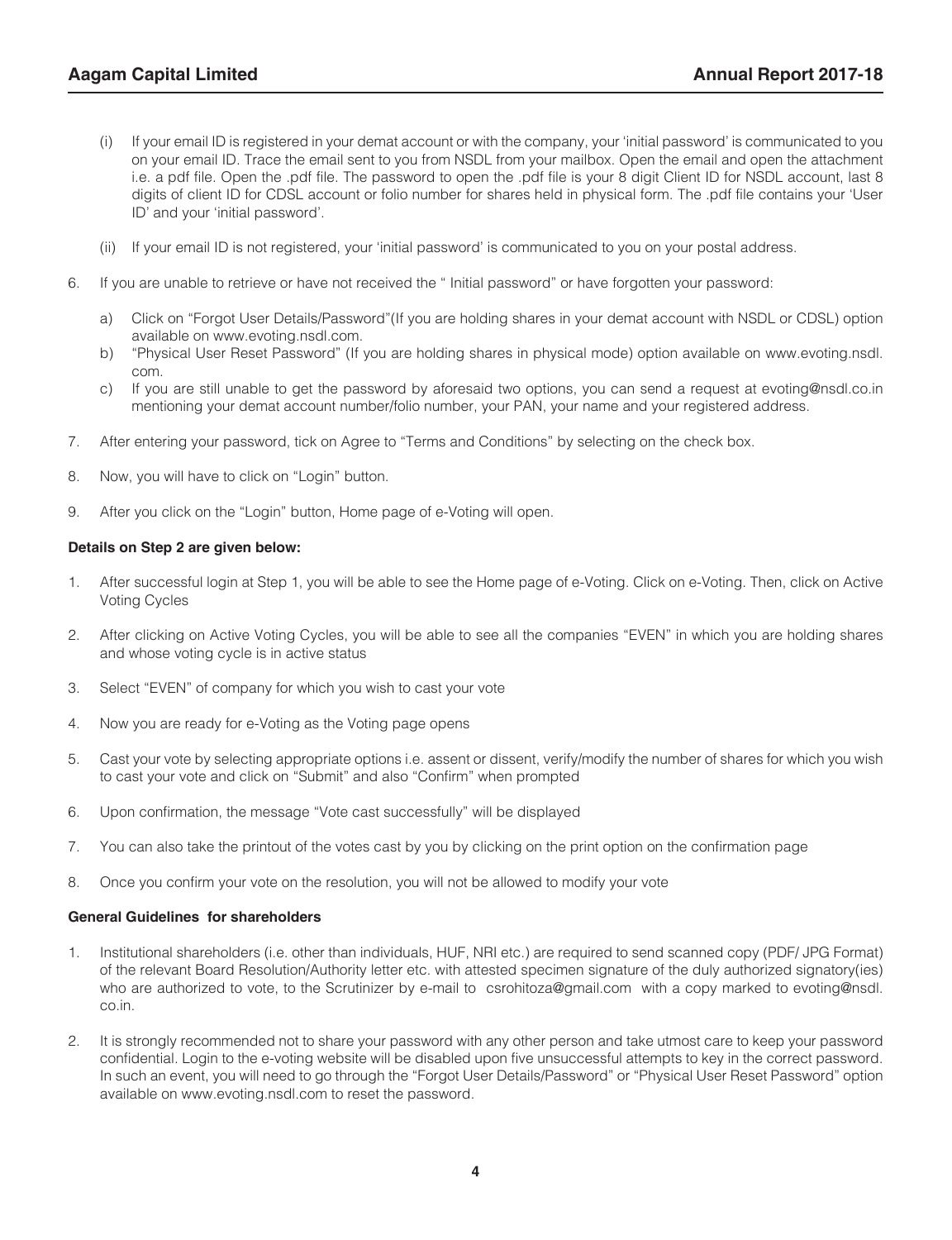- 3. In case of any queries, you may refer the Frequently Asked Questions (FAQs) for Shareholders and e-voting user manual for Shareholders available at the downloads section of www.evoting.nsdl.com or contact on toll free no: 1800-222-990 or send a request at evoting@nsdl.co.in
- 23. The notice of Annual General Meeting will be sent to the members, whose names appear in the register of members / depositories as at closing hours of business, on 24<sup>th</sup> August, 2018.
- 24. A copy of this notice has been placed on the website of the Company and the website of NSDL.
- 25. The results shall be declared after the AGM of the Company. The results declared along with the Scrutinizer's Report shall be placed on the website of the company www.aagamcap.com and will also be communicated to the Stock Exchanges.

 **By Order of the Board of Directors Sd/-**  $S$ d/- **Harsh Choubisa Company Secretary** 

**Date :- 13.08.2018 Place :- Mumbai**

#### **Annexure to the Notice Calling 26th Annual General Meeting**

#### **Details of Directors seeking appointed / re-appointed at the Annual General Meeting**

| Name of Director                                                          | Mr. Anil Mansukhlal Kothari                                                   |
|---------------------------------------------------------------------------|-------------------------------------------------------------------------------|
| <b>DIN</b>                                                                | 01991283                                                                      |
| Date of Birth                                                             | 03/08/1969                                                                    |
| Date of Appointment                                                       | 28/05/2013                                                                    |
| No. of Shares Held                                                        | Nil                                                                           |
| Qualification                                                             | B.Com                                                                         |
| Disclosure of Relationship between Directors                              | None                                                                          |
| Expertise in specific functional area                                     | Rich experience in the field of Capital Markets , Real Estate<br>and Finance. |
| Category                                                                  | Executive Director Liable to retire by rotation.                              |
| Directorship in other Public /Listed Companies                            | 1. MPF Systems Limited                                                        |
| Chairmanship/Membership of Committee in which he/she hold<br>Directorship | Aagam Capital Ltd<br>Member of Audit & Stakeholder Relationship Committee     |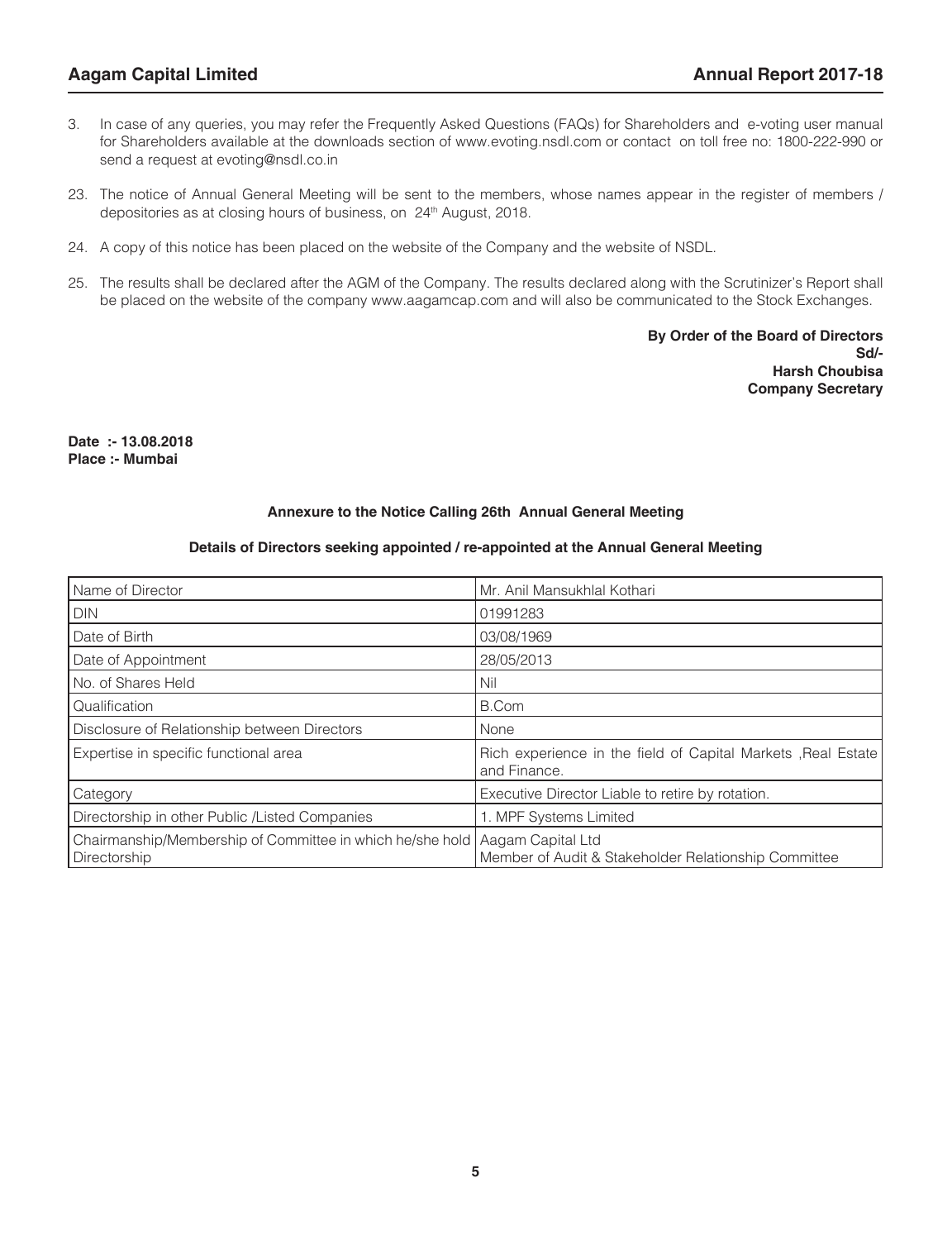#### **ROUTE MAP TO THE VENUE OF AGM**

Venue : Office No.602, 6<sup>th</sup> Floor, Raheja Chambers, 213 Nariman Point, Mumbai – 400021. **Date & Time :** 28<sup>th</sup> September, 2018 12:15 pm **Landmark :** Opp. Manora MLA Hostel

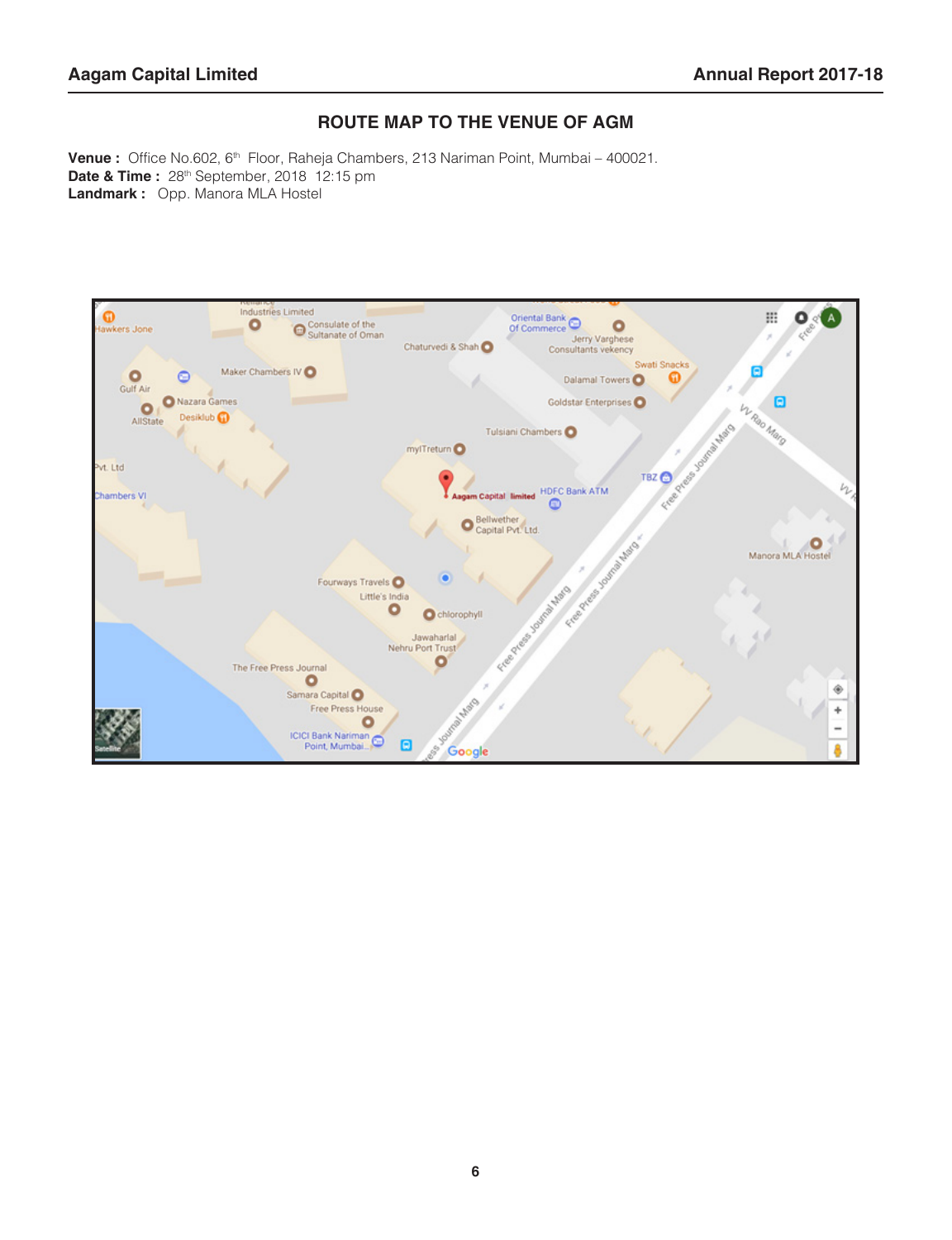#### **DIRECTORS' REPORT**

Dear Members,

Your Directors have pleasure in presenting the 26<sup>th</sup> Annual Report of the Company together with the Audited Financial Statements for the financial year ended 31st March, 2018.

#### **FINANCIAL HIGHLIGHTS**

|                                                           |            | (Amount In ₹) |
|-----------------------------------------------------------|------------|---------------|
| <b>Particulars</b>                                        | 31.03.2018 | 31.03.2017    |
| Total Income                                              | 16,84,633  | 17,31,125     |
| <b>Total Expenditure</b>                                  | 8,33,492   | 9,25,673      |
| Profit before exceptional and extraordinary items and tax | 8,51,141   | 8,05,453      |
| Less: Exceptional item                                    |            |               |
| Profit before extraordinary items and tax                 | 8,51,141   | 8,05,453      |
| Tax                                                       | 15,662     | (1,43,896)    |
| Net Profit/(Loss) After Tax                               | 8,35,479   | 9,49,349      |

#### **PERFORMANCE OVERVIEW**

The net profit for the period ended 31<sup>st</sup> March,2018 is  $\bar{\tau}$  8, 35,479 as against  $\bar{\tau}$  9,49,349 during the last year showing decrease of around 12% as compared to previous year. The total income of the company decreased from  $\bar{\tau}$  17, 31,125 to  $\bar{\tau}$  16, 84,633. The EPS of the company for the year under review is  $\bar{\tau}$  0.17 which is less as compared to previous financial year. Your directors ensures that it will make all efforts to improve the performance during the current year.

#### **DIVIDEND**

Your Directors do not recommend any dividend during the year under review.

#### **AMOUNT TRANSFERRED TO RESERVE**

During the year company has transferred an amount of  $\bar{\tau}1,67,096$  to Special Reserve account in compliance with Section 45IC of the RBI Act, 1934.

#### **DEPOSITS**

Your company is a non-deposit taking category NBFC and therefore does not have any public deposits within the meaning of Section 73 of the Companies Act, 2013.

#### **CHANGES IN SHARE CAPITAL**

During the year under review, there was no change in the issued, subscribed and paid-up share capital of the company.

#### **SUBSIDIARIES / JOINT VENTURE / ASSOCIATE COMPANY**

The Company does not have any joint venture/ subsidiary/ associate company during the year 2017-18.

#### **STATE OF AFFAIRS OF THE COMPANY**

The main business activity of the company is of granting loans and advances and making investments. The company runs through persons having relevant experience and expertise in the concerned area of operations of the company with motive to take the company at a new stage from where it currently stands.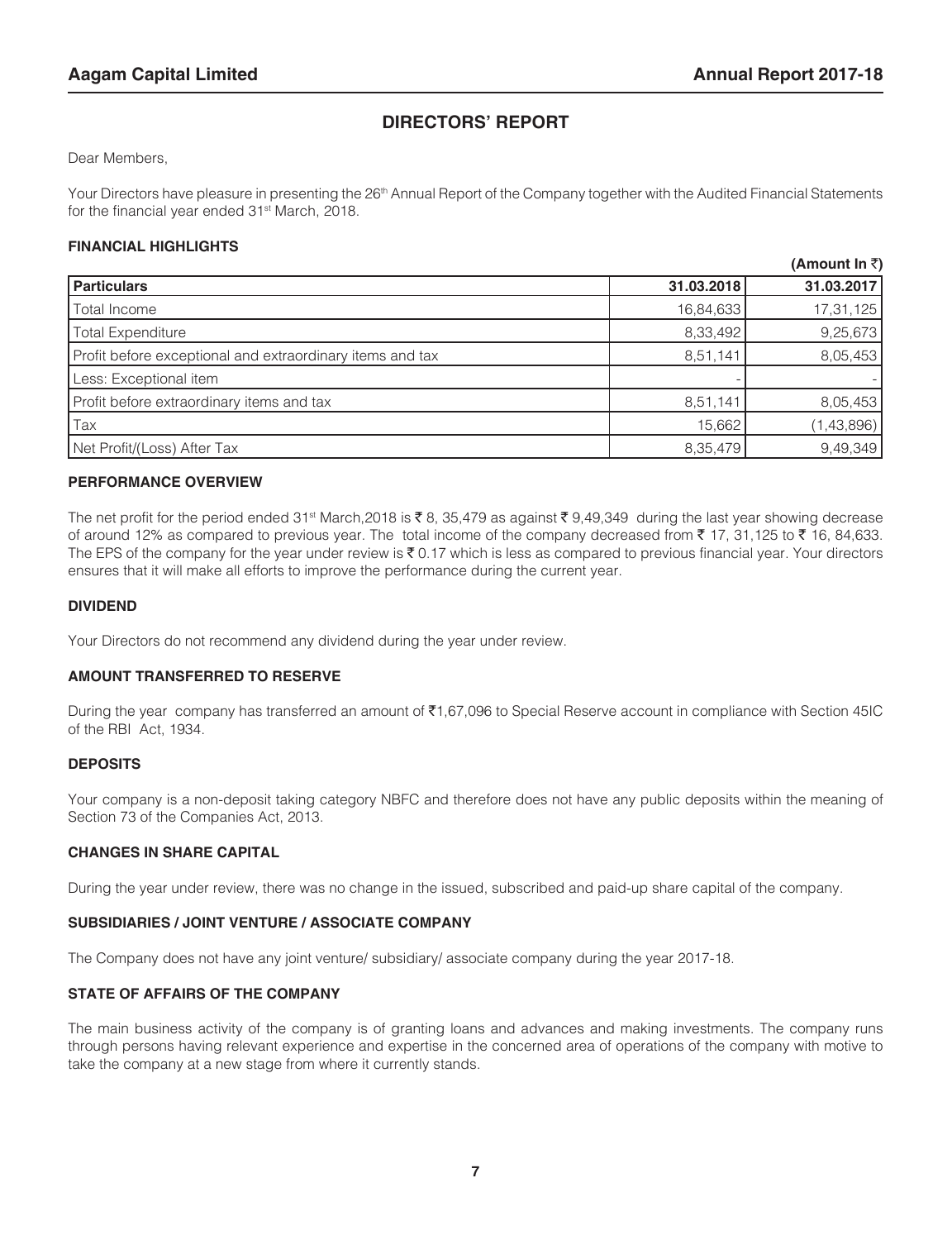#### **COMPOUNDING OF OFFENCES**

The Regional Director had carried out inspection of Books of Accounts and other statutory records under section 206(5) /207 of the Companies Act, 2013. Pursuant to the said inspection various Show Cause Notices has been issued for violation of various section of the Companies Act, 2013/1956.

The violation mentioned in the show cause notices are compoundable in nature and hence the Board of Directors of the Company have file compounding application before concern authorities i.e. Regional Director/ National Company Law Tribunal and awaiting for an order from the aforesaid authorities .

#### **CHANGE IN THE NATURE OF BUSINESS, IF ANY**

There was no change in the nature of business of the Company during the year.

#### **MATERIAL CHANGES AND COMMITMENT, IF ANY, AFFECTING THE FINANCIAL POSITION OF THE COMPANY**

There are no material changes and commitments, affecting the financial position of the Company that have occurred between the close of the financial year ended 31st March 2018 and the date of this Boards' Report.

#### **CORPORATE SOCIAL RESPONSIBILITY**

The present financial position of the company does not mandate the implementation of CSR activities pursuant to the provisions of section 135 and schedule VII of the Companies Act,2013. The company will constitute CSR Committee, develop CSR policy and implement the CSR initiatives whenever it is applicable to the company.

#### **DIRECTORS AND KEY MANAGERIAL PERSONNEL**

Pursuant to the provisions of Section 152 of the Companies Act, 2013 and Rules made there under and the Articles of Association of the Company, Mr. Anil Kothari (DIN-01991283), Director of the Company, liable to retire by rotation at the ensuing Annual General Meeting and being eligible offered himself for re-appointment.

Mrs. Dhrupa Thakkar was appointed as an Additional Director of your Company w.e.f May 10, 2017 .

Mr. Shital Mutha and Mrs. Sudharshana Mitra resigned as Independent Director w.e.f May 02, 2017 and August 01, 2017. The Board places on record its appreciation for there contributions during their tenure as Director of the Company.

Mr. Harsh Choubisa is appointed as Company Secretary and Compliance Officer w.e.f 26<sup>th</sup> July ,2018. Mrs. Sanhita Narayan resigned as Company Secretary and Compliance Officer w.e.f 14<sup>th</sup> April, 2017.

#### **BOARD EVALUATION**

Pursuant to the provisions of the Companies Act, 2013 and regulation 17(10) of SEBI (LODR)Regulation,2015 the Board has carried out an annual performance evaluation of its own , the Independent Directors, Committee and other Individual Directors. The details of performance evaluation carried out have been made available on the website of the Company i.e www.aagamcap. com.

#### **POLICY ON DIRECTORS' APPOINTMENT AND REMUNERATION**

The current policy is to have an appropriate mix of executive, non-executive and independent directors to maintain the independence of the Board and separate its functions of governance and management. The policy of the Company on directors' appointment and remuneration, including criteria for determining qualifications, positive attributes, independence of a director and other matters provided under Sub section (3) of Section 178 of the Companies Act, 2013 is available on the website of the Company i.e www.aagamcap.com. There has been no change in the policy since the last fiscal year.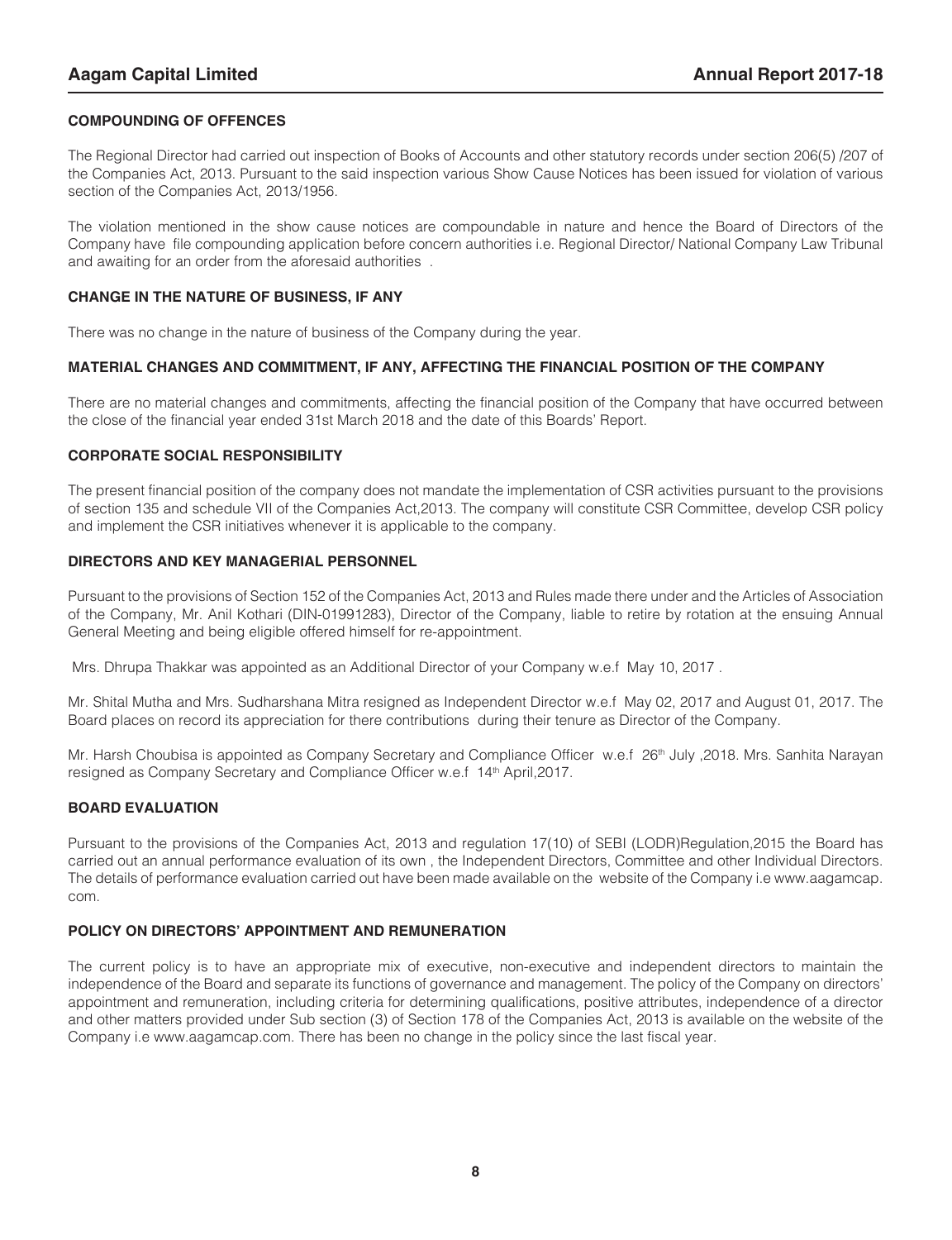#### **COMMITTEES OF THE BOARD**

The Company has the following Committees of the Board :

- 1. Audit Committee
- 2. Nomination and Remuneration Committee
- 3. Stakeholders Relationship Committee

The composition of each of the above committees, their respective role and responsibility is in conformity with the provisions of the Companies Act,2013 and SEBI(LODR)Regulations,2015.

#### **MEETING OF BOARD OF DIRECTORS**

During the year under review, 4(Four) Board Meetings were held on 10.05.2017, 10.08.2017, 13.11.2017 and on 12.02.2018. The intervening gap between the meetings did not exceed the period prescribed under the Act. The details of number of meeting attended by each directors are as follows :

| Date of Meeting | Mr. Anil<br>Kothari | Mr. Naresh<br>Jain | Mr.<br><b>Suryakant</b><br>Kadakane | Mrs.<br><b>Sudarshana</b><br>Mitra | Mrs. Preeti<br>Mrs. Dhrupa<br><b>Thakkar</b><br><b>Doshi</b> |     |
|-----------------|---------------------|--------------------|-------------------------------------|------------------------------------|--------------------------------------------------------------|-----|
|                 |                     |                    |                                     | Attendance at the Board Meeting    |                                                              |     |
| 10.05.2017      | Yes                 | Yes                | Yes                                 | Yes                                | No                                                           | Yes |
| 10.08.2017      | Yes                 | Yes                | Yes                                 | No                                 | Yes                                                          | Yes |
| 13.11.2017      | Yes                 | Yes                | Yes                                 | No                                 | Yes                                                          | Yes |
| 12.02.2018      | Yes                 | Yes                | Yes                                 | No                                 | Yes                                                          | Yes |

#### **MEETING OF INDEPENDENT DIRECTORS**

Pursuant of the provision of Section 149 (8) of the Companies Act, 2013 read with Schedule IV and SEBI(LODR)Regulations,2015 the Independent Directors meeting was held on 12<sup>th</sup> February, 2018.

#### **DECLARATION BY THE INDEPENDENT DIRECTORS**

The Company has received necessary declaration from each Independent Director pursuant to the requirement of the Companies Act, 2013, that he/she meets the criteria of independence laid down in section 149(6) of the Companies Act, 2013 and SEBI(LODR)Regulations,2015.

#### **CORPORATE GOVERNANCE REPORT**

Pursuant to Regulation 15 of SEBI (Listing Obligations and Disclosure Requirement) Regulations, 2015, the compliance with the Corporate Governance provisions specified in Regulations 17 to 27 and Clauses (b) to (i) of sub-regulation (2) of Regulation 46 and para C,D and E of Schedule V shall not apply to the Company and hence the Corporate Governance Report does not forms part of this report.

#### **RELATED PARTY TRANSACTIONS**

There were no materially significant related party transactions which may have potential conflict with the interest of the company at large. Transactions with related parties are in the ordinary course of business and on arm's length and are periodically placed before the Audit Committee and Board for its approvals. Hence there does not exists any details to be maintained in Form AOC-2 which is attached as **Annexure – I.** 

#### **PARTICULARS OF LOANS, GUARANTEES OR INVESTMENTS**

Since the Company is NBFC and engaged in business of loans and advances, Section 186 is not applicable to the Company by virtue of exemption given in subsection (11) of section 186.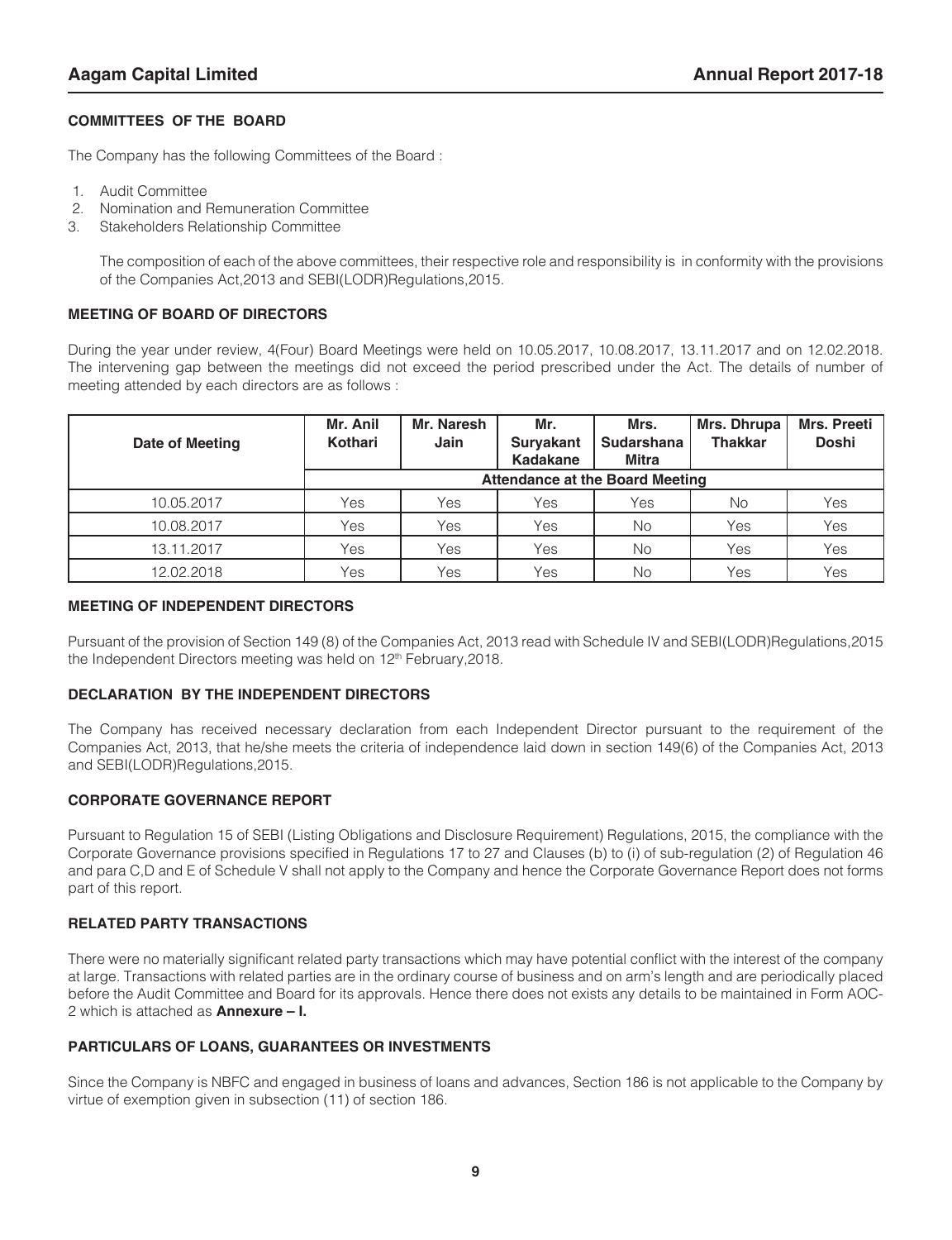#### **MANAGEMENT DISCUSSION AND ANALYSIS REPORT**

Management Discussion and Analysis Report for the year under review, as stipulated under Regulation 34(2)(e) of SEBI (Listing Obligations and Disclosure Requirements), Regulations 2015 forms part of this report.

#### **EXTRACT OF ANNUAL RETURN**

The extract of the Annual Return as provided in Form MGT-9 for financial year 2017-18 is attached as **Annexure - II.**

#### **RISK MANAGEMENT POLICY**

Risk Management is the process of identification, assessment and prioritization of risks followed by coordinated efforts to minimize, monitor and mitigate/control the probability and/or impact of unfortunate events or to maximize the realization of opportunities. The Company has laid down a comprehensive Risk Assessment and Minimization Procedure. This procedure is reviewed to ensure that the Executive Management controls risk through means of a properly defined framework.

#### WHISTLE BLOWER POLICY / VIGIL MECHANISM

In compliance with the provisions of Section 177(9) of the Companies Act, 2013 and SEBI Listing Regulations, the Company has framed a Whistle Blower Policy / Vigil Mechanism for Directors, employees and stakeholders for reporting genuine concerns about any instance of any irregularity, unethical practice and/ or misconduct. The details of the Vigil Mechanism / Whistle Blower Policy are also posted on the Company's website and may be accessed at www.aagamcap.com.

#### **INTERNAL CONTROL SYSTEMS**

The company has in place adequate internal controls commensurate with the size, scale and complexity of its operations. To maintain its objectivity and independence the Internal Auditors report to the chairman of Audit committee of the Board. Internal Auditors monitor and evaluate the efficacy and adequacy of internal control system in the Company, its compliance with operating systems, accounting procedures and policies of the Company.

#### **DIRECTORS' RESPONSIBILITY STATEMENT**

Pursuant to the Section 134(3)(c) and Section 134 (5) of the Companies Act, 2013, the Board of Directors of the Company hereby confirm that :

- (i) in the preparation of the annual accounts, the applicable accounting standards had been followed along with proper explanation relating to material departures if any;
- (ii) the Directors have selected such accounting policies and applied them consistently and made judgments and estimates that were reasonable and prudent so as to give a true and fair view of the state of affairs of the Company at the end of the financial year and of the profit and loss of the Company for that period.
- (iii) the Directors have taken proper and sufficient care for the maintenance of adequate accounting records in accordance with the provisions of the Companies Act, 2013 for safeguarding the assets of the Company and for preventing and detecting fraud and other irregularities;
- (iv) the Directors have prepared the annual accounts for the financial year ended  $31<sup>st</sup>$  March 2018 on a 'going concern' basis.
- (v) the internal financial controls laid and have been followed by the company and that such controls are adequate and are operating effectively.
- (vi) the directors had devised proper systems to ensure compliance with the provisions of all applicable laws and that such systems were adequate and operating effectively.

#### **STATUTORY AUDITORS AND HIS REPORT**

Pursuant to the provisions of Section 139 of the Companies Act, 2013 and the Companies (Audit and Auditors) Rules, 2014 and pursuant to the recommendation made by the Audit Committee of the Board of Directors of the Company, M/s. Motilal & Associates , having Registration No. 106584W allotted by The Institute of Chartered Accountants of India (ICAI), was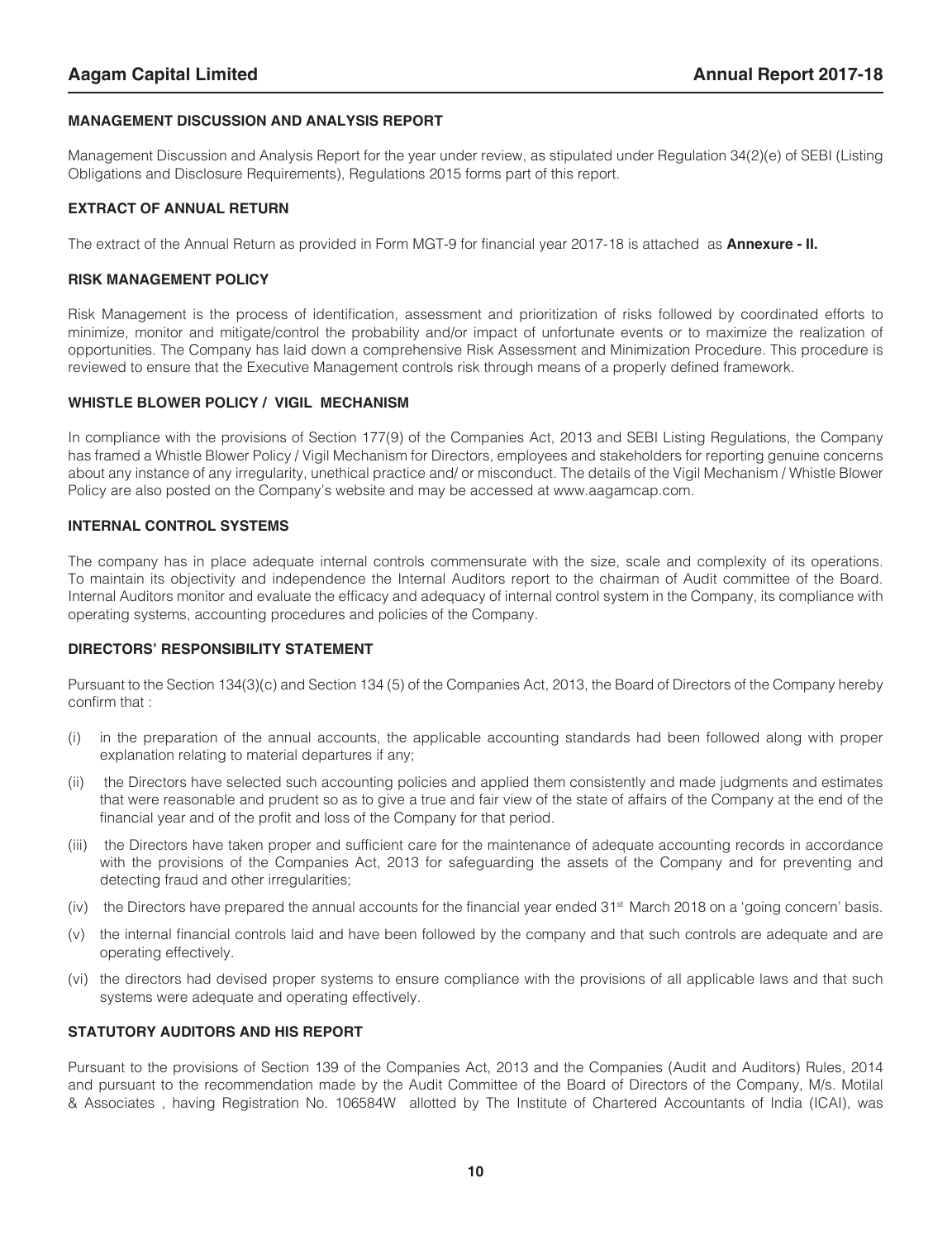re-appointed as the Statutory Auditors of the Company from the conclusion of the 26<sup>th</sup> AGM of the Company held on 28<sup>th</sup> September 2018 till the conclusion of the 31<sup>st</sup> AGM to be held in the year 2023. Accordingly, a Resolution seeking for their reappointment is included at Item No. 3 of the Notice convening the AGM.

There is no qualification, reservation or adverse remark or disclaimer in audit report issued by the auditors of the Company.

#### **SECRETERIAL AUDITOR AND HIS REPORT**

The secretarial audit report on the compliance of the applicable Acts, Laws, Rules, Regulations, Guildelines, SEBI(LODR) etc. stipulated by the provisions of section 204 of the Companies Act,2013, read with the Companies (Appointment and Remuneration of Managerial Personnel) Rules, 2014 forms part of this report as **Annexure – III.** 

#### **The Secretarial Auditor has qualified his report with respect to the following :-**

**During the year, the Company has not complied with provision of section 203 for the appointment of Whole Time Company Secretary.**

#### **The Board of Directors would like to state that it has appointed Mr. Harsh Choubisa as Whole Time Company Secretary w. e. f. 26th July, 2018.**

#### **SIGNIFICANT AND MATERIAL ORDERS PASSED BY THE COURTS / REGULATORS**

There are no significant and material orders passed by the regulators or courts or tribunals impacting the going concern status and Company's operations in future.

#### **PARTICULARS OF FMPLOYEES.**

There was no employee drawing remuneration in excess of limits prescribed under section 197 of the companies Act,2013 read with Rule 5(2) of the Companies (Appointment and Remuneration of Managerial Personnel) Rules,2014.

#### **DISCLOSURES AS PER THE SEXUAL HARASSMENT OF WOMEN AT WORKPLACE (PREVENTION, PROHIBITION AND REDRESSAL) ACT, 2013**

Company has adopted a policy for prevention of Sexual Harassment of Women at Workplace. Your Company affirms that during the year there were no complaints reported under the Sexual Harassment of Woman at Workplace.

#### **CONSERVATION OF ENERGY, TECHNOLOGY AND FOREIGN EXCHANGE**

The particulars relating to conservation of energy, technology absorption, foreign exchange earnings and outgo, as prescribed under Section 134(3)(m) of the Companies Act, 2013 read with Rule 8 of Companies (Accounts) Rules, 2014 are given in **Annexure - IV** annexed hereto and forms part of this Report.

#### **ACKNOWLEDGMENT**

Your Directors record their appreciation for the encouragement, assistance and co-operation received from members, government authorities, banks, customers and all other stakeholders. They also thank them for the trust reposed in the Management and wish to thank all employees for their commitment and contribution.

**Date :- 13.08.2018**

#### **Place:- Mumbai For and on behalf of the Board of Directors**

| Sd/-                | Sd/-            |
|---------------------|-----------------|
| <b>Anil Kothari</b> | Naresh Jain     |
| <b>Director</b>     | <b>Director</b> |
| DIN: 01991283       | DIN:00291963    |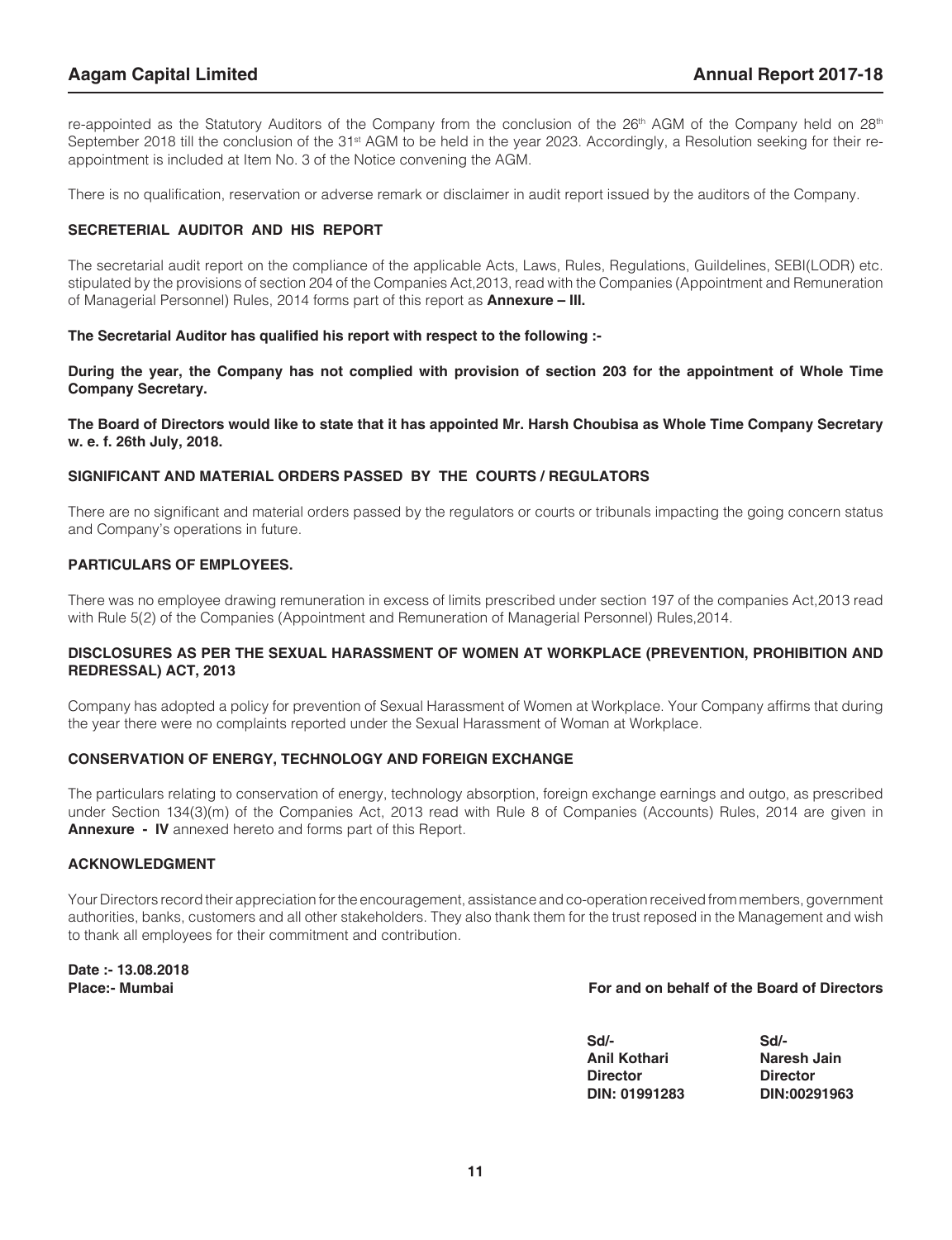#### **Annexure - I FORM NO. AOC-2**

#### **Form for disclosure of particulars of contracts/arrangements entered into by the company with related parties referred to in sub-section (1) of section 188 of the Companies Act, 2013 including certain arms length transactions under third proviso thereto**

#### **(Pursuant to clause (h) of sub-section (3)of section 134 of the Act and Rule 8(2) of the Companies (Accounts) Rules, 2014)**

#### **1. Details of contracts or arrangements or transactions not at arm's length basis : Nil**

- (a) Name(s) of the related party and nature of relationship
- (b) Nature of contracts/arrangements/transactions
- (c) Duration of the contracts/arrangements/transactions
- (d) Salient terms of the contracts or arrangements or transactions including the value, if any
- (e) Justification for entering into such contracts or arrangements or transactions
- (f) Date(s) of approval by the Board
- (g) Amount paid as advances, if any:
- (h) Date on which the special resolution was passed in general meeting as required under first proviso to section 188

#### **2. Details of material contracts or arrangement or transactions at arm's length basis : Nil**

- (a) Name(s) of the related party and nature of relationship
- (b) Nature of contracts/arrangements/transactions
- (c) Duration of the contracts/arrangements/transactions
- (d) Salient terms of the contracts or arrangements or transactions including the value, if any:
- (e) Date(s) of approval by the Board, if any:
- (f) Amount paid as advances, if any:

**Date :- 13.08.2018**

#### For and on behalf of the Board of Directors

| $Sd$ -              | Sd/-            |
|---------------------|-----------------|
| <b>Anil Kothari</b> | Naresh Jain     |
| <b>Director</b>     | <b>Director</b> |
| DIN: 01991283       | DIN:00291963    |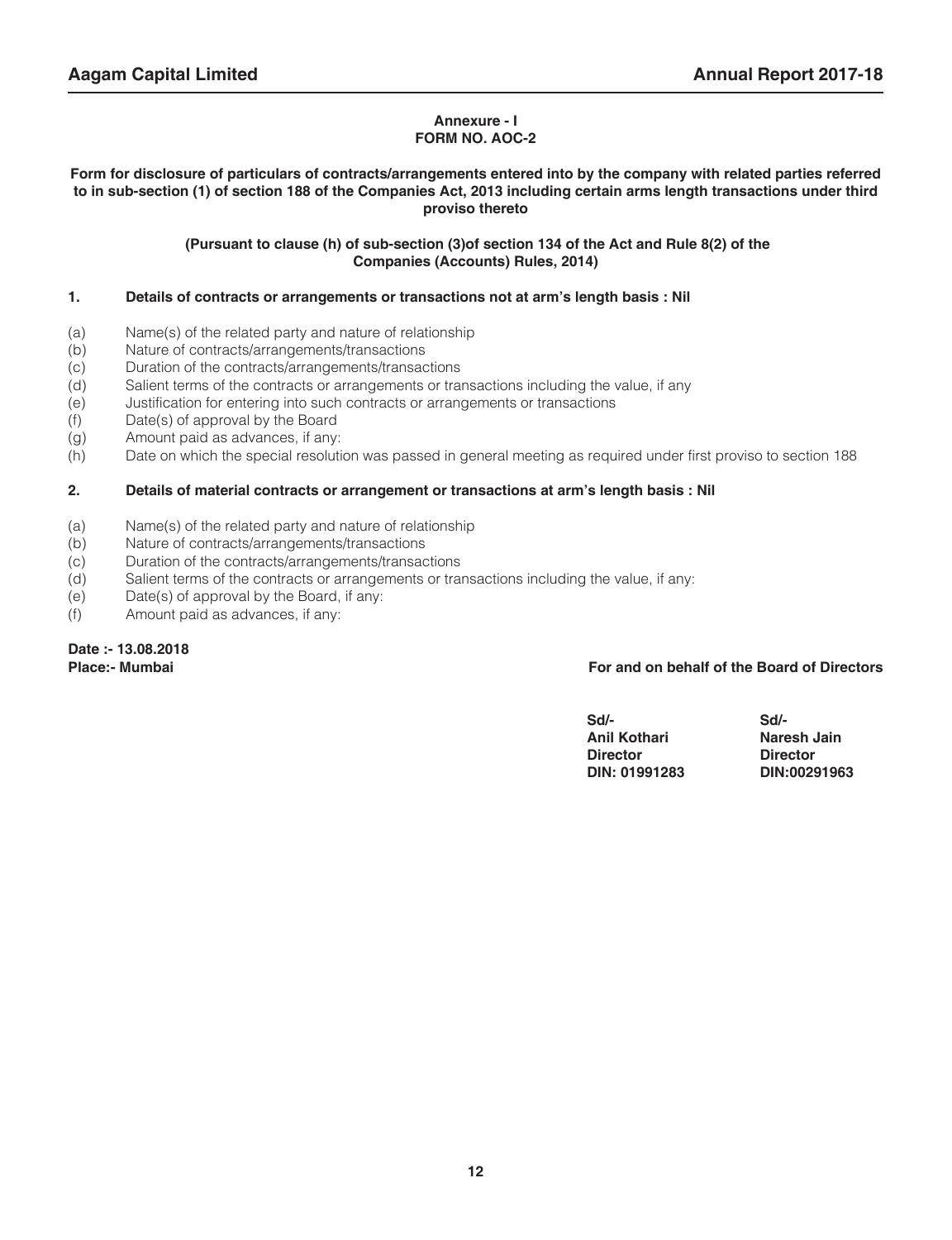#### **Annexure - II**

#### **Form No. MGT-9 EXTRACT OF ANNUAL RETURN AS ON THE FINANCIAL YEAR ENDED ON 31.03.2018**

#### **[Pursuant to section 92(3) of the Companies Act, 2013 and rule 12(1) of the Companies (Management and Administration) Rules, 2014]**

#### **I. REGISTRATION AND OTHER DETAILS**

|      | <b>CIN</b>                                                                                                          | L65990MH1991PLC064631                                                                                                                                                                                              |
|------|---------------------------------------------------------------------------------------------------------------------|--------------------------------------------------------------------------------------------------------------------------------------------------------------------------------------------------------------------|
| ΙΙ.  | <b>Registration Date</b>                                                                                            | 27/12/1991                                                                                                                                                                                                         |
| iii. | Name of the Company                                                                                                 | Aagam Capital Limited                                                                                                                                                                                              |
| iv.  | Category / Sub-Category of the Company                                                                              | Public Company                                                                                                                                                                                                     |
| V.   | Address of the Registered office and contact details                                                                | Office No. 602, 6 <sup>th</sup> Floor, Raheja Chambers, 213, Nariman<br>Point Mumbai-400021.<br>Tel : 022-40068190<br>Web: www.aagamcap.com<br>Email: aagamcltd@gmail.com                                          |
| Vİ.  | Whether listed company                                                                                              | Yes                                                                                                                                                                                                                |
| vii. | Name, Address and Contact details of Registrar and M/s. Bigshare Services Private Limited<br>Transfer Agent, if any | 1 <sup>st</sup> Floor, Bharat Tin Works Building<br>Opp. Vasant Oasis Makwana Road,<br>Marol, Andheri(East), Mumbai - 400 072. Tel: 02262638200<br>Email: charul@bigshareonline.com<br>Web: www.bigshareonline.com |

#### **II. PRINCIPAL BUSINESS ACTIVITIES OF THE COMPANY**

All the business activities contributing 10 % or more of the total turnover of the company shall be stated:-

| $\mathsf{S}$ SI.<br>' No. | Name and Description of main<br>products / services | NIC Code of the Product/ service | ↓% to total turnover of the company |
|---------------------------|-----------------------------------------------------|----------------------------------|-------------------------------------|
|                           | I Investment & Finance                              | 6499                             | 100                                 |

#### **III. PARTICULARS OF HOLDING, SUBSIDIARY AND ASSOCIATE COMPANIES**

NIL

#### **IV. SHARE HOLDING PATTERN (Equity Share Capital Breakup as percentage of Total Equity)**

#### **i. Category-wise Share Holding**

|    |                                    |       |                 |                                                    |                             |       |                                           |              | (Amount in ₹)               |            |
|----|------------------------------------|-------|-----------------|----------------------------------------------------|-----------------------------|-------|-------------------------------------------|--------------|-----------------------------|------------|
|    | Category of<br><b>Shareholders</b> |       |                 | No. of Shares held at the beginning of the<br>year |                             |       | No. of Shares held at the end of the year |              |                             |            |
|    |                                    | Demat | <b>Physical</b> | Total                                              | % of Total<br><b>Shares</b> | Demat | <b>Physical</b>                           | <b>Total</b> | % of Total<br><b>Shares</b> | during the |
| Α. | Promoters                          |       |                 |                                                    |                             |       |                                           |              |                             | year       |
|    | Indian                             |       |                 |                                                    |                             |       |                                           |              |                             |            |
| a) | Individual/HUF                     |       |                 |                                                    | 0.00                        |       |                                           |              |                             | 0.00       |
| b) | Central Govt.                      |       |                 |                                                    | 0.00                        |       |                                           |              |                             | 0.00       |
| C) | State Govt.                        |       |                 |                                                    | 0.00                        |       |                                           |              |                             | 0.00       |
| d) | Bodies Corporate                   |       |                 |                                                    | 0.00                        |       |                                           |              |                             | 0.00       |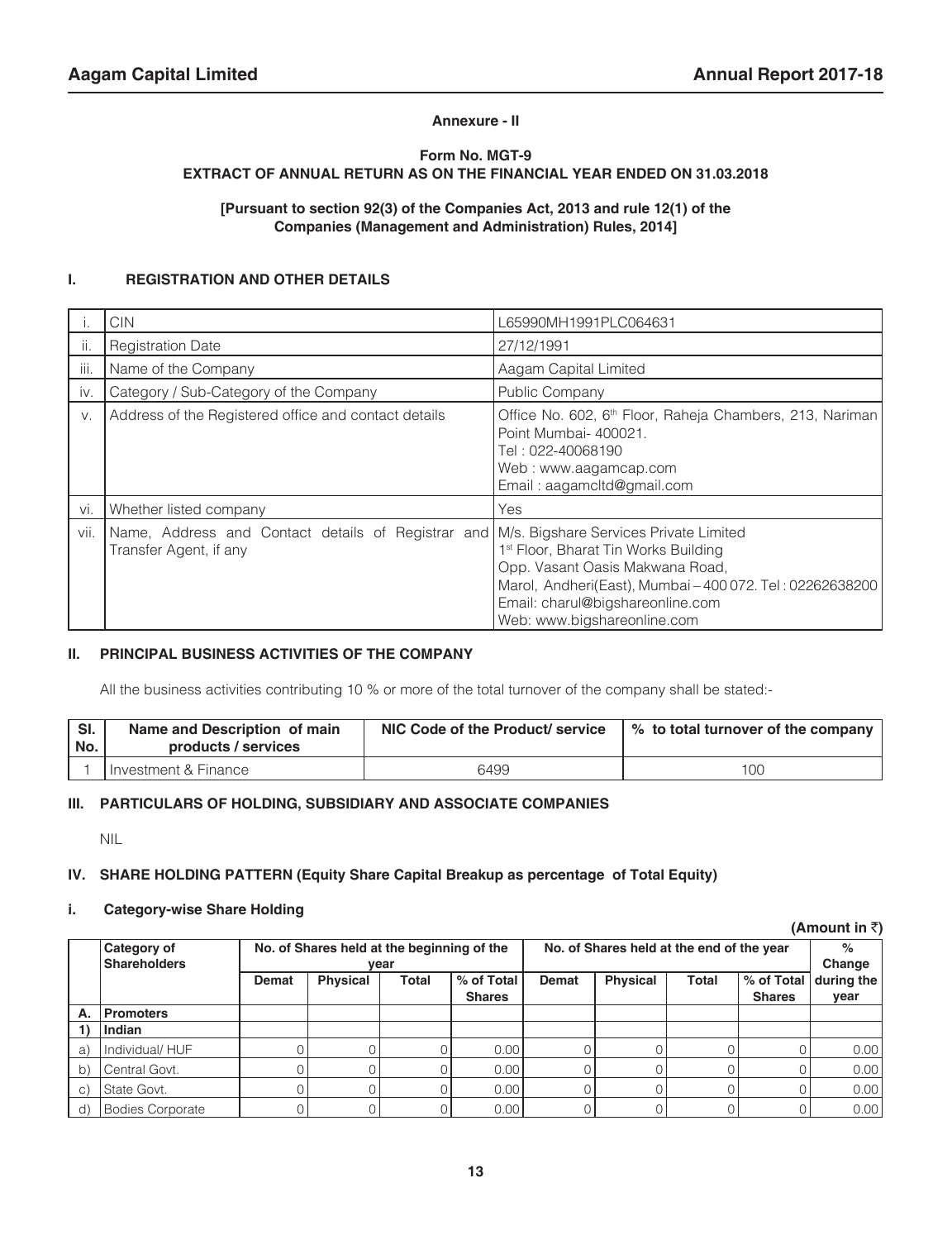| e)        | Banks/Fl                                                                                   | 0                   | 0                   | $\mathsf O$         | 0.00  | 0              | 0                   | $\mathsf{O}\xspace$ | $\circ$        | 0.00         |
|-----------|--------------------------------------------------------------------------------------------|---------------------|---------------------|---------------------|-------|----------------|---------------------|---------------------|----------------|--------------|
| $f$ )     | Any Others (Specify)                                                                       |                     |                     |                     |       |                |                     |                     |                |              |
|           | Sub-total(A)(1):-                                                                          | 0                   | 0                   | 0                   | 0.00  | 0              | 0                   | 0                   | 0              | 0.00         |
|           | 2) Foreign                                                                                 |                     |                     |                     |       |                |                     |                     |                |              |
|           | a)NRIs-Individuals                                                                         | $\overline{0}$      | $\Omega$            | $\overline{0}$      | 0.00  | $\mathbf 0$    | $\overline{0}$      | $\overline{0}$      | $\overline{O}$ | 0.00         |
|           | b)Other-Individuals                                                                        | $\overline{0}$      | $\overline{O}$      | $\overline{O}$      | 0.00  | $\mathbf 0$    | 0                   | $\overline{O}$      | $\overline{O}$ | 0.00         |
|           | c) Bodies Corp.                                                                            | $\mathsf O$         | $\overline{O}$      | $\mathsf{O}\xspace$ | 0.00  | $\mathbf 0$    | 0                   | $\overline{O}$      | $\overline{0}$ | 0.00         |
|           | d) Banks/FI                                                                                | $\circ$             | 0                   | $\mathsf{O}$        | 0.00  | $\overline{O}$ | 0                   | $\overline{0}$      | $\overline{0}$ | 0.00         |
|           | e)Any Others                                                                               | $\overline{0}$      | 0                   | $\overline{0}$      | 0.00  | $\overline{O}$ | $\overline{0}$      | $\overline{0}$      | $\overline{0}$ | 0.00         |
|           | Sub-total (A)(2):-                                                                         | $\mathbf 0$         | $\bf{0}$            | 0                   | 0.00  | 0              | 0                   | $\bf{0}$            | $\bf{0}$       | 0.00         |
|           | <b>Total shareholding</b><br>of promoters (A)=(A)<br>$(1)+(A)(2)$                          | $\bf{0}$            | $\Omega$            | 0                   | 0.00  | $\bf{0}$       | 0                   | $\bf{0}$            | $\mathbf{0}$   | 0.00         |
| в.        | <b>Public Shareholding</b>                                                                 |                     |                     |                     |       |                |                     |                     |                |              |
| 1.        | <b>Institutions</b>                                                                        |                     |                     |                     |       |                |                     |                     |                |              |
| a)        | Mutual Funds                                                                               | 0                   | $\overline{O}$      | 0                   | 0.00  | $\mathbf 0$    | 0                   | $\overline{O}$      | 0              | 0.00         |
| b)        | Banks/Fl                                                                                   | $\mathsf{O}$        | $\mathbf 0$         | 0                   | 0.00  | $\overline{O}$ | 0                   | $\overline{0}$      | $\overline{0}$ | 0.00         |
| $\circ$ ) | Central Govt.                                                                              | $\mathsf{O}$        | 0                   | $\mathsf{O}$        | 0.00  | $\overline{O}$ | 0                   | $\mathsf{O}$        | $\overline{0}$ | 0.00         |
| d)        | State Govt.                                                                                | $\overline{0}$      | $\overline{0}$      | $\overline{0}$      | 0.00  | $\overline{O}$ | 0                   | $\overline{0}$      | $\overline{O}$ | 0.00         |
| e)        | Venture Capital Funds                                                                      | $\mathsf{O}\xspace$ | $\overline{O}$      | 0                   | 0.00  | $\overline{O}$ | 0                   | $\circ$             | $\overline{0}$ | 0.00         |
| f)        | Insurance Companies                                                                        | 0                   | $\overline{O}$      | $\mathsf{O}\xspace$ | 0.00  | $\overline{0}$ | 0                   | $\overline{O}$      | $\overline{0}$ | 0.00         |
| g)        | Flls                                                                                       | $\circ$             | 0                   | $\overline{0}$      | 0.00  | $\overline{O}$ | 0                   | $\overline{0}$      | $\overline{O}$ | 0.00         |
| h)        | Foreign Venture<br>Capital                                                                 | $\overline{0}$      | $\Omega$            | $\overline{0}$      | 0.00  | $\Omega$       | $\overline{O}$      | $\Omega$            | $\Omega$       | 0.00         |
| i)        | Funds Others<br>(Specify)                                                                  | $\overline{0}$      | $\overline{0}$      | 0                   | 0.00  | $\Omega$       | 0                   | $\Omega$            | $\Omega$       | 0.00         |
|           | Sub-total (B)(1)                                                                           | $\bf{0}$            | $\mathbf 0$         | 0                   | 0.00  | 0              | 0                   | $\bf{0}$            | $\bf{0}$       | 0.00         |
|           | 2. Non Institutions                                                                        |                     |                     |                     |       |                |                     |                     |                |              |
| a)        | <b>Bodies Corporate</b>                                                                    | 22,30,997           | 7,98,173            | 30,29,170           | 60.58 | 22,30,997      | 7,98,173            | 30,29,170           | 60.58          | 0.00         |
|           | i)Indian                                                                                   |                     |                     |                     |       |                |                     |                     |                |              |
|           | ii)Overseas                                                                                |                     |                     |                     |       |                |                     |                     |                |              |
| b)        | Individuals                                                                                |                     |                     |                     |       |                |                     |                     |                |              |
|           | i) Individual<br>shareholders holding<br>nominal share capital<br>upto Rs. 1 lakh          | 6,29,784            | 7,802               | 6,37,586            | 12.75 | 6,29,784       | 7802                | 6,37,586            | 12.75          | 0.00         |
|           | ii) Individual<br>shareholders holding<br>nominal share capital<br>in excess of Rs. 1 lakh | 12,84,685           | 46.100              | 13,30,785           | 26.62 | 12,84,685      | 46,100              | 13,30,785           | 26.62          | 0.00         |
|           | c) Others<br>(Specify)                                                                     |                     |                     |                     |       |                |                     |                     |                |              |
|           | i) Trusts                                                                                  | $\mathsf{O}\xspace$ | 0                   | 0                   | 0.00  | $\circ$        | 0                   | 0                   | 0.00           | 0.00         |
|           | ii) Clearing Member                                                                        | 0                   | $\mathsf{O}\xspace$ | $\mathsf{O}\xspace$ | 0.00  | $\overline{0}$ | 0                   | $\overline{O}$      | 0.00           | 0.00         |
|           | iii) Non Resident<br>Indian (Repat)                                                        | 2,436               | 0                   | 2,436               | 0.05  | 2,436          | 0                   | 2,436               | 0.05           | 0.00         |
|           | iv) Non Resident<br>Indian (Non Repat)                                                     | 23                  | $\mathbf 0$         | 23                  | 0.00  | 23             | 0                   | 23                  | 0.00           | 0.00         |
|           | v) Directors Relatives                                                                     | $\mathsf{O}\xspace$ | $\mathsf{O}\xspace$ | $\mathsf{O}\xspace$ | 0.00  | $\mathbf 0$    | 0                   | 0                   | 0.00           | $\circ$      |
|           |                                                                                            |                     |                     |                     |       |                |                     |                     |                |              |
|           | vi)Employee                                                                                | $\mathsf{O}\xspace$ | $\mathsf O$         | $\mathsf{O}\xspace$ | 0.00  | $\overline{0}$ | $\mathsf{O}$        | 0                   | 0.00           | $\mathsf{O}$ |
|           | viii) Overseas Bodies<br>Corporate                                                         | $\overline{0}$      | 0                   | $\mathsf O$         | 0.00  | $\overline{O}$ | $\mathsf{O}\xspace$ | $\overline{0}$      | 0.00           | $\mathbf{0}$ |
|           | viii) Unclaimed<br>Suspense Account                                                        | $\mathsf{O}\xspace$ | $\mathbf 0$         | $\mathsf{O}$        | 0.00  | $\overline{0}$ | 0                   | 0                   | 0.00           | $\mathsf O$  |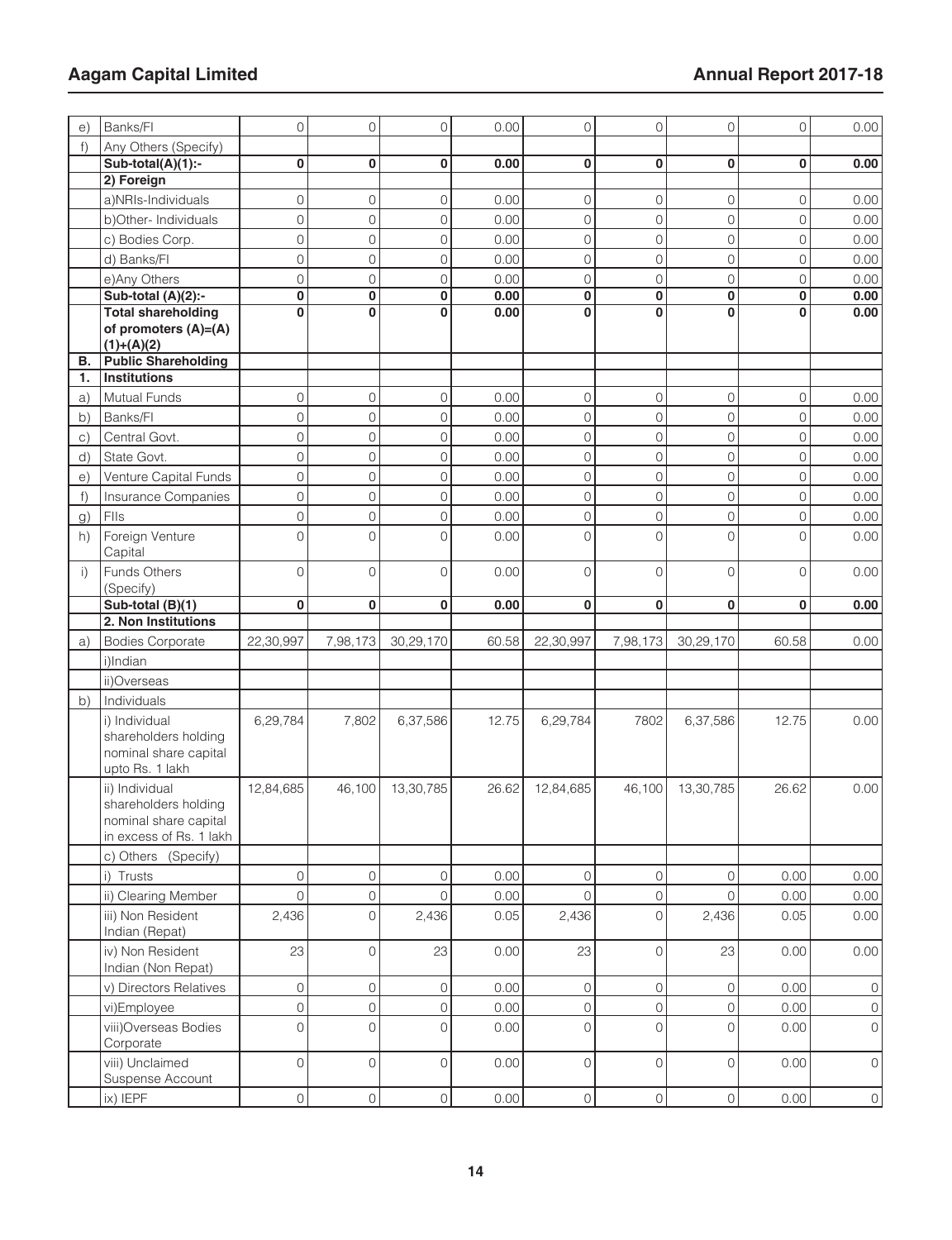| x) Qualified Foreign<br>Investor                                                             |           | 0        | 0         | 0.00 | 0         |          | 0         | 0.00 | $\circ$ |
|----------------------------------------------------------------------------------------------|-----------|----------|-----------|------|-----------|----------|-----------|------|---------|
| Sub-total (B)(2)                                                                             | 41,47,925 | 8,52,075 | 50,00,000 | 100  | 41,47,925 | 8,52,075 | 50,00,000 | 100  | 0.00    |
| <b>Total Public</b>                                                                          | 41,47,925 | 8,52,075 | 50,00,000 | 100  | 41,47,925 | 8,52,075 | 50,00,000 | 100  | 0.00    |
| Shareholding (B)=(B)<br>$(1)+(B)(2)$                                                         |           |          |           |      |           |          |           |      |         |
| C) Shares held by<br>Custodian & against<br>which depository<br>receipts have been<br>issued |           |          |           |      |           |          |           |      |         |
| a) Shares Held By<br>Custodians                                                              |           |          |           |      |           |          |           |      |         |
| i) Promoter & Promoter<br>group                                                              | $\cap$    | 0        | $\Omega$  | 0.00 | $\Omega$  |          | $\Omega$  | 0.00 | 0.001   |
| ii) Public                                                                                   | U         |          | O         | 0.00 |           |          | O         | 0.00 | 0.00    |
| <b>SUB TOTAL (C)</b>                                                                         |           |          | $\Omega$  | 0.00 |           | O        |           | 0.00 | 0.00    |
| Grand Total (A+B+C)                                                                          | 41,47,925 | 8,52,075 | 50,00,000 | 100  | 41,47,925 | 8,52,075 | 50,00,000 | 100  | 0.00    |

#### **ii. Shareholding of Promoters**

Nil

#### **iii. Change in Promoters Shareholding (please specify if there is No Change)** Nil

#### **iv. Shareholding pattern of top ten Shareholders(Other than Directors, Promoters and Holders of GDR and ADRs):**  $(\Delta$ mount in  $\bar{z}$ )

|            |                                        |                                                         |             |                                          |          |                            | (Allivulit III \)                               |
|------------|----------------------------------------|---------------------------------------------------------|-------------|------------------------------------------|----------|----------------------------|-------------------------------------------------|
| SI.<br>No. | <b>Name</b>                            | No. of<br>shares at the<br>beginning/end<br>of the year | <b>Date</b> | Increase/<br>Decrease in<br>shareholding | Reason   | Number of<br><b>Shares</b> | Percentage of<br>total shares of<br>the company |
|            | Monotype India Limited                 | 11,58,837                                               | 1-Apr-17    | 0                                        | Transfer | 11,58,837                  | 23.18                                           |
|            |                                        | 11,58,837                                               | 31-Mar-18   | 0                                        | Transfer | 11,58,837                  | 23.18                                           |
|            | Ivory Consultants Pvt Ltd              | 2,44,198                                                | 1-Apr-17    | 0                                        | Transfer | 2,44,198                   | 4.88                                            |
|            |                                        | 2,44,198                                                | 31-Mar-18   | 0                                        | Transfer | 2,44,198                   | 4.88                                            |
| 3          | Haridarshan Sales Pvt Ltd              | 2,40,000                                                | 1-Apr-17    | 0                                        | Transfer | 2,40,000                   | 4.80                                            |
|            |                                        | 2,40,000                                                | 31-Mar-18   | 0                                        | Transfer | 2,40,000                   | 4.80                                            |
| 4          | Lily Gold Merchants Pvt Ltd            | 2,29,476                                                | 1-Apr-17    | 0                                        | Transfer | 2,29,476                   | 4.59                                            |
|            |                                        | 2,29,476                                                | 31-Mar-18   | 0                                        | Transfer | 2,29,476                   | 4.59                                            |
| 5          | Hasmukhbhai Manilal Shah               | 2,21,933                                                | 1-Apr-17    | 0                                        | Transfer | 2,21,933                   | 4.44                                            |
|            |                                        | 2,21,933                                                | 31-Mar-18   | 0                                        | Transfer | 2,21,933                   | 4.44                                            |
| 6          | Mina Commosales LLP                    | 1,86,535                                                | 1-Apr-17    | 0                                        | Transfer | 1,86,535                   | 3.73                                            |
|            |                                        | 1,86,535                                                | 31-Mar-18   | 0                                        | Transfer | 1,86,535                   | 3.73                                            |
|            | Balmiki Agencies Pvt Ltd               | 1,73,000                                                | 1-Apr-17    |                                          | Transfer | 1,73,000                   | 3.46                                            |
|            |                                        | 1,73,000                                                | 31-Mar-18   | 0                                        | Transfer | 1,73,000                   | 3.46                                            |
| 8          | Priteshkumar H Shah                    | 1,66,442                                                | $1-Apr-17$  | 0                                        | Transfer | 1,66,442                   | 3.33                                            |
|            |                                        | 1,66,442                                                | 31-Mar-18   | 0                                        | Transfer | 1,66,442                   | 3.33                                            |
| 9          | Manoj Jhaveri Stock Broking pvt<br>Ltd | 1,53,839                                                | $1-Apr-17$  | 0                                        | Transfer | 1,53,839                   | 3.08                                            |
|            |                                        | 1,53,839                                                | 31-Mar-18   | 0                                        | Transfer | 1,53,839                   | 3.08                                            |

#### **v. Shareholding of Directors and Key Managerial Personnel :** Nil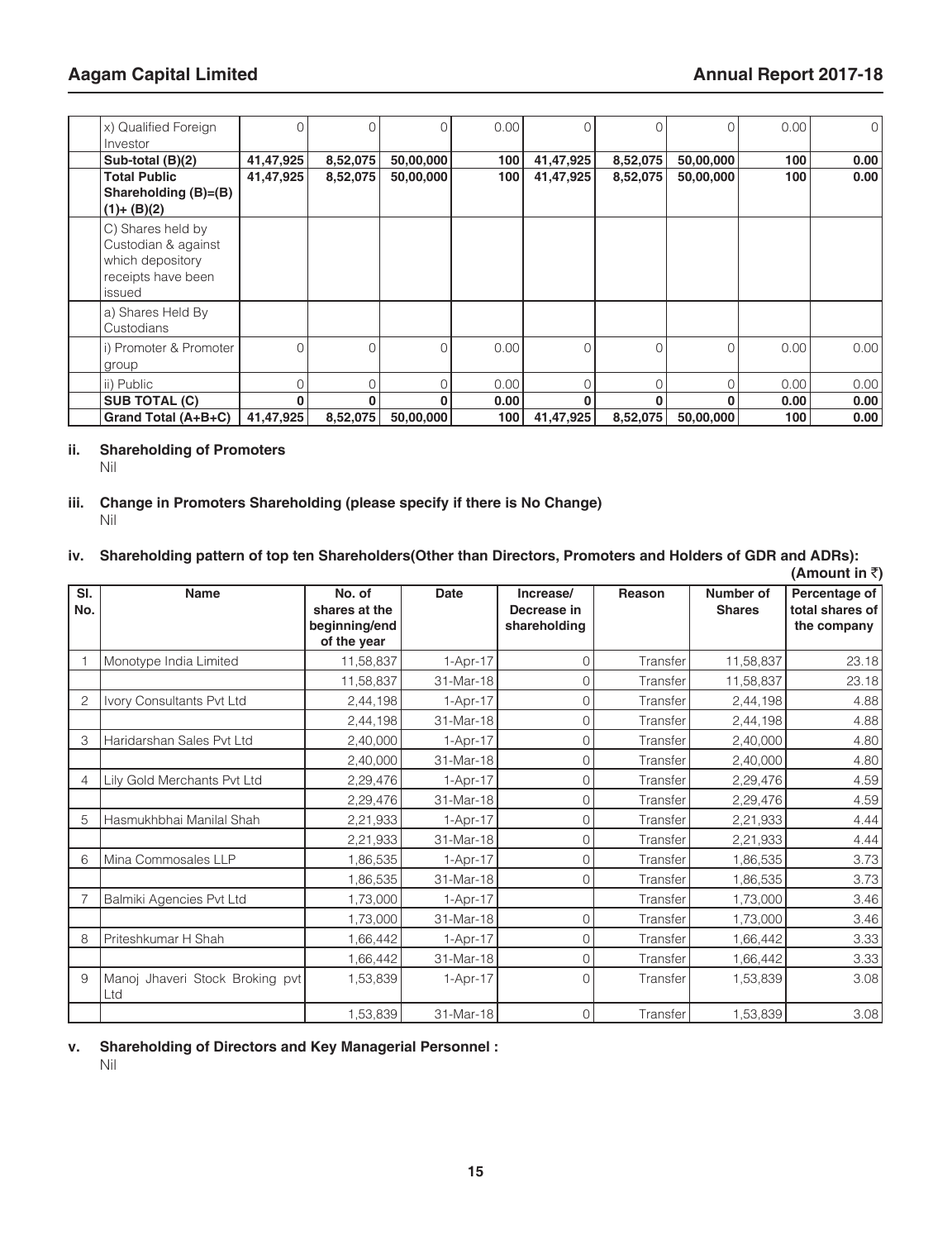#### **V. INDEBTEDNESS**

Indebtedness of the Company including interest outstanding/accrued but not due for payment

|                                                     |                                                  |                           |                   | (Amount in $\bar{z}$ )              |
|-----------------------------------------------------|--------------------------------------------------|---------------------------|-------------------|-------------------------------------|
|                                                     | <b>Secured</b><br>Loans<br>excluding<br>deposits | <b>Unsecured</b><br>Loans | <b>Deposits</b>   | <b>Total</b><br><b>Indebtedness</b> |
| Indebtedness at the beginning of the financial year |                                                  |                           |                   |                                     |
| i) Principal Amount                                 |                                                  | $- -$                     | $- -$             |                                     |
| ii) Interest due but not paid                       |                                                  | $- -$                     | $-$               |                                     |
| iii) Interest accrued but not due                   |                                                  | $- -$                     | $- -$             |                                     |
| Total (i+ii+iii)                                    |                                                  | --                        | --                |                                     |
| Change in Indebtedness during the financial year    |                                                  |                           |                   |                                     |
| - Addition                                          |                                                  | --                        | $- -$             |                                     |
| - Reduction                                         | --                                               | $- -$                     | $-$               |                                     |
| Net Change                                          |                                                  | --                        | --                |                                     |
| Indebtedness at the end of the financial year       |                                                  |                           |                   |                                     |
| i) Principal Amount                                 |                                                  | $-$                       | $- -$             |                                     |
| ii) Interest due but not paid                       |                                                  | --                        | --                |                                     |
| iii) Interest accrued but not due                   |                                                  | $- -$                     | $\qquad \qquad -$ |                                     |
| Total (i+ii+iii)                                    |                                                  | --                        | --                |                                     |

#### **VI. REMUNERATION OF DIRECTORS AND KEY MANAGERIAL PERSONNEL**

#### **A. Remuneration to Managing Director, Whole-time Directors and/or Manager**

|            |                                                                                             |                                   |     |                         |    |    | (Amount in ₹)       |
|------------|---------------------------------------------------------------------------------------------|-----------------------------------|-----|-------------------------|----|----|---------------------|
| SI.<br>No. | <b>Particulars of Remuneration</b>                                                          |                                   |     | Name of MD/WTD/ Manager |    |    | <b>Total Amount</b> |
| 1.         | <b>Gross salary</b>                                                                         |                                   |     |                         |    |    |                     |
|            | (a) Salary as per provisions<br>contained in section $17(1)$ of<br>the Income-tax Act, 1961 |                                   |     |                         |    |    |                     |
|            | (b) Value of perquisites u/s<br>17(2) Income-tax Act, 1961                                  |                                   |     |                         |    |    |                     |
|            | (c) Profits in lieu of salary under<br>section 17(3) Income- tax Act,<br>1961               |                                   |     |                         |    |    |                     |
| 2.         | <b>Stock Option</b>                                                                         | $\sim$                            | --  | --                      | -- | -- |                     |
| 3.         | <b>Sweat Equity</b>                                                                         | $- -$                             | --  |                         | -- | -- |                     |
| 4.         | <b>Commission</b>                                                                           |                                   |     |                         |    |    |                     |
|            | - as % of profit                                                                            | $\qquad \qquad -$                 | $-$ |                         |    | -- |                     |
|            | others, specify                                                                             | $ -$                              | --  |                         |    | -- |                     |
| 5.         | Others, please specify                                                                      | $\sim$ $-$                        | н.  |                         | -- | -- |                     |
|            | Total (A)                                                                                   | $\overline{\phantom{m}}$          | н.  |                         | -- | -- |                     |
|            | Ceiling as per the Act                                                                      | 10 % of net profit of the company |     |                         |    |    |                     |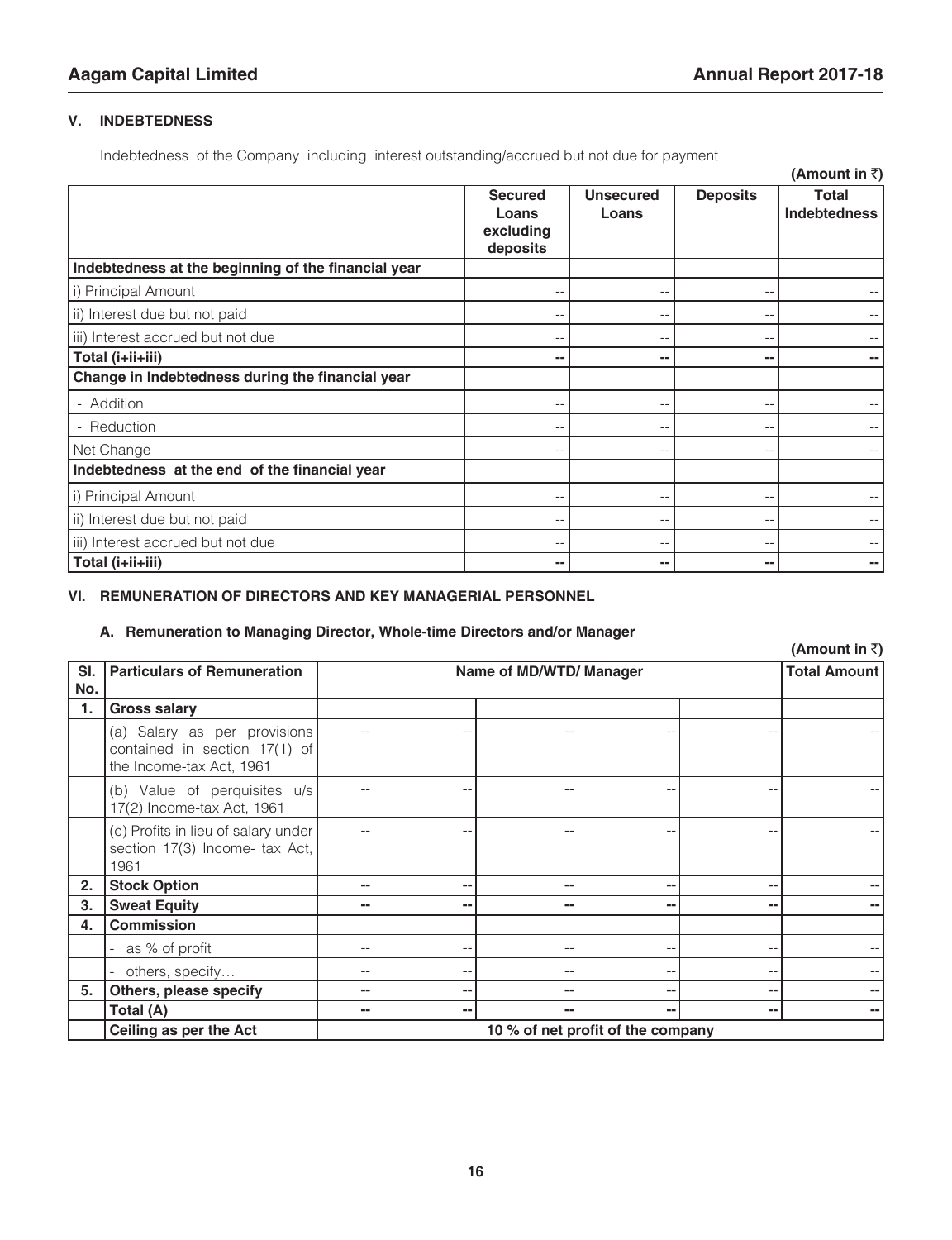#### **B. Remuneration to other directors**

| SI.            | <b>Particulars of Remuneration</b> |                                 |              | <b>Name of Directors</b> |                | <b>Total</b>  |
|----------------|------------------------------------|---------------------------------|--------------|--------------------------|----------------|---------------|
| No.            |                                    |                                 |              |                          |                | <b>Amount</b> |
|                | <b>Independent Directors</b>       | Mrs.                            | Mrs. Preeti  | Mr. Suryakant            | Mrs. Dhrupa    |               |
|                |                                    | <b>Sudarshana</b>               | <b>Doshi</b> | Maruti                   | <b>Thakkar</b> |               |
|                |                                    | <b>Mitra</b>                    |              | <b>Kadakane</b>          |                |               |
|                |                                    |                                 |              |                          |                |               |
|                | • Fee for attending board          |                                 |              |                          |                |               |
|                | committee meetings                 |                                 |              |                          |                |               |
|                | • Commission                       |                                 |              |                          |                |               |
|                | • Others, please specify           | 2,000                           | 12,000       | 12,000                   | 6,000          | 32,000        |
|                | Total (1)                          | 2,000                           | 12,000       | 12,000                   | 6,000          | 32,000        |
| $\overline{2}$ | <b>Other Non-Executive</b>         |                                 |              |                          |                |               |
|                | <b>Directors</b>                   |                                 |              |                          |                |               |
|                | • Fee for attending board          |                                 |              |                          |                |               |
|                | committee meetings                 |                                 |              |                          |                |               |
|                | • Commission                       |                                 |              |                          |                |               |
|                | • Others, please specify           | $-$                             |              | --                       |                |               |
|                | Total (2)                          | н.                              | --           | --                       | н.             |               |
|                | Total (B)=(1+2)                    |                                 |              |                          |                |               |
|                | <b>Total Managerial</b>            | 2,000                           | 12,000       | 12,000                   | 6,000          | 32,000        |
|                | <b>Remuneration</b>                |                                 |              |                          |                |               |
|                | Overall Ceiling as per the Act     | 1% of net profit of the company |              |                          |                |               |

#### **C. Remuneration to Key Managerial Personnel Other Than MD /Manager /WTD**

#### **(Amount in** `**) Sl. no. Particulars of Remuneration Key Managerial Personnel CEO Company Secretary CFO Total 1. Gross salary** (a) Salary as per provisions contained in section 17(1) of the Income-tax Act, 1961 -- --l -- --l (b) Value of perquisites u/s 17(2) Income-tax Act, 1961 -- --l -- --l (c) Profits in lieu of salary under section 17(3) Income-tax Act, 1961 -- --l -- --l **2. Stock Option -- -- -- -- 3. Sweat Equity -- -- -- -- 4. Commission** - as % of profit  $-$ - others, specify… -- --l -- --l **5. Others, please specify -- -- -- -- Total -- -- -- --**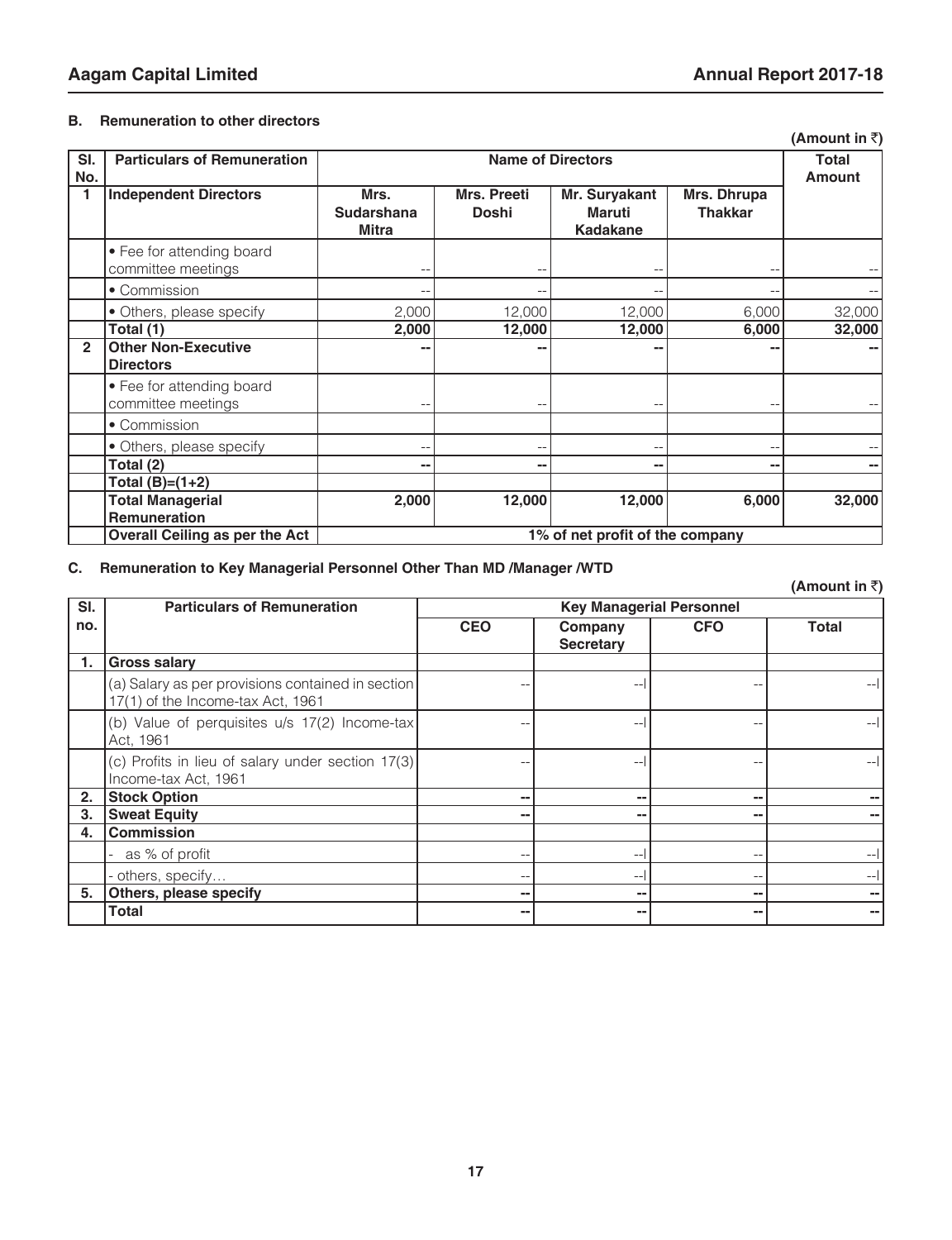#### **VII. PENALTIES / PUNISHMENT/ COMPOUNDING OF OFFENCES**

| <b>Type</b>                  | Section of the<br>companies Act | <b>Brief</b><br>description | <b>Details of</b><br>Penalty/<br>Punishment/<br>Compounding<br>fees imposed | Authority[RD /<br>NCLT/Court] | Appeal made.<br>If any(give<br>details) |
|------------------------------|---------------------------------|-----------------------------|-----------------------------------------------------------------------------|-------------------------------|-----------------------------------------|
| A. Company                   |                                 |                             |                                                                             |                               |                                         |
| Penalty                      | $- -$                           | $- -$                       | $-\,-$                                                                      | $\qquad \qquad -$             | --                                      |
| Punishment                   | $-$                             | $- -$                       | $--$                                                                        | $-$                           | $- -$                                   |
| Compounding                  | $- -$                           | $- -$                       | $-\,-$                                                                      | $-\, -$                       | --                                      |
| <b>B. Directors</b>          |                                 |                             |                                                                             |                               |                                         |
| Penalty                      | $- -$                           | $-$                         | $\qquad \qquad -$                                                           | --                            |                                         |
| Punishment                   | $- -$                           | $- -$                       | $-\,-$                                                                      | $\qquad \qquad -$             | --                                      |
| Compounding                  | $- -$                           | $-$                         | $- -$                                                                       | $- -$                         | --                                      |
| C. Other Officers In Default |                                 |                             |                                                                             |                               |                                         |
| Penalty                      | $- -$                           | $- -$                       | $-\,-$                                                                      | $\qquad \qquad -$             | --                                      |
| Punishment                   | $-\,-$                          | $-\,-$                      | $-\,-$                                                                      | $-\, -$                       | $\qquad \qquad -$                       |
| Compounding                  |                                 |                             | $- -$                                                                       |                               |                                         |

**Date :- 13.08.2018**

#### For and on behalf of the Board of Directors

| Sd/-            | $Sd$ -          |
|-----------------|-----------------|
| Anil Kothari    | Naresh Jain     |
| <b>Director</b> | <b>Director</b> |
| DIN: 01991283   | DIN:00291963    |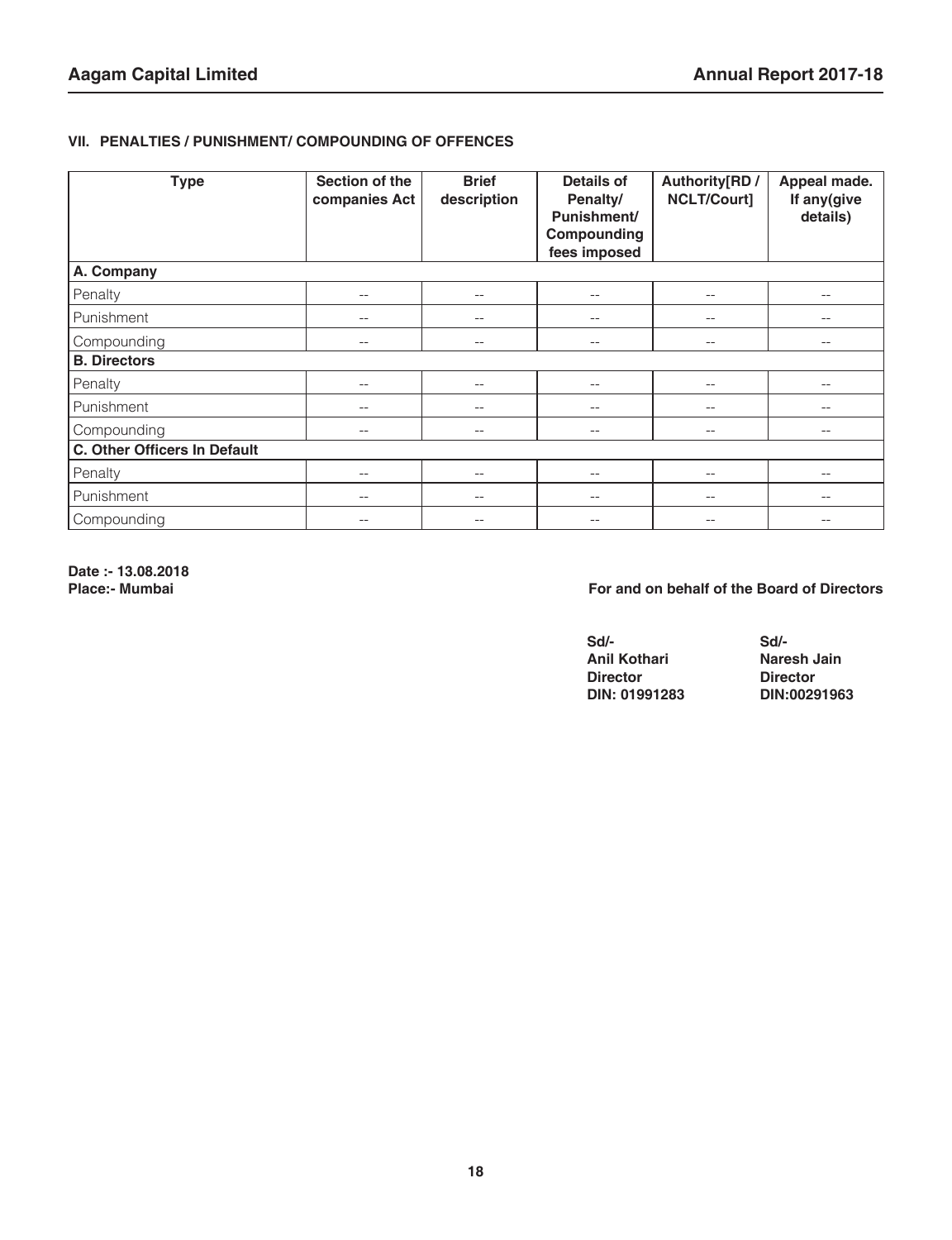#### **Annexure - III**

#### **FORM NO. MR - 3 SECRETARIAL AUDIT REPORT FOR THE FINANCIAL YEAR ENDED 31st MARCH, 2018**

#### **(Pursuant to section 204(1) of the Companies Act, 2013 and Rule No.9 of the Companies (Appointment and Remuneration of Managerial Personnel) Rules, 2014**

To, The Members, **AAGAM CAPITAL LIMITED** CIN.: L65990MH1991PLC064631 Office No. 602, 6th Floor, Raheja Chambers, 213 Nariman Point Mumbai 400021

We have conducted the Secretarial Audit of the compliance of applicable statutory provisions and the adherence to good corporate practices by Aagam Capital Limited (hereinafter called "the company"). Secretarial Audit was conducted in a manner that provided us a reasonable basis for evaluating the corporate conducts/statutory compliances and expressing our opinion thereon.

Based on our verification of the company's books, papers, minute books, forms and returns filed and other records maintained by the company and also the information provided by the Company, its officers, agents and authorized representatives during the conduct of secretarial audit, We hereby report that in our opinion, the company has, during the audit period covering the financial year ended on 31st March, 2018 complied with the statutory provisions of the applicable acts listed hereunder and also that the Company has proper Board-processes and compliance- mechanism in place to the extent, in the manner and subject to the reporting made hereinafter :

We have examined the books, papers, minute books, forms and returns filed and other records maintained by the Company, for the financial year ended on 31st March, 2018 according to the provisions of:

- i. The Companies Act, 2013 (the Act) and the rules made thereunder;
- ii. The Securities Contracts (Regulation) Act, 1956 ('SCRA') and the rules made thereunder;
- iii. The Depositories Act, 1996 and the Regulations and Bye-laws framed thereunder;
- iv. Foreign Exchange Management Act, 1999 and the rules and regulations made thereunder to the extent of Foreign Direct Investment and Overseas Direct Investment.
- v. The following Regulations and Guidelines prescribed under the Securities and Exchange Board of India Act, 1992 ("SEBI Act");
	- a. The Securities and Exchange Board of India (Substantial Acquisition of Shares and Takeovers) Regulations, 2011;
	- b. The Securities and Exchange Board of India (Prohibition of Insider Trading) Regulations, 2015;
	- c. The Securities and Exchange Board of India (Issue of Capital and Disclosure Requirements) Regulations, 2009;#
	- d. The Securities and Exchange Board of India (Share Based Employee Benefits) Regulations, 2014;#
	- e. The Securities and Exchange Board of India (Issue and Listing of Debt Securities) Regulations, 2008#;
	- f. The Securities and Exchange Board of India (Registrars to an Issue and Share Transfer Agents) Regulations,1993 regarding the Companies Act and dealing with client;
	- g. The Securities and Exchange Board of India (Delisting of Equity Shares) Regulations, 2009#; and
	- h. The Securities and Exchange Board of India (Buyback of Securities) Regulations, 1998#.

#### **# The Regulations or Guidelines, were not applicable for the period under review**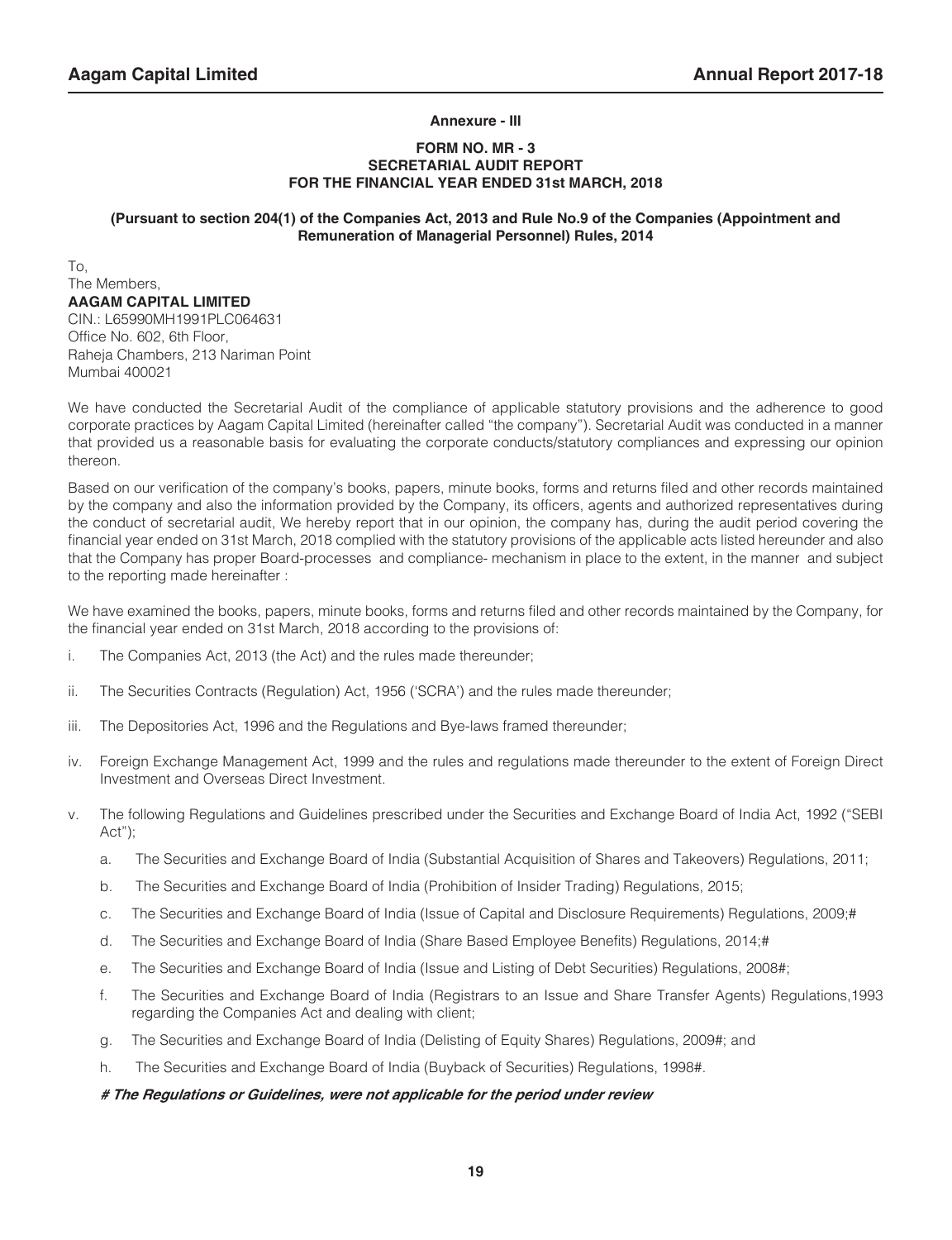We have also examined compliance with the applicable clauses of the following:

- i. Secretarial Standards issued by The Institute of Company Secretaries of India.
- ii. The Securities and Exchange Board of India (Listing Obligations and Disclosure Requirements) Regulations, 2015 ["Listing Regulations"]

During the period under review, the Company has complied with the provisions of the Act, Rules, Regulations, Guidelines, Standards, etc. mentioned above.

#### **We further report that:**

#### **During the year the Company has not complied with provision of section 203 for Appointment of Whole Time Company Secretary.**

Adequate notice is given to all Directors to schedule the Board Meetings, agenda and detailed notes on agenda were sent at least seven days in advance and a system exists for seeking and obtaining further information and clarifications on the agenda items before the meeting and for meaningful participation at the meeting.

All decisions are carried out unanimously at Board Meetings and Committee Meetings and recorded in the minutes of the meeting of the Board of Directors or Committees of the Board, as the case may be.

We further report that there are adequate systems and processes in the Company commensurate with the size and operations of the Company to monitor and ensure compliance with applicable laws, rules, regulations and guidelines.

We further report that during the year under review, the company has received various Show cause notices as given below under the provision of Companies Act, 2013 and Companies Act, 1956 and the company is in process of applying for compounding of offences for the same u/s 441 of the Companies Act, 2013:

- 1) Inspection of Books of accounts and other records under section 206(5)/207 of the Companies Act, 2013
- 2) Show cause notice for violation of Section 188 of the Companies Act, 2013
- 3) Violation of Section 203, 189 and 293 of the Companies Act, 2013
- 4) Show cause notice for violation of Section 227 R.W. Section 143(3)(H) of the Companies Act, 2013
- 5) Show cause notice for violation of Section 93 of the Companies Act, 2013
- 6) Show cause notice for violation of Section 94 read with section 120 of the Companies Act, 2013
- 7) Show cause notice for violation of Section 121 of the Companies Act, 2013
- 8) Show cause notice for violation of Section 134 of the Companies Act, 2013
- 9) Show cause notice for violation of Section 142 of the Companies Act, 2013
- 10) Show cause notice for violation of Section 143(3)(H) of the Companies Act, 2013
- 11) Show cause notice for violation of Section 179(3)(D) of the Companies Act, 2013
- 12) Show cause notice for violation of Section 192A of the Companies Act, 2013
- 13) Show cause notice for violation of Section 203 of the Companies Act, 2013 R.W. section 269 of the Companies Act, 1956
- 14) Show cause notice for violation of Section 203 of the Companies Act, 2013 R.W. section 383A of the Companies Act, 1956
- 15) Show cause notice for violation of Section 203 of the Companies Act, 2013
- 16) Show cause notice for violation of Section 204 read with section 134 of the Companies Act, 2013
- 17) Show cause notice for violation of Schedule VI R.W. section 211 of the Companies Act, 1956
- 18) Show cause notice for violation of section 292 of the Companies Act, 1956
- 19) Show cause notice for violation of section 292A of the Companies Act, 1956
- 20) Show cause notice for violation of section 293 of the Companies Act, 1956
- 21) Show cause notice for violation of section 297 of the Companies Act, 1956

#### **For KPUB & Co. (Formerly known as Urmila Bohra & Associates)**

**Company Secretaries Sd/- [CS URMILA BOHRA] PARTNER ACS No.: 33415 COP No. : 12523 PLACE: Mumbai DATE: 13th August, 2018**

**Note:** This report is to be read with our letter of even date that is annexed as Annexure I and forms an integral part of this report.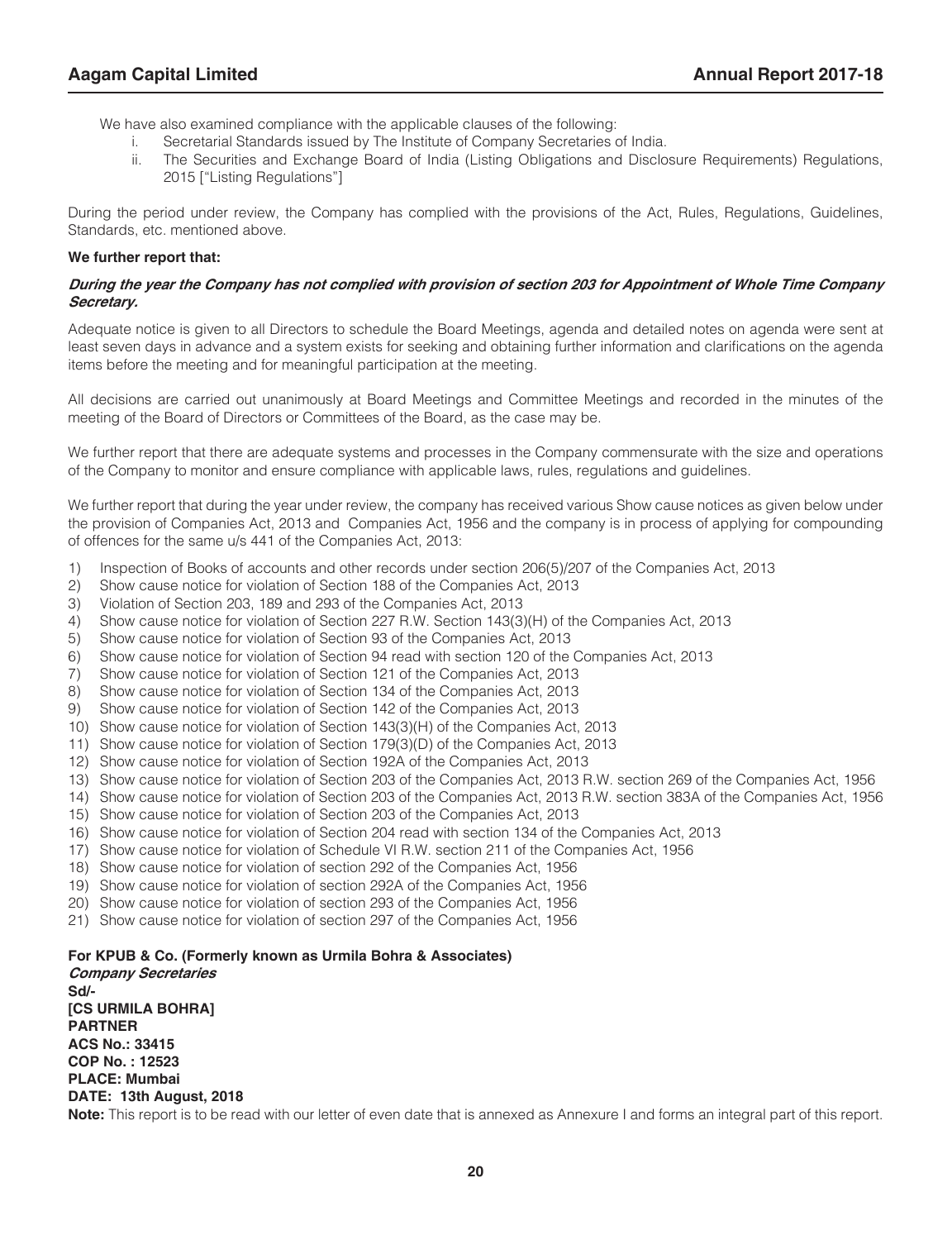#### **ANNEXURE I**

To, The Members, **AAGAM CAPITAL LIMITED** CIN.: L65990MH1991PLC064631 Office No. 602, 6th Floor, Raheja Chambers, 213 Nariman Point Mumbai 400021

Our report of even date is to be read along with this letter.

- 1. Maintenance of secretarial records is the responsibility of management of the company. Our responsibility is to express an opinion on these secretarial records based on our audit.
- 2. We have followed the audit practices and processes as were appropriate to obtain reasonable assurance about the correctness of the contents of the Secretarial records. The verification was done on test basis to ensure that correct facts are reflected in secretarial records. We believe that the processes and practices, we followed provide a reasonable basis for our opinion.
- 3. We have not verified the correctness and appropriateness of financial records and books of accounts of the company.
- 4. Wherever required, we have obtained the Management Representation about the compliance of laws, rules and regulations and happening of events, etc.
- 5. The compliance of the provisions of corporate and other applicable laws, rules and regulations, standards is the responsibility of the management. Our examination was limited to the verification of procedures on test basis.
- 6. The Secretarial Audit Report is neither an assurance as to the future viability of the company nor of the efficacy or effectiveness with which the management has conducted the affairs of the company.

#### **For KPUB & Co. (Formerly known as Urmila Bohra & Associates) Company Secretaries**

**Sd/- [CS URMILA BOHRA] PARTNER ACS No.: 33415 COP No. : 12523**

**PLACE: Mumbai DATE: 13th August, 2018**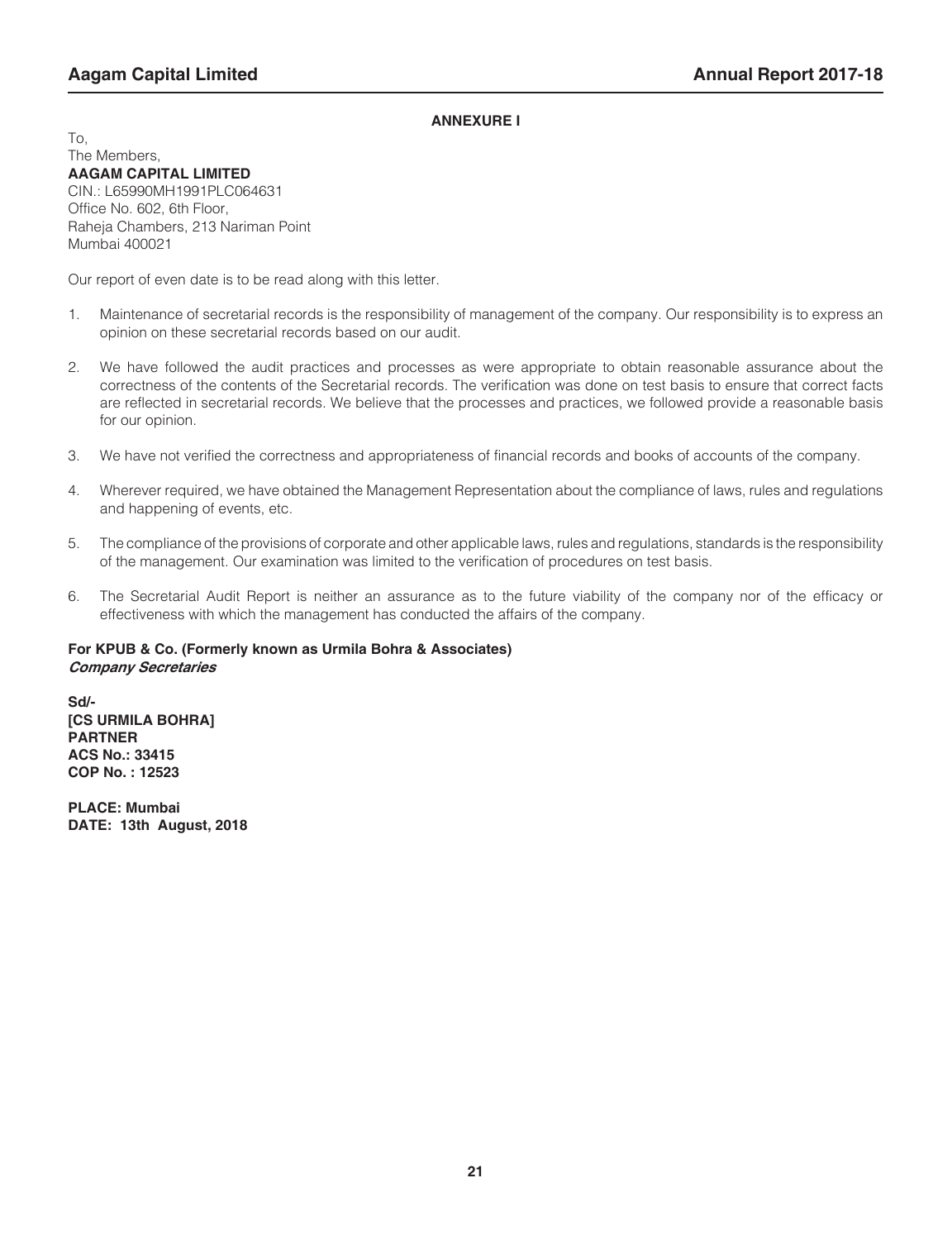#### **Annexure - IV**

Particulars under Section 134(3)(m) of the Companies Act, 2013 read with Companies (Accounts) Rules, 2014 are given as under:

#### **(A) Conservation of Energy :-**

| (i)   | the steps taken or impact on conservation of energy                                                               | Company ensures that the operations are conducted in<br>the manner whereby optimum utilization and maximum<br>possible savings of energy is achieved |
|-------|-------------------------------------------------------------------------------------------------------------------|------------------------------------------------------------------------------------------------------------------------------------------------------|
|       | the steps taken by the company for utilizing alternate No alternate source has been adopted<br>sources of energy; |                                                                                                                                                      |
| (iii) |                                                                                                                   | the capital investment on energy conservation equipments; No specific investment has been made in reduction in<br>energy consumption                 |

#### **(B) Technology Absorption :-**

| (i)   | the efforts made towards technology absorption;                                                                                                                                                          | No outside technology is used by the Company                                                                                                                |  |  |
|-------|----------------------------------------------------------------------------------------------------------------------------------------------------------------------------------------------------------|-------------------------------------------------------------------------------------------------------------------------------------------------------------|--|--|
| (ii)  | the benefits derived like product improvement, cost Not Applicable<br>reduction, product development or import substitution;                                                                             |                                                                                                                                                             |  |  |
| (iii) | in case of imported technology (imported during the last (a) the details of technology imported : Nil<br>three years reckoned from the beginning of the financial $(6)$ the year of import: NA<br>year)- | (c) whether the technology been fully absorbed: NA<br>(d) if not fully absorbed, areas where absorption has not<br>taken place, and the reasons thereof: NA |  |  |
| (iv)  | the expenditure incurred on Research and Development.<br>Not Applicable                                                                                                                                  |                                                                                                                                                             |  |  |

#### **(C) Foreign exchange earnings and Outgo :-** Nil

**Date :- 13.08.2018**

#### For and on behalf of the Board of Directors

| Sd                  | Sd/-            |
|---------------------|-----------------|
| <b>Anil Kothari</b> | Naresh Jain     |
| <b>Director</b>     | <b>Director</b> |
| DIN: 01991283       | DIN:00291963    |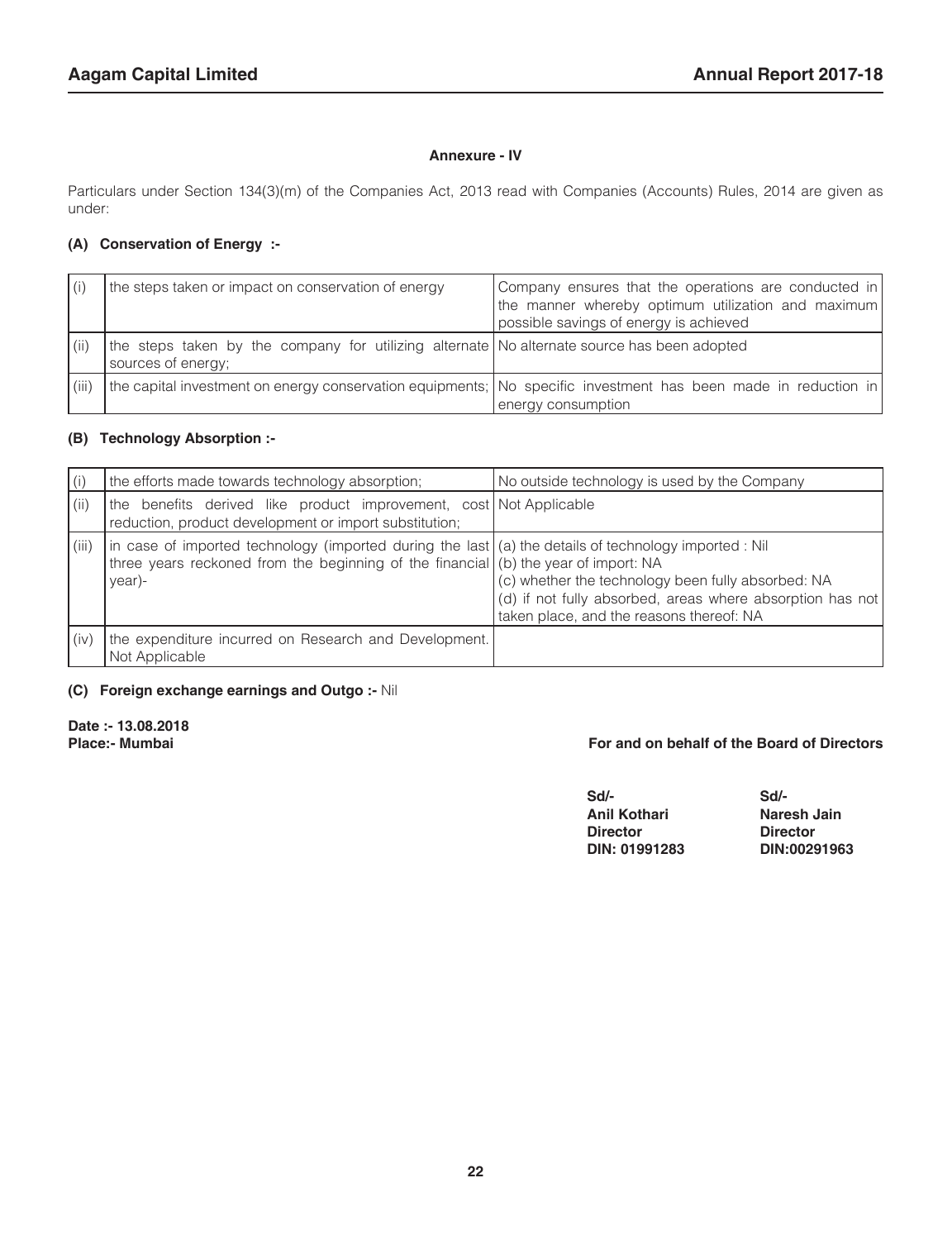#### **MANAGEMENT DISCUSSION AND ANALYSIS**

#### **COMPANY'S OPERATIONS AND INDUSTRIAL REVIEW**

The Company's main activity is of lending and investment in securities. The Company is actively engaged in the fund-based activities, providing loans and advances, investing in shares & securities etc. Aagam Capital Limited services today are readily available to individuals, corporate, financial institutions throughout India.

The Reserve Bank of India (RBI) issued the revised Regulatory Framework for Non-Banking Finance Companies(NBFCs), with a view to streamlining the regulations for the sector. It also revoked with immediate effect its temporary suspension on issuance of Certificate of Registration(COR) to companies proposing to conduct business of non-banking financial institution (NBFI). The Reserve Bank had temporarily suspended issuance of Certificate of Registration on April 1,2014 pending revision in the framework for NBFCs.

The NBFC sector has been gaining systemic importance in the recent years with NBFC assets growing steadily from 10.7% of banking assets in 2009 to 14.3% of banking assets in 2014. The recent revised regulatory framework for NBFCs by RBI focuses on strengthening the structural profile of sector, reducing regulatory arbitrage between banks and NBFCs wherein focus is more on safeguarding of the depositors money and increasing regulatory compliance for large size NBFCs.

Accordingly, as per CARE Ratings estimates Gross NPA level may be in the range of 5.8%-6.1% by 2018 from around 3.4 % as on 2014 and the profitability of NBFCs would see an impact of 35 to 45 bps due to revised guidelines. However CARE Ratings believes that current profitability levels can absorb impact of additional provisioning requirements. Also the three year transition period will help reduce the impact. Further the current capital adequacy level is comfortable. CARE Ratings perceives revised regulations to be positive for the NBFC sector. The regulations will make the NBFC sector structurally stronger, increase transparency and improve their ability to withstand asset quality shocks in the long run.

#### **OPPORTUNITIES**

Following are the opportunities associated with business of the Company :

- Regulatory Reforms would aid greater participation by all class of investors.
- NBFC have turned out to be engines of growth and is an integral part of the Indian financial system thereby increasing competition and diversification in the financial sector.
- With the growing magnitude assigned to financial inclusion, NBFCs have come to be regarded as significant financial intermediaries particularly for the small-scale and retail sectors.
- Low penetration of financial services and products in India.
- Technological advancement enabling us to adopt best practices and procedures.
- Professionals are now attracted towards organization like NBFCs, microfinance institutions and payment banks.

#### **THREATS**

Despite opportunities there are also threats to our business which are as follows :

- Volatility in the Rupee-US Dollar movement due to various factors including current account deficit.
- Increased competition from local and global players operating in India.
- High cost of borrowing which is eventually passed on borrowers in the form of higher interest on loans.
- Interest Rate Risk, Eco-Political Risk.
- Regulatory changes impacting the landscape of business.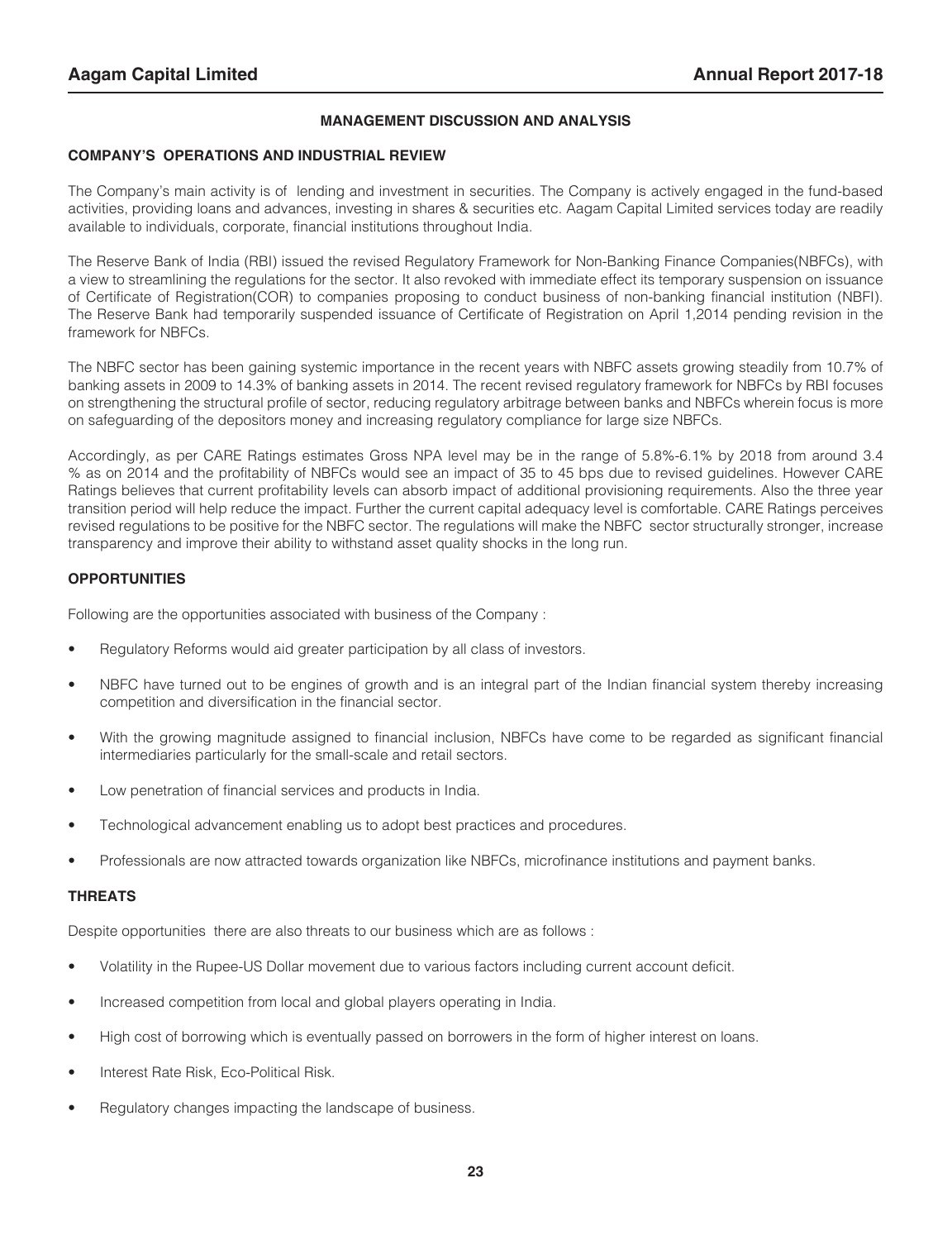#### **RISK AND CONCERNS**

The risk attached with the company is mainly with the operations it carries. The company have comprehensive risk management policies and processes to mitigate the risks that are encountered in conducting the business activities. The management periodically reviews the policies and procedures and formulates plans for control of identified risks and improvements in the systems.

#### **DISCUSSION ON FINANCIAL PERFORMANCE**

The net profit for the period ended 31<sup>st</sup> March,2018 is ₹8, 35,479 as against ₹9,49,349 during the last year showing decrease of around 12% as compared to previous year. The total income of the company decreased from  $\bar{z}$  17, 31,125 to  $\bar{z}$ 16, 84,633. The EPS of the company for the year under review is  $\bar{\xi}$  0.17 which is less as compared to previous financial year. Your directors ensures that it will make all efforts to improve the performance during the current year.

#### **CAUTIONARY STATEMENT**

The statements in the Management Discussion and Analysis Report, which may be considered 'forward-looking statements', within the meaning of applicable laws and regulations, have been based upon the current expectations and projection about future events. The actual results could differ from those expressed or implied. Important factors that could influence the Company's operations include Government regulations, tax regimes, economic developments within the country, tax laws and other factors such as industrial relations. The management cannot, however, guarantee that these forward-looking statements will be realised or achieved.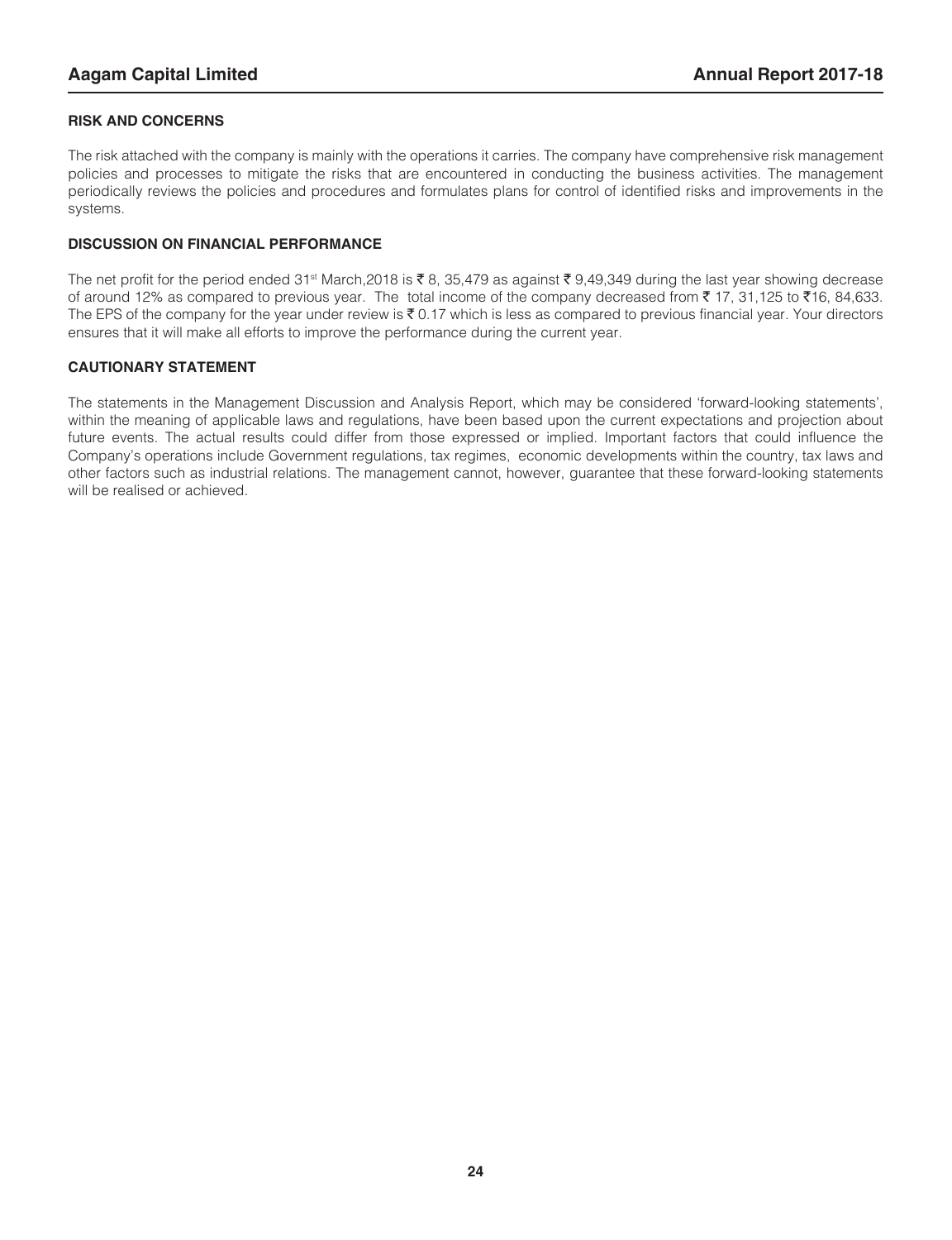#### **Independent Auditor's Report**

To the Members of Aagam Capital Limited

#### **Report on the Financial Statements**

We have audited the accompanying financial statements of Aagam Capital Limited ('the Company'), which comprise the balance sheet as at March 31, 2018, the statement of profit and loss and the cash flow statement for the year then ended, and a summary of significant accounting policies and other explanatory information.

#### **Management's Responsibility for the Financial Statements**

The Company's Board of Directors is responsible for the matters stated in Section 134(5) of the Companies Act, 2013 ("the Act") with respect to the preparation and presentation of these financial statements that give a true and fair view of the financial position, financial performance and cash flows of the Company in accordance with the accounting principles generally accepted in India, including the Accounting Standards specified under Section 133 of the Act, read with Rule 7 of the Companies (Accounts) Rules, 2014. This responsibility also includes maintenance of adequate accounting records in accordance with the provisions of the Act for safeguarding the assets of the Company and for preventing and detecting frauds and other irregularities; selection and application of appropriate accounting policies; making judgments and estimates that are reasonable and prudent; and design, implementation and maintenance of adequate internal financial controls, that were operating effectively for ensuring the accuracy and completeness of the accounting records, relevant to the preparation and presentation of the financial statements that give a true and fair view and are free from material misstatement, whether due to fraud or error.

#### **Auditor's Responsibility**

Our responsibility is to express an opinion on these financial statements based on our audit.

We have taken into account the provisions of the Act, the accounting and auditing standards and matters which are required to be included in the audit report under the provisions of the Act and the Rules made thereunder.

We conducted our audit in accordance with the Standards on Auditing specified under Section 143(10) of the Act. Those Standards require that we comply with ethical requirements and plan and perform the audit to obtain reasonable assurance about whether the financial statements are free from material misstatement.

An audit involves performing procedures to obtain audit evidence about the amounts and the disclosures in the financial statements. The procedures selected depend on the auditor's judgment, including the assessment of the risks of material misstatement of the financial statements, whether due to fraud or error. In making those risk assessments, the auditor considers internal financial control relevant to the Company's preparation of the financial statements that give a true and fair view in order to design audit procedures that are appropriate in the circumstances, but not for the purpose of expressing an opinion on whether the Company has in place an adequate internal financial controls system over financial reporting and the operating effectiveness of such controls. An audit also includes evaluating the appropriateness of the accounting policies used and the reasonableness of the accounting estimates made by the Company's Directors, as well as evaluating the overall presentation of the financial statements.

We believe that the audit evidence we have obtained is sufficient and appropriate to provide a basis for our audit opinion on the financial statements.

#### **Opinion**

In our opinion and to the best of our information and according to the explanations given to us, the aforesaid financial statements give the information required by the Act in the manner so required and give a true and fair view in conformity with the accounting principles generally accepted in India, of the state of affairs of the Company as at March 31, 2018 and its profit and its cash flows for the year ended on that date.

#### **Other Matters**

The Company, being a listed company, has been mandatorily required under Section 203 of the Act, to have whole time Key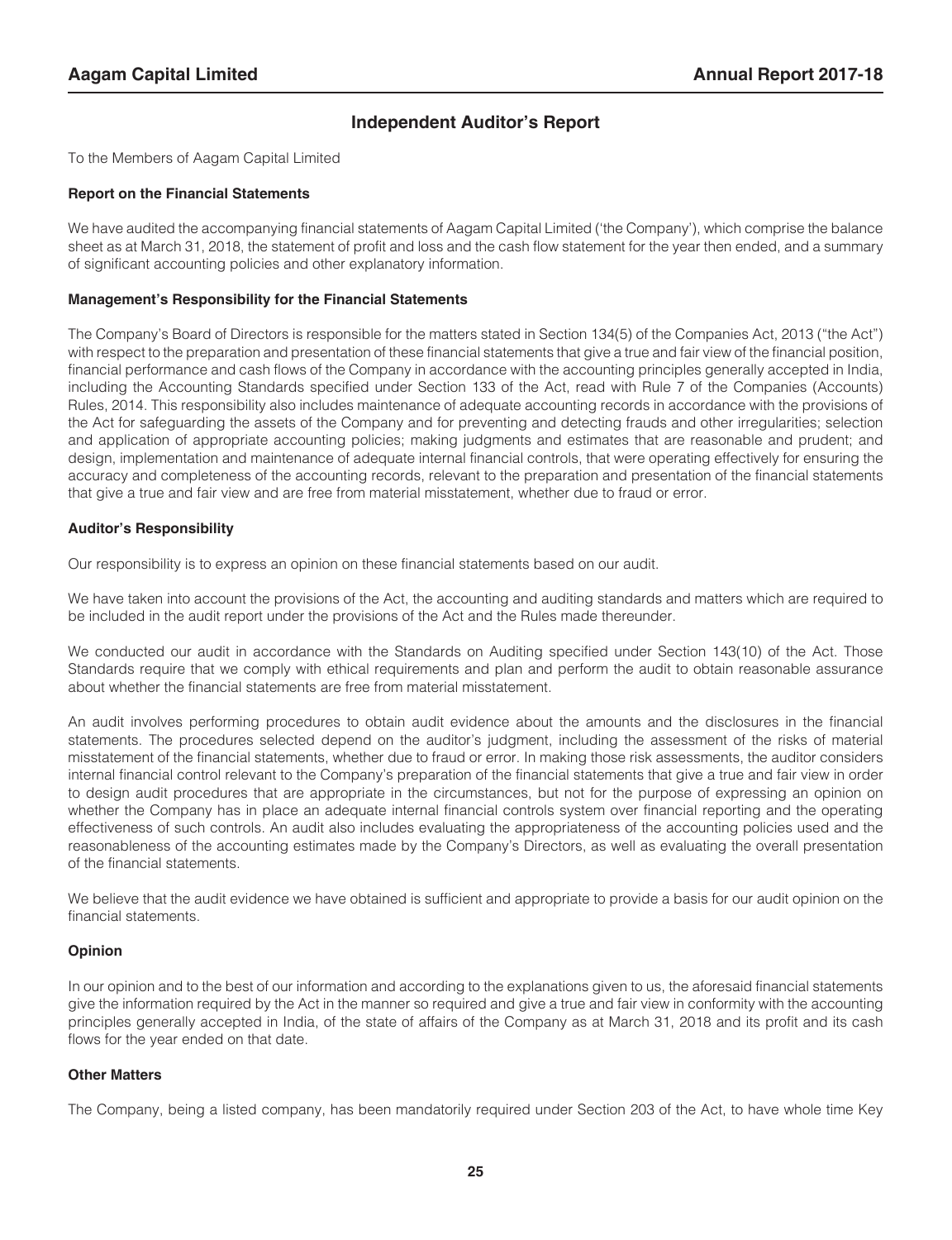Managerial Person which includes Company Secretary as defined under section 2(24) of the Act.

During the course of our audit, it has been observed that the Company had appointed Company Secretary as a Whole Time Company Secretary of the Company from the 12<sup>th</sup> November, 2016 to 14<sup>th</sup> April 2017, following which the office of the Company Secretary being Whole Time Company Secretary was vacated. However, the Company did not appoint another Company Secretary within 6 months of vacancy of office of the Company Secretary being the Whole Time Company Secretary.Consequently, the Company has not complied with the requirement of Section 203 of the Companies Act, 2013 by not appointing a Company Secretary as a whole time Company Secretary.

#### **Report on Other Legal and Regulatory Requirements**

- 1. As required by the Companies (Auditor's Report) Order, 2016 ("the Order") issued by the Central Government of India in terms of sub-section (11) of section 143 of the Act, we give in the "Annexure A" statement on the matters specified in the paragraph 3 and 4 of the Order, to the extent applicable.
- 2. As required by Section 143 (3) of the Act, we report that:
	- (a) We have sought and obtained all the information and explanations which to the best of our knowledge and belief were necessary for the purposes of our audit.
	- (b) in our opinion proper books of account as required by law have been kept by the Company so far as it appears from our examination of those books;
	- (c) the balance sheet, the statement of profit and loss and the cash flow statement dealt with by this Report are in agreement with the books of account;
	- (d) in our opinion, the aforesaid financial statements comply with the Accounting Standards specified under Section 133 of the Act, read with Rule 7 of the Companies (Accounts) Rules, 2014;
	- (e) on the basis of the written representations received from the directors as on March 31, 2018 taken on record by the Board of Directors, none of the directors is disqualified as on March 31, 2018 from being appointed as a director in terms of Section 164 (2) of the Act; and
	- (f) With respect to the adequacy of the internal financial controls over financial reporting of theCompany and the operating effectiveness of such controls, refer to our separate Report in "Annexure B".
	- (g) With respect to the other matters to be included in the Auditor's Report in accordance with Rule 11 of the Companies (Audit and Auditors) Rules, 2014, in our opinion and to the best of our information and according to the explanations given to us:
		- i. The Company has disclosed the impact of pending litigations on its financial position in its financial statements, if any.
		- ii. The Company does not have any material foreseeable losses on long-term contracts including derivative contracts, and
		- iii. The Company is not required to transfer any funds to the Investor Education and Protection Fund.

#### **For MOTILAL & ASSOCIATES Chartered Accountants FRN:106584W**

**Sd/- Motilal Jain (Partner) M. No. 036811**

**Place : Mumbai Date : 29th May 2018**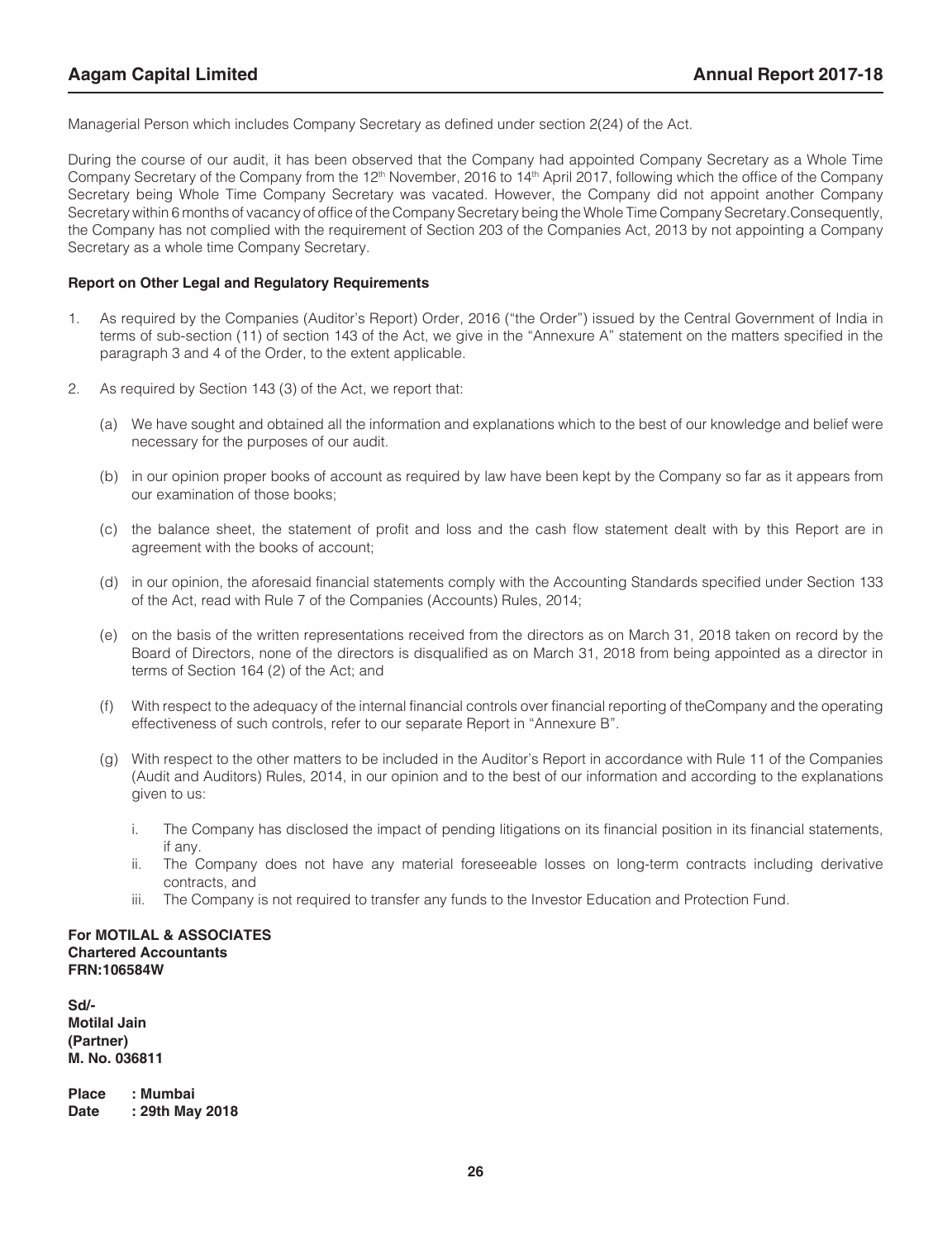#### **"ANNEXURE A"TO THE INDEPENDENT AUDITOR'S REPORT OF EVEN DATE ON THE FINANCIAL STATEMENTS OF AAGAM CAPITAL LIMITED**

#### **(i) In respect of Fixed Assets**

- a. The Company is maintaining proper records showing full particulars, including quantitative details and situation of fixed assets;
- b. Fixed assets have been physically verified by the management at reasonable intervals; No material discrepancies were noticed on such verification.
- c. The Company does not hold any immovable properties.
	- (ii) According to the information and explanation given to us the Company is a Non Banking Finance Company engaged in the business of financial activities. Consequently it does not hold any Physical Inventory. Accordingly, the provisions of the Clause 3(ii) of the Orderis not applicable to the Company hence not commented upon.
	- (iii) According to the information and explanations given by the management and based on our examination of the record of the Company, the Company has not granted any loans, secured or unsecured to companies, firms, Limited Liability Partnerships or other parties covered in the register maintained under Section 189 of the Companies Act, 2013.
	- (iv) In our opinion and according to information and explanations given to us, the Company has not advanced loans to Directors/to a Company in which the director is interested to which, the provisions of Section 185 of the Companies Act, 2013 apply and hence not commented upon. In our opinion and according to the information and explanations given to us, the Company has not made investment and given guarantee/provided security which falls under the purview of Section 186 of the Companies Act, 2013 and hence not commented upon.
	- (v) The Company has not accepted any deposits from the public. Accordingly paragraph 3(v) of the Order is not applicable to the Company and hence not commented upon.
	- (vi) As per the information and explanation given to us, the maintenance of cost records specified by the Central Government under sub-section (1) of section 148(1) of the Companies Act, 2013, is not applicable to the Company and hence not commented upon.
	- (vii) In respect of Statutory Dues
		- a. According to the information and explanations given to us, no undisputed amount is payable in respect of provident fund, employees' state insurance, income-tax, sales-tax, service tax, duty of customs, duty of excise, value added tax, cess and other material statutory dues were outstanding, at the year end, for the period of more than six months from the date they became payable.
		- b. According to the information and explanations given to us and based on the audit procedures conducted by us, no dues of income tax or sales tax or service tax or duty of customs or duty of excise are in dispute.
	- (viii) According to the information and explanations given to us, the Company has not defaulted in repayment of loans or borrowings from financial institution, banks, government or debenture holders during the year.
	- (ix) According to the information and explanation given to us, the Company did not raise any money by way of initial public offer or further public offer (including debt instruments) and term loans during the year. Accordingly, paragraph 3(ix) of the Order is not applicable to the Company and hence, not commented upon.
	- (x) Based on the audit procedures performed for the purpose of reporting the true and fair view of the financial statements and according to the information and explanations given by the management, we report that there were no material fraud by the Company or on the Company by its officers or employees has been noticed or reported during the year under review.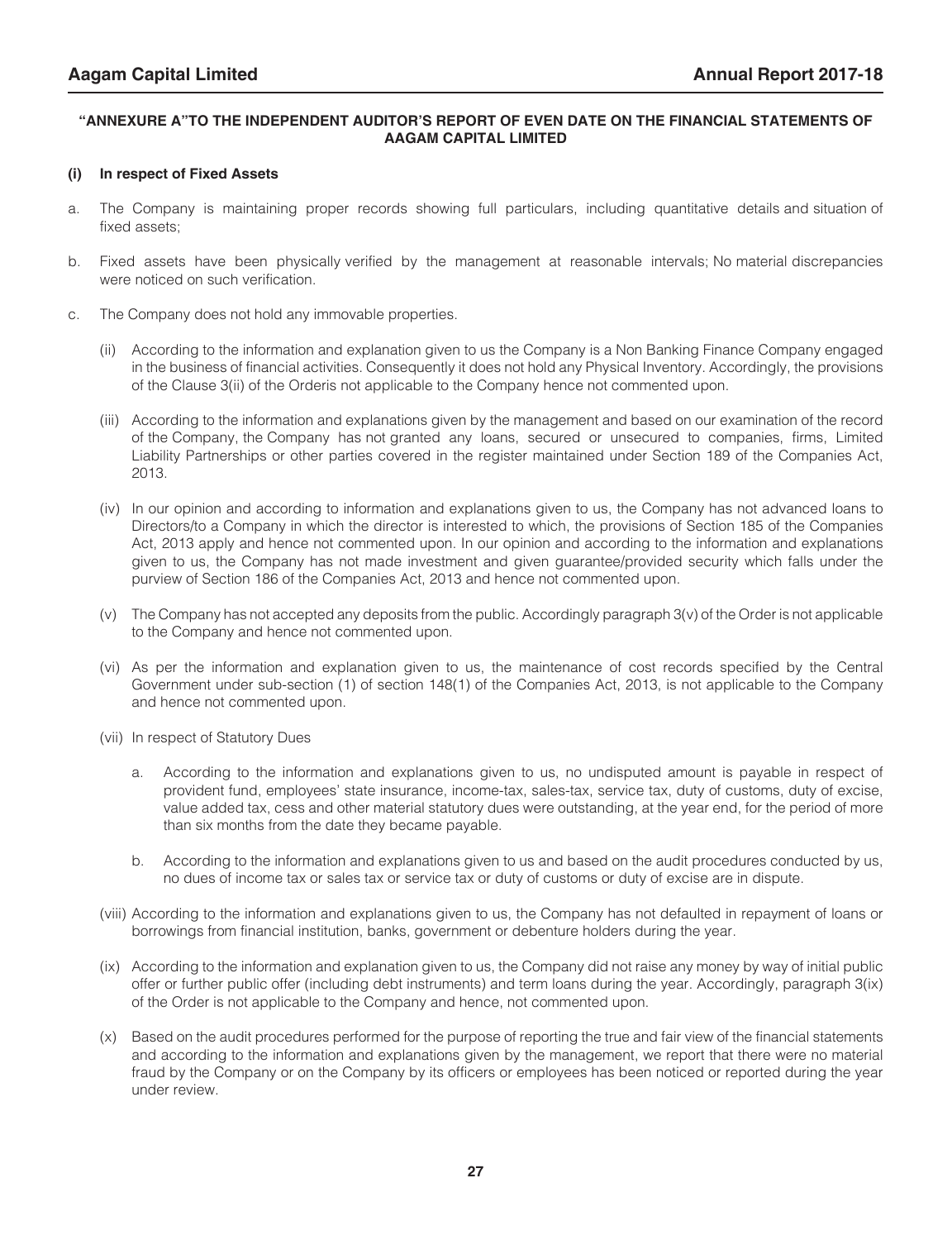- (xi) According to the information and explanations given by the management and based on our examination of the record of the Company, the Company has paid/provided Managerial remuneration, if any, in accordance with the requisite approvals mandate by the provisions of section 197 read with Schedule V of the Companies Act, 2013.
- (xii) In our opinion and according to the information and explanations given to us, the Company is not a Nidhi Company. Consequently, paragraph 3(xii) of the Order is not applicable to the Company.
- (xiii) According to the information and explanations given by the management, transactions with the related parties are in compliance with sections 177 and 188 of Companies Act, 2013 where applicable and the details have been disclosed in the Financial Statements, as required by the applicable accounting standards.
- (xiv) According to the information and explanations given to us and based on our examination of the records of the Company, the Company has not made any preferential allotment or private placement of shares or fully or partly convertible debentures during the year under review and hence, reporting under clause 3 (xiv) are not applicable to the Company and hence, not commented upon.
- (xv) According to the information and explanations given to us and based on our examination of the records of the Company, the Company has not entered into non-cash transactions with directors or persons connected with him as referred to in section 192 of Companies Act, 2013.
- (xvi) According to the information and explanations given to us and based on our examination of the records of the Company, the Company is required to be registered under section 45-IA of the Reserve Bank of India Act, 1934and the said registration has been obtained.

**For MOTILAL & ASSOCIATES Chartered Accountants FRN:106584W**

**Sd/- Motilal Jain Partner M. No. 036811**

**Place : Mumbai Date : 29th May 2018**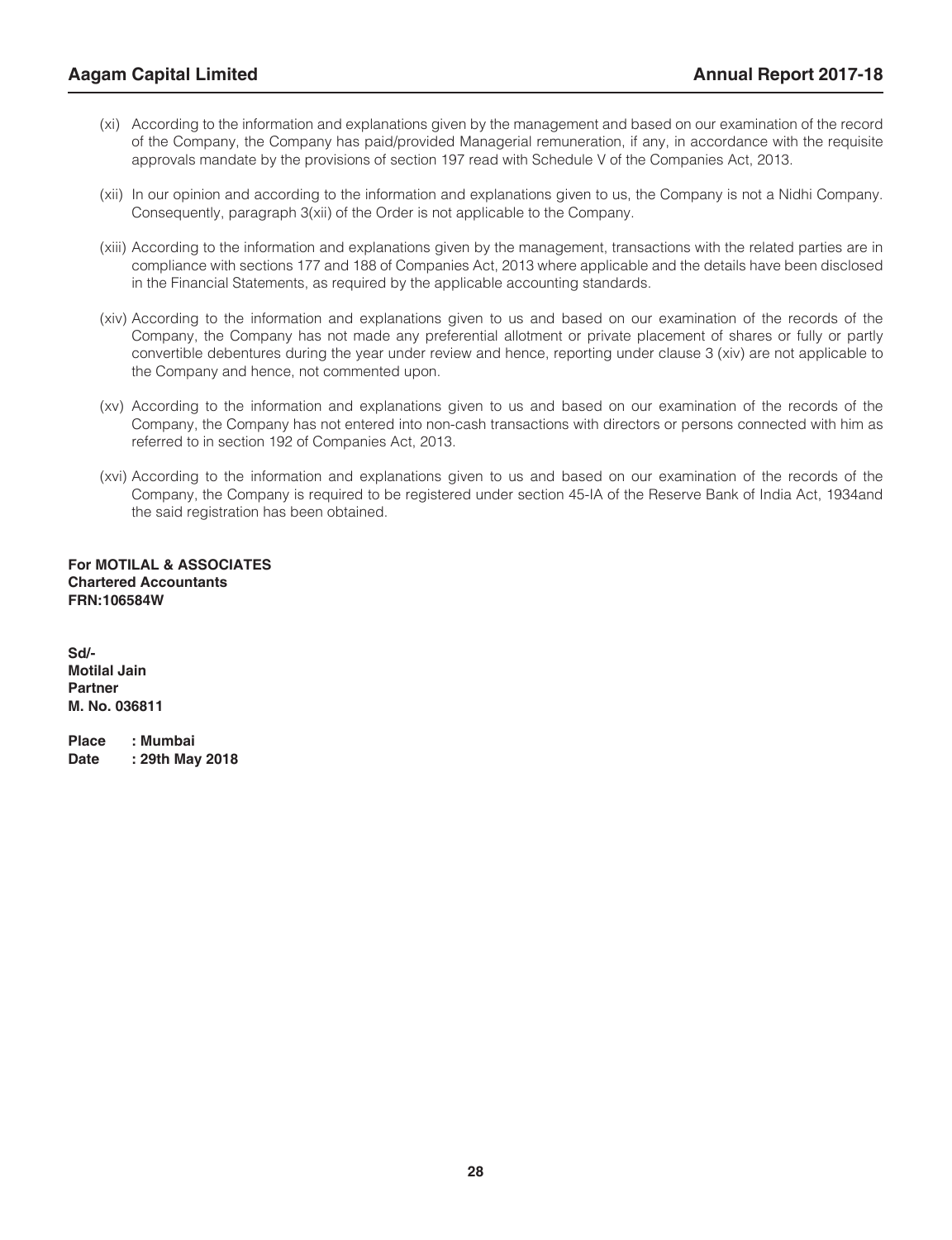#### **"ANNEXURE B"TO THE INDEPENDENT AUDITOR'S REPORT OF EVEN DATE ON THE FINANCIAL STATEMENTS OF AAGAM CAPITAL LIMITED**

#### **Report on the Internal Financial Controls under Clause (i) of Sub-section 3 of Section 143 of the Companies Act, 2013 ("the Act")**

We have audited the internal financial controls over financial reporting of **AAGAM CAPITAL LIMITED** ("the Company") as of March 31, 2018 in conjunction with our audit of the financial statements of the Company for the year ended on that date.

#### **Management's Responsibility for Internal Financial Controls**

The Company's management is responsible for establishing and maintaining internal financial controls based on the internal control over financial reporting criteria established by the Company considering the essential components of internal control stated in the Guidance Note on Audit of Internal Financial Controls over Financial Reporting issued by the Institute of Chartered Accountants of India. These responsibilities include the design, implementation and maintenance of adequate internal financial controls that were operating effectively for ensuring the orderly and efficient conduct of its business, including adherence to company's policies, the safeguarding of its assets, the prevention and detection of frauds and errors, the accuracy and completeness of the accounting records, and the timely preparation of reliable financial information, as required under the Companies Act, 2013.

#### **Auditors' Responsibility**

Our responsibility is to express an opinion on the Company's internal financial controls over financial reporting based on our audit. We conducted our audit in accordance with the Guidance Note on Audit of Internal Financial Controls Over Financial Reporting (the "Guidance Note") and the Standards on Auditing, issued by ICAI and deemed to be prescribed under section 143(10) of the Companies Act, 2013, to the extent applicable to an audit of internal financial controls, both applicable to an audit of Internal Financial Controls and, both issued by the Institute of Chartered Accountants of India. Those Standards and the Guidance Note require that we comply with ethical requirements and plan and perform the audit to obtain reasonable assurance about whether adequate internal financial controls over financial reporting was established and maintained and if such controls operated effectively in all material respects.

Our audit involves performing procedures to obtain audit evidence about the adequacy of the internal financial controls system over financial reporting and their operating effectiveness. Our audit of internal financial controls over financial reporting included obtaining an understanding of internal financial controls over financial reporting, assessing the risk that a material weakness exists, and testing and evaluating the design and operating effectiveness of internal control based on the assessed risk. The procedures selected depend on the auditor's judgment, including the assessment of the risks of material misstatement of the financial statements, whether due to fraud or error.

We believe that the audit evidence we have obtained is sufficient and appropriate to provide a basis for our audit opinion on the Company's internal financial controls system over financial reporting.

#### **Meaning of Internal Financial Controls over Financial Reporting**

A company's internal financial control over financial reporting is a process designed to provide reasonable assurance regarding the reliability of financial reporting and the preparation of financial statements for external purposes in accordance with generally accepted accounting principles. A company's internal financial control over financial reporting includes those policies and proceduresthat (1) pertain to the maintenance of records that, in reasonable detail, accurately and fairly reflect the transactions and dispositions of the assets of the company; (2) provide reasonable assurance that transactions are recorded as necessary to permit preparation of financial statements in accordance with generally accepted accounting principles, and that receipts and expenditures of the company are being made only in accordance with authorisations of management and directors of the company; and (3) provide reasonable assurance regarding prevention or timely detection of unauthorised acquisition, use, or disposition of the company's assets that could have a material effect on the financial statements.

#### **Inherent Limitations of Internal Financial Controls over Financial Reporting**

Because of the inherent limitations of internal financial controls over financial reporting, including the possibility of collusion or improper management override of controls, material misstatements due to error or fraud may occur and not be detected. Also,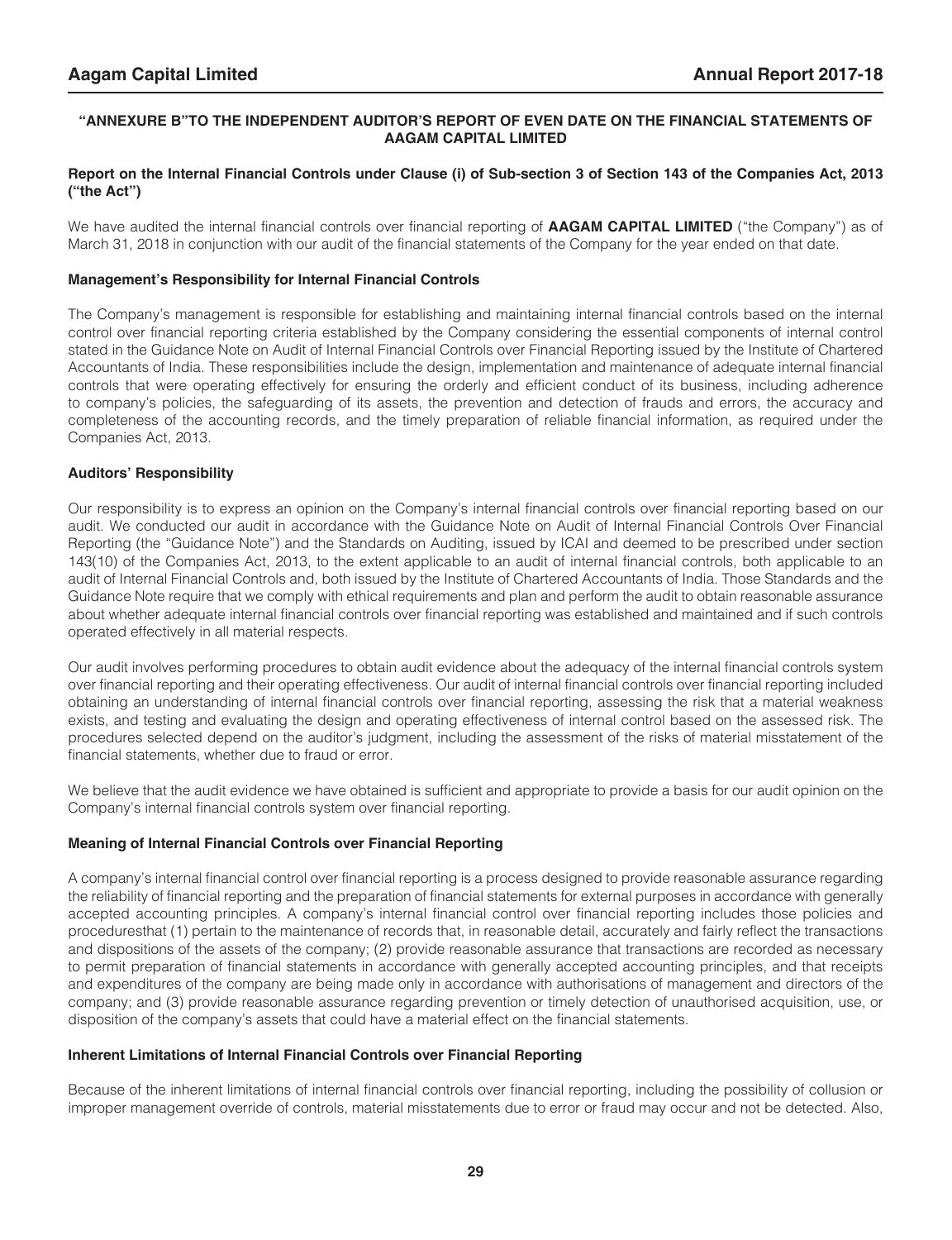projections of any evaluation of the internal financial controls over financial reporting to future periods are subject to the risk that the internal financial control over financial reporting may become inadequate because of changes in conditions, or that the degree of compliance with the policies or procedures may deteriorate.

#### **Opinion**

In our opinion, the Company has, in all material respects, an adequate internal financial controls system over financial reporting and such internal financial controls over financial reporting were operating effectively as at March 31, 2018, based on the internal control over financial reporting criteria established by the Company considering the essential components of internal control stated in the Guidance Note on Audit of Internal Financial Controls Over Financial Reporting issued by the Institute of Chartered Accountants of India.

**For Motilal & Associates Chartered Accountants Firm's Registration No. 106584W**

**Sd/- Motilal Jain Partner Membership No. 036811**

**Place : Mumbai Date : 29th May 2018**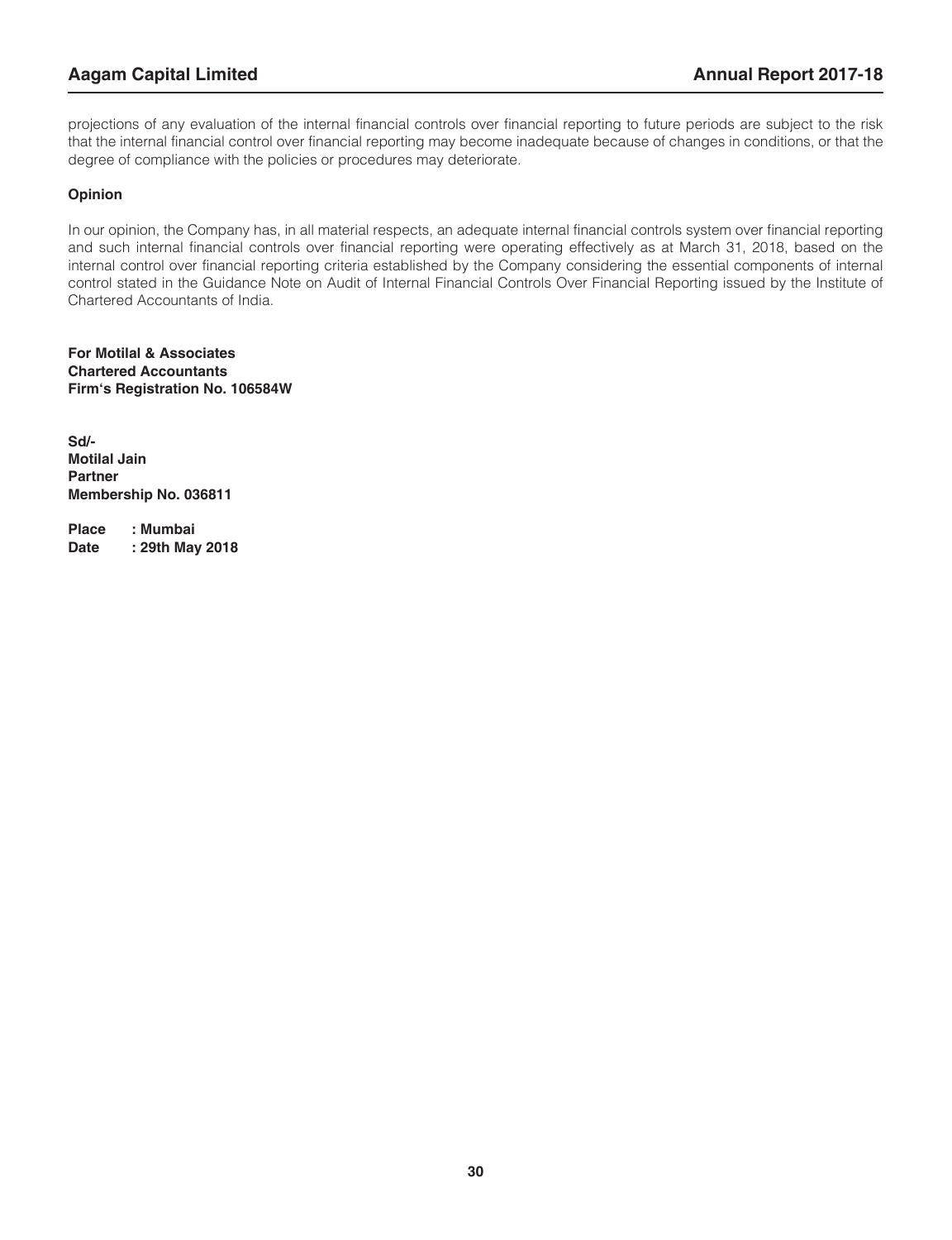|                               |              |                |                     | (Amount in $\bar{z}$ ) |
|-------------------------------|--------------|----------------|---------------------|------------------------|
| <b>Particulars</b>            |              | Note No.       | As at<br>31.03.2018 | As at<br>31.03.2017    |
| <b>EQUITY AND LIABILITIES</b> |              |                |                     |                        |
| <b>Shareholders' funds</b>    |              |                |                     |                        |
| Share capital                 |              | $\mathbf{2}$   | 5,00,00,000         | 5,00,00,000            |
| Reserves and surplus          |              | 3              | (2,60,26,437)       | (2,68,61,916)          |
| <b>Current liabilities</b>    |              |                |                     |                        |
| Other current liabilities     |              | 4              | 10,91,626           | 8,62,688               |
| Short-term provisions         |              | 5              | 46,631              | 43,504                 |
|                               | <b>TOTAL</b> |                | 2,51,11,820         | 2,40,44,276            |
| <b>ASSETS</b>                 |              |                |                     |                        |
| <b>Non-current assets</b>     |              |                |                     |                        |
| Fixed assets                  |              | $\,$ 6         |                     |                        |
| Tangible assets               |              |                | 17,804              | 30,761                 |
| Deferred tax assets (net)     |              | $\overline{7}$ | 48,082              | 63,744                 |
| Long-term loans and advances  |              | 8              | 1,12,500            | 1,12,500               |
| Other non-current assets      |              | 9              | 60,43,376           | 58,74,712              |
| <b>Current assets</b>         |              |                |                     |                        |
| Cash and cash equivalents     |              | 10             | 2,37,753            | 5,60,874               |
| Short-term loans and advances |              | 11             | 1,86,52,305         | 1,74,01,685            |
|                               | <b>TOTAL</b> |                | 2,51,11,820         | 2,40,44,276            |

#### **Balance Sheet as at 31st March 2018**

See accompanying notes forming part of the financial statements 1

As Per our Report on Even Date<br>For Motilal & Associates Chartered Accountants ICAI Firm Regn No. 106584W

**For and on behalf of Board of Directors** 

**Sd/- Sd/- Sd/- Motilal Jain Motilal Jain Anil Kothari Naresh Jain Partner Naresh Jain Partner Naresh Jain Partner Director Director Director Membership No: 036811** 

**Date : 29/05/2018 Place : Mumbai**

**Partner & CFO Partner Director PIN: 01991283 PIN: 00291963**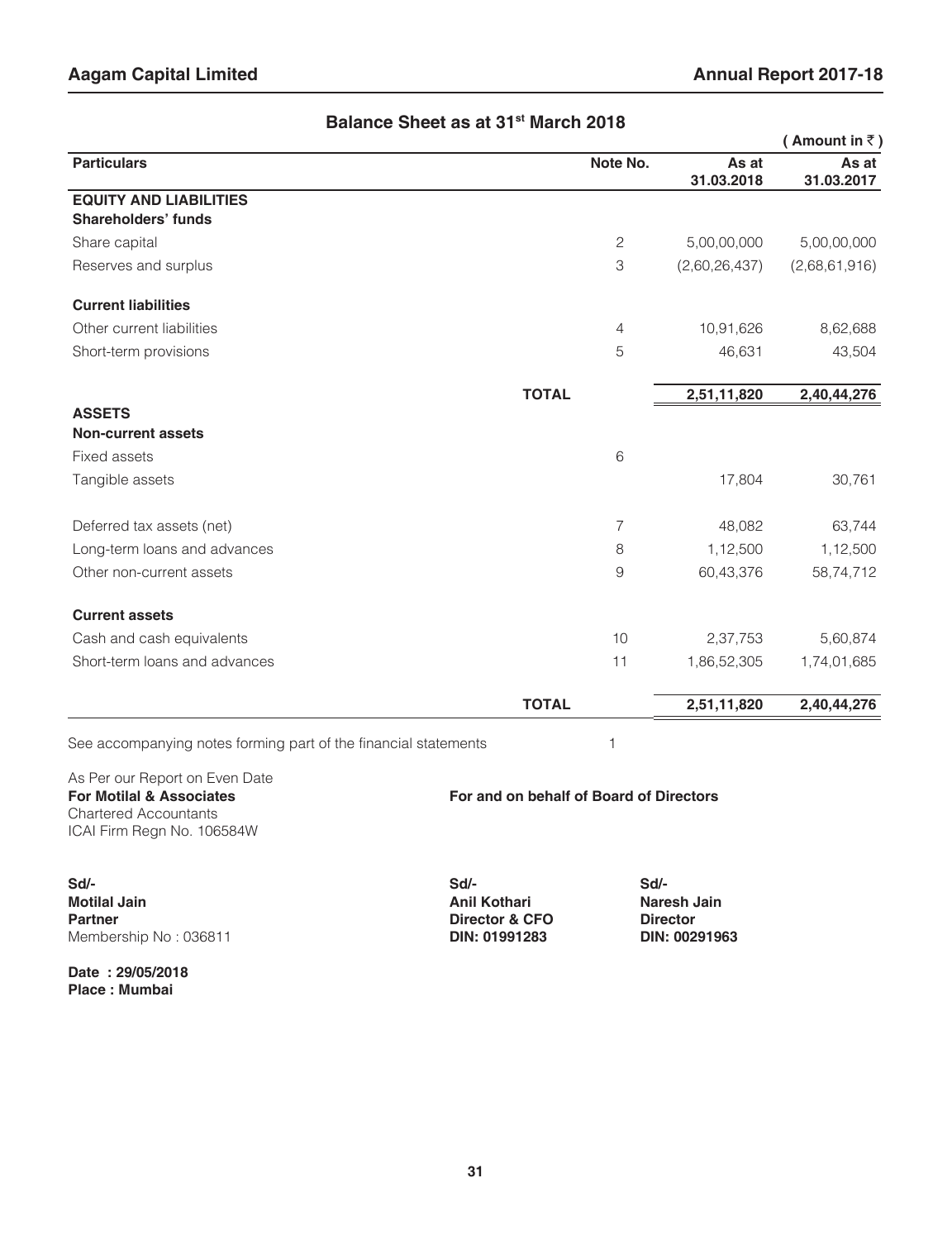|                                                           |                |                                 | (Amount in $\bar{z}$ )          |
|-----------------------------------------------------------|----------------|---------------------------------|---------------------------------|
| <b>Particulars</b>                                        | Note No.       | <b>Year Ended</b><br>31.03.2018 | <b>Year Ended</b><br>31.03.2017 |
| <b>INCOME</b>                                             |                |                                 |                                 |
| Revenue from operations                                   | 12             | 16,84,633                       | 17,08,218                       |
| Other income                                              | 13             |                                 | 22,907                          |
| <b>Total Revenue</b>                                      |                | 16,84,633                       | 17,31,125                       |
| <b>EXPENSES</b>                                           |                |                                 |                                 |
| Employee benefits expense                                 | 14             | 1,200                           | 35,602                          |
| Finance costs                                             | 15             | 3,643                           | 2,741                           |
| Depreciation and amortization expense                     | 6              | 12,957                          | 25,388                          |
| Other expenses                                            | 16             | 8,15,692                        | 8,61,942                        |
| <b>Total Expenses</b>                                     |                | 8,33,492                        | 9,25,673                        |
| Profit before exceptional and extraordinary items and tax |                | 8,51,141                        | 8,05,453                        |
| Exceptional items/Extraordinary Items                     |                |                                 |                                 |
| Profit/ (Loss) Before Tax                                 |                | 8,51,141                        | 8,05,453                        |
| Tax expense:                                              |                |                                 |                                 |
| Current tax                                               | 17             |                                 |                                 |
| (Excess)/ Short Provision for Tax of Earlier Year         |                |                                 |                                 |
| Deferred tax                                              | $\overline{7}$ | 15,662                          | (1,43,896)                      |
| Profit (Loss) for the period                              |                | 8,35,479                        | 9,49,349                        |
| <b>Prior Period Expenses</b>                              |                |                                 |                                 |
| Profit for the year                                       |                | 8,35,479                        | 9,49,349                        |
| Earnings per equity share:                                | 18             |                                 |                                 |
| <b>Basic</b>                                              |                | 0.17                            | 0.19                            |
| Diluted                                                   |                | 0.17                            | 0.19                            |
|                                                           |                |                                 |                                 |

#### **Statement of Profit & Loss for the year ended as at 31st March 2018**

See accompanying notes forming part of the financial statements 1

| As Per our Report on Even Date<br><b>For Motilal &amp; Associates</b><br><b>Chartered Accountants</b><br>ICAI Firm Regn No. 106584W | For and on behalf of Board of Directors                        |                                                         |  |
|-------------------------------------------------------------------------------------------------------------------------------------|----------------------------------------------------------------|---------------------------------------------------------|--|
| $Sd$ -<br><b>Motilal Jain</b><br><b>Partner</b><br>Membership No: 036811                                                            | Sd/-<br><b>Anil Kothari</b><br>Director & CFO<br>DIN: 01991283 | Sd/-<br>Naresh Jain<br><b>Director</b><br>DIN: 00291963 |  |
| Date: 29/05/2018<br>Place: Mumbai                                                                                                   |                                                                |                                                         |  |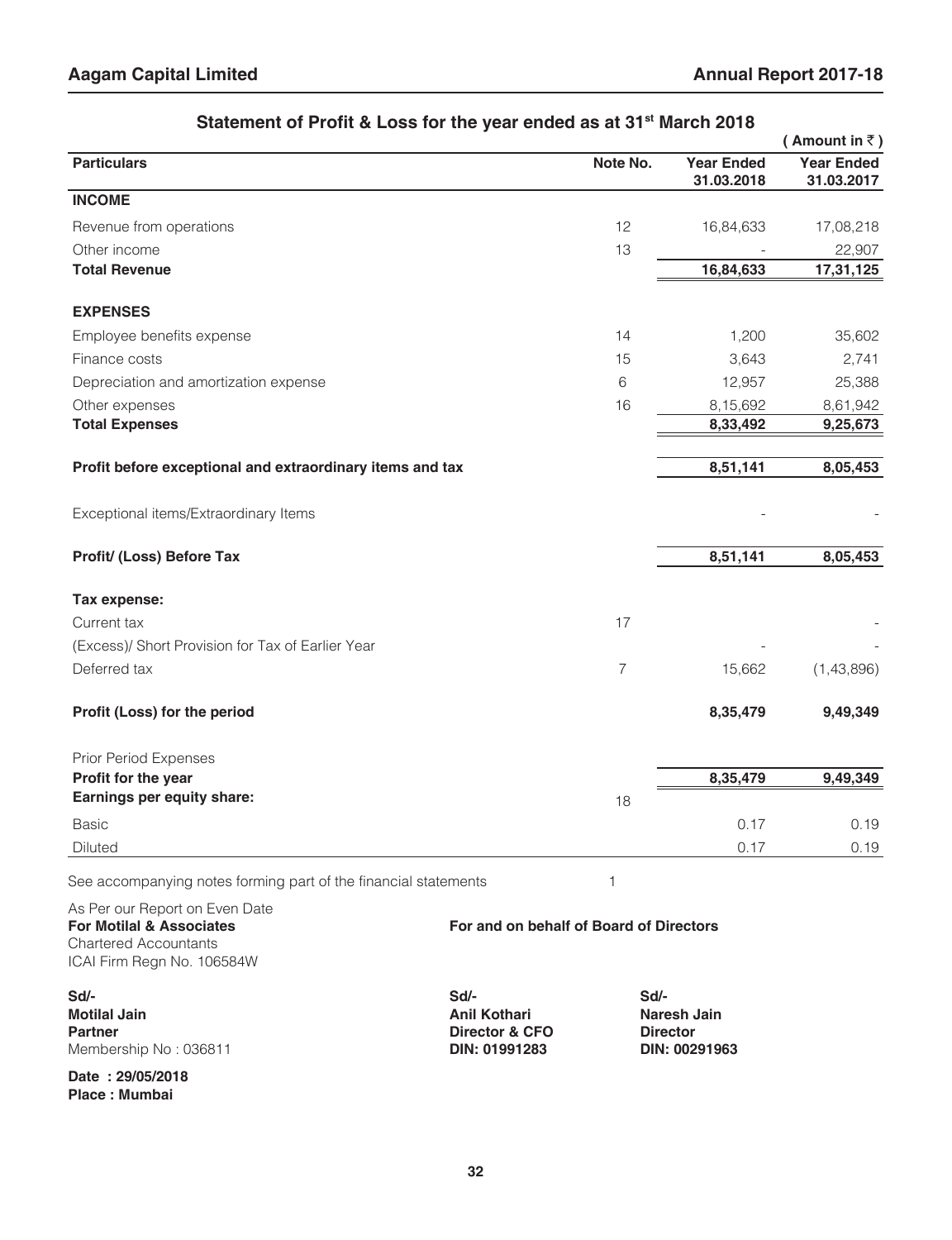|                                                                                     |                |                                 | Amount in $\bar{z}$ )           |
|-------------------------------------------------------------------------------------|----------------|---------------------------------|---------------------------------|
| <b>Particulars</b>                                                                  | <b>Note No</b> | <b>Year Ended</b><br>31.03.2018 | <b>Year Ended</b><br>31.03.2017 |
| <b>Cash flows from Operating Activities</b>                                         |                |                                 |                                 |
| <b>Net Profit before Tax</b>                                                        |                | 8,51,141                        | 8,05,453                        |
| <b>Adjusted For:</b>                                                                |                |                                 |                                 |
| Depreciation and Amortization                                                       |                | 12,957                          | 25,388                          |
| Contigent Provision against Standard Assets                                         |                | 3,127                           | 927                             |
| Finance costs                                                                       |                | 3,643                           | 2,741                           |
| Operating profit / (Loss) before working capital changes                            |                | 8,70,868                        | 8,34,508                        |
| <b>Changes in Working Capital:</b>                                                  |                |                                 |                                 |
| (Increase)/Decrease in Short term Loans and Advances                                |                | (12,50,620)                     | (6, 20, 986)                    |
| (Increase)/Decrease in Other Assets                                                 |                | (1,68,664)                      | 2,21,086                        |
| Increase/(Decrease) in Other current liabilities                                    |                | 2,28,938                        | (4, 313)                        |
| Cash Generated from /(used<br>in) Operation<br>before<br><b>Extraordinary Items</b> |                | (3, 19, 478)                    | 4,30,295                        |
| Cash flow from extraordinary items                                                  |                |                                 |                                 |
| Cash generated from / (used in) operations                                          |                | (3, 19, 478)                    | 4,30,295                        |
| <b>Tax Paid/Refund</b>                                                              |                |                                 |                                 |
| Net cash flow from operating activities                                             | A              | (3, 19, 478)                    | 4,30,295                        |
| <b>Cash flows from Investing Activities</b>                                         |                |                                 |                                 |
| Purchase/(Sale) of fixed assets                                                     |                |                                 |                                 |
| Net cash flow from / (used in) investing activities                                 | В              |                                 |                                 |
| <b>Cash flows from Financing Activities</b>                                         |                |                                 |                                 |
| Proceeds from long-term borrowings                                                  |                |                                 | (50,000)                        |
| Finance cost                                                                        |                | (3,643)                         | (2,741)                         |
| Net cash flow from / (used in) Financing activities                                 | $\mathbf c$    | (3,643)                         | (52, 741)                       |
| Net increase / (decrease) in Cash and Cash Equivalents                              | $(A+B+C)$      | (3,23,121)                      | 3,77,555                        |
| Cash and cash equivalents as at the beginning of the year                           |                | 5,60,874                        | 1,83,320                        |
| Cash and cash equivalents as at end of the year                                     | 11             | 2,37,753                        | 5,60,874                        |
| Net increase / (decrease) in Cash and Cash Equivalents                              |                | (3, 23, 121)                    | 3,77,555                        |

#### **Cash Flow Statement for the year ended as at 31<sup>st</sup> March 2018**

See accompanying notes forming part of the financial statements 1

As Per our Report on Even Date<br>For Motilal & Associates Chartered Accountants ICAI Firm Regn No. 106584W

and the state of the state of the state of

**Sd/- Sd/- Sd/- Motilal Jain Motilal Jain Anil Kothari Naresh Jain Partner Naresh Jain Partner Naresh Jain Partner Director Director Director Membership No: 036811** 

**Date : 29/05/2018 Place : Mumbai**

**Partner Director & CFO Director DIN: 01991283 DIN: 00291963** 

**For and on behalf of Board of Directors**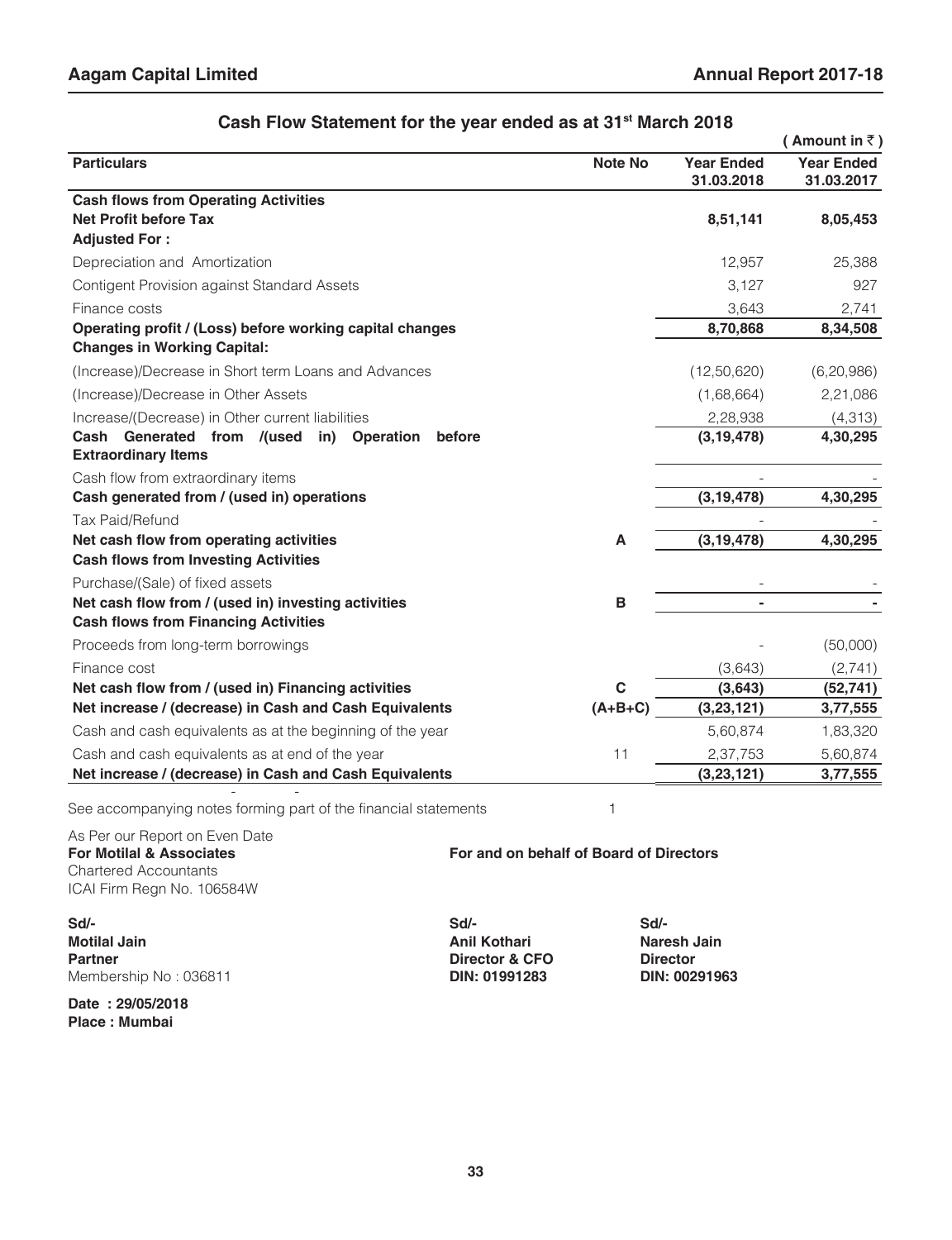#### **Notes to the Financial Statment for the year ended 31st March, 2018**

#### **Corporate Information**

"Aagam Capital Limited" ('the Company') was incorporated in India on December 27, 1991 as "Principle Capital Markets Limited". The name was changed on February 7, 1996 and June 26, 2006 to "Principal Capital Markets Limited" and "Subhkam Capital Limited" respectively. The name was further changed on January 23, 2013 to "Aagam Capital Limited".

The Company received its certificate of registration as a non-banking finance company on August 5, 1998 from the Reserve Bank of India (RBI), Department of Non-Banking Supervision, Mumbai Regional Office, in its former name "Principal Capital Markets Limited" which was changed subsequently to "Subhkam Capital Limited" and further changed to "Aagam Capital Limited". The company has received the revised certificate of registration from RBI subsequent to the change of name to "Aagam Capital Limited".

#### **1. Significant Accounting Policies:**

#### **A. Basis of preparation of Financial Statements**

The Financial Statements of the Company have been prepared in accordance with the Generally Accepted Accounting Principles in India under the historical cost convention on accrual basis to comply with the accounting standards specified under section 133 of the Companies Act, 2013, the relevant provisions of the Companies Act, 2013 as applicable and the guidelines issued by the Reserve Bank of India for Non-Banking Financial Companies.

All assets and liabilities have been classified as current or non-current as per the Company's normal operating cycle and other criteria set out in the Schedule III to the Companies Act, 2013. The Company has ascertained its operating cycle as 12 months for the purpose of current or non-current classification of assets and liabilities. The accounting policies adopted in the preparation of financial statements are consistent with those of the previous year.

#### **B. Use of Estimates**

The preparation of financial statements in conformity with Indian GAAP requires judgements, estimates and assumptions to be made that effect the reported amount of assets and liabilities, disclosure of contingent liabilities and the reported amount of income and expenses during the year. Management believes that the estimates used in preparation of the financial statements are prudent and reasonable. Difference between the actual results and estimates are recognized in the period in which the results are known / materialise.

#### **C. Revenue Recognition**

Revenue is recognised to the extent it is probable that economic benefits will flow to the Company and the revenue can be reliably measured.

- **Interest income** is recognised on accrual basis except in case of sub-standard assets or doubtful assets where it is recognised, upon realisation, as per RBI guidelines and Notes Issued by ICAI on revenue recognition. Overdue/ penal interest is recognised as income on realisation.
- **Dividend income** is accounted on an accrual basis when the Company's right to receive the dividend is established.

#### **D. Fixed Assets and Depreciation**

**Tangible Fixed assets** are carried at cost of acquisition less accumulated depreciation and/ or accumulated impairment loss, if any. The cost of an item of tangible fixed asset comprises its purchase price, including nonrefundable taxes or levies and any directly attributable cost of bringing the asset to its working condition for its intended use; any trade discounts and rebates are deducted in arriving at the purchase price.

**Depreciation** on all the assets have been provided at the rates and in the manner prescribed under Part C of Schedule II to the Act on Straight line basis. Depreciation on additions to assets or on sale / disposal of assets is calculated on a pro-rata basis from the date of such addition, sale or disposal.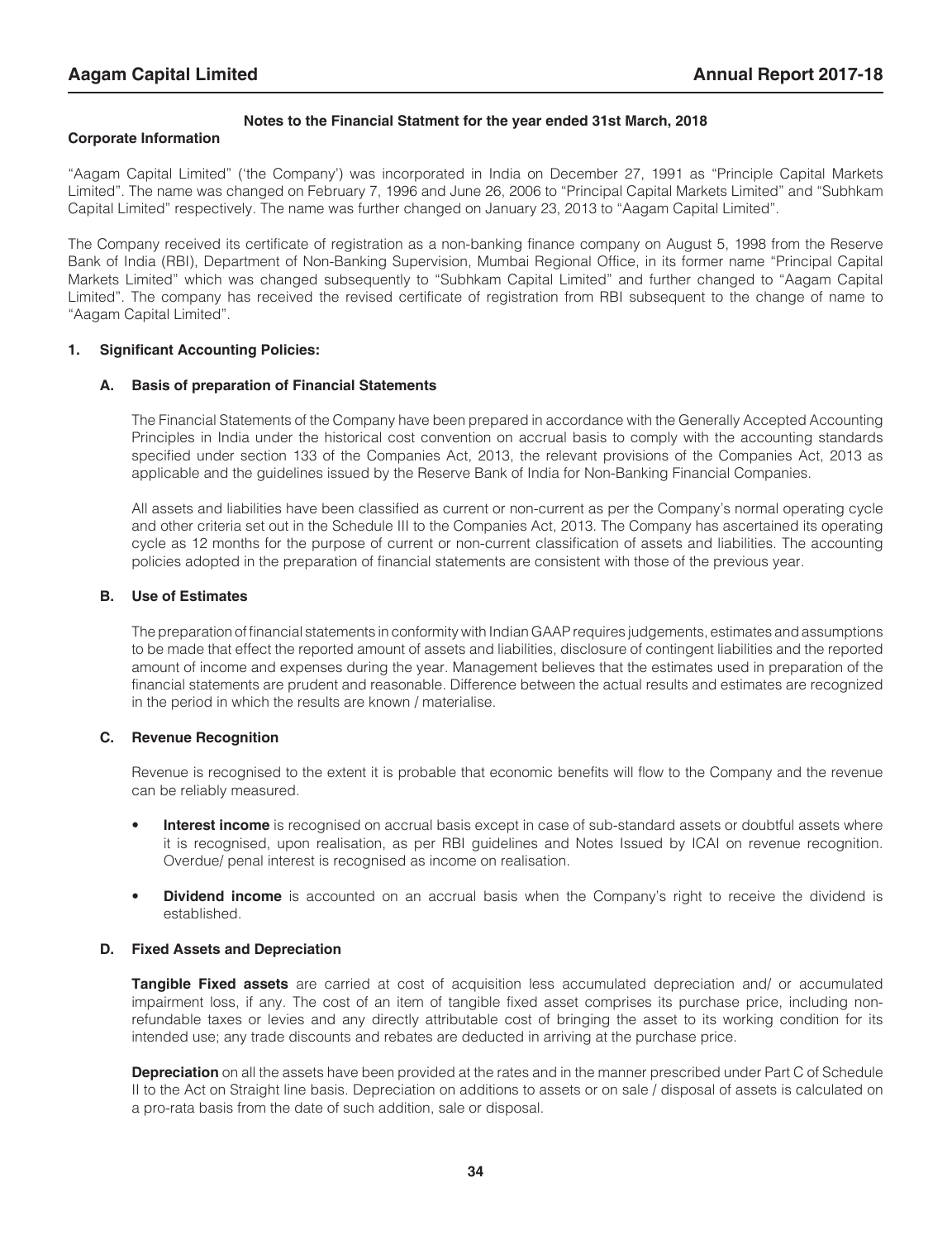#### **E. Borrowing Cost**

Borrowing costs attributable to the acquisition or construction of qualifying assets till the time such assets are ready for intended use are capitalised as part of cost of the assets. All other borrowing costs are expensed in the period they occur.

#### **F. Investment**

Investments that are readily realisable and intended to be held for not more than a year from the date of acquisition are classified as current investments. All other investments are classified as long-term investments. Current investments are carried at lower of cost and fair value. Long term Investments are stated at cost less provision for diminution, other than temporary, in the value of such investments.

#### **G. Taxes on Incomes**

Taxes on Income are accounted for in accordance with Accounting Standard "Accounting for taxes on income" (AS 22), issued by The Institute of Chartered Accountants of India. Tax expense comprises of current tax and deferred tax. Current tax is measured based on estimated taxable income and tax credits computed in accordance with the provisions of the Income Tax Act, 1961 and rules made thereunder.

Deferred income tax reflect the current period timing differences between taxable income and accounting income for the period and reversal of timing differences of earlier years / period. Deferred tax assets are recognized only to the extent that there is reasonable certainty that sufficient future income will be available except that the deferred tax assets, in case there are unabsorbed depreciation and losses, are recognized if there is a virtual certainty that sufficient future taxable income will be available to realize the same. The carrying amount of deferred tax assets are reviewed at each reporting date.

Minimum Alternate Tax (MAT) credit entitlement is recognized in accordance with the Guidance Note on "Accounting for credit available in respect of Minimum Alternate Tax under the Income-tax Act, 1961" issued by the Institute of Chartered Accountants of India (ICAI).

#### **H. Provision for Standard/ Non Performing Assets and Doubtful Debts**

Provision for standard assets and Nonperforming assets are made as per estimates of the management, subject to the minimum provision required as per RBI Directions as modified from time to time.

#### **I. Provisions, Contingent Liabilities and Contingent Assets**

- i. Provisions are recognised when the Company has present obligations, as result of past events, for which it is probable that an outflow of economic benefits will be required to settle the obligation and a reliable estimate can be made for the amount of obligation. These are reviewed at each Balance Sheet date and adjusted to reflect the current best estimates.
- ii. Contingent liabilities are not recognised but disclosed in the financial statements.
- iii. A Contingent asset is neither recognised nor disclosed in the financial statements.

#### **J. Employee Benefits**

Retirement benefit to employees such as Employees' Provident Funds and Miscellaneous Provisions Act, 1952 and The Payment of Gratuity Act, 1972 are not applicable to the "company" as number of employee is below the Statutory limit as prescribed by the above Acts.

The company does not have the policy of extending leave encashment benefits to its employees.

#### **K. Cash Flow Statement**

Cash flows are reported using the indirect method, whereby profit / (loss) before extraordinary items and tax is adjusted for the effects of transactions of non–cash nature and any deferrals or accruals of past or future cash receipts or payments. The cash flows from operating, investing and financing activities of the Company are segregated based on the available information.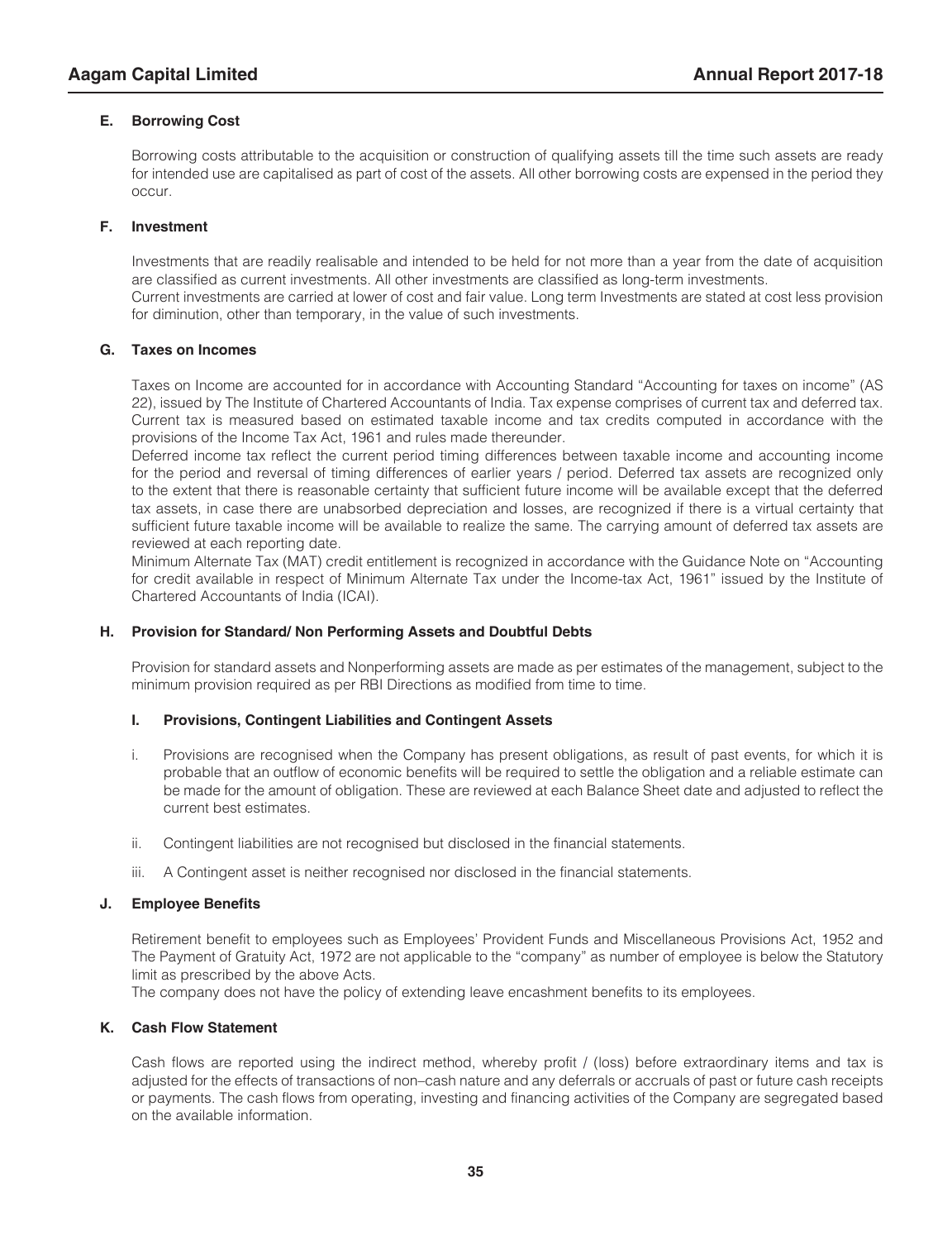#### **L. Earnings per Shares**

The Company reports its basic and diluted earnings per share in accordance with "Accounting Standard 20" Earnings per Share. Basic earnings per share are computed by dividing the profit for the year by the weighted average number of equity shares outstanding during the year. Diluted earnings per share is computed by dividing the profit for the year by the weighted average number of equity shares outstanding during the year as adjusted for the effects of all dilutive potential equity shares except where the results are anti-dilutive.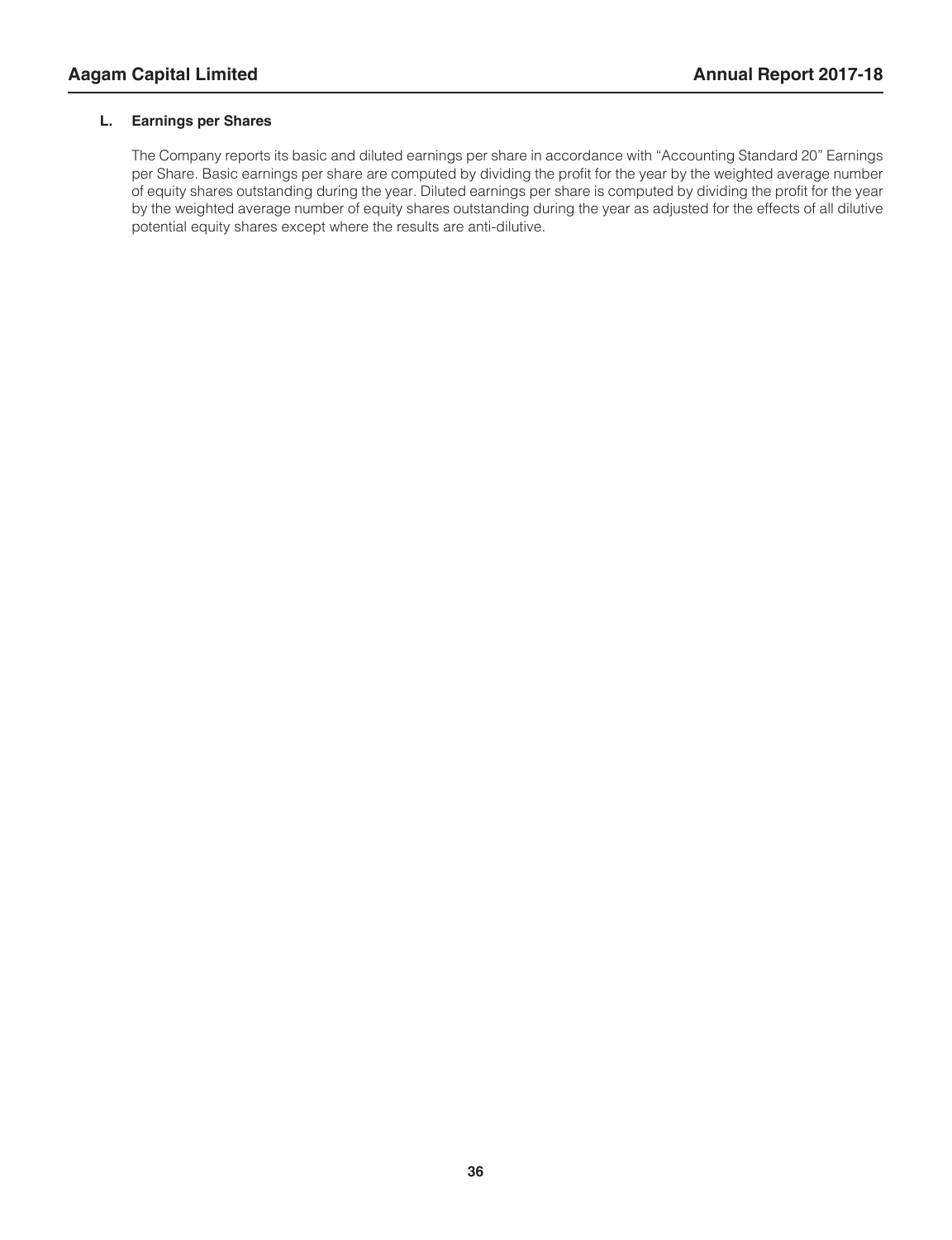#### **2. Share Capital**

#### **(Amount in**  $\bar{z}$ **)**

| <b>Particulars</b>                      |           | As at 31,03,2018<br>No of Shares<br><b>Amount</b> |           | As at 31.03.2017 |  |  |
|-----------------------------------------|-----------|---------------------------------------------------|-----------|------------------|--|--|
|                                         |           |                                                   |           | <b>Amount</b>    |  |  |
| A. Authorised Share Capital:            |           |                                                   |           |                  |  |  |
| Equity shares of Rs 10/- Each           | 52,50,000 | 5,25,00,000                                       | 52,50,000 | 5,25,00,000      |  |  |
| B. Issued, Subscribed and fully paid up |           |                                                   |           |                  |  |  |
| Equity shares of Rs 10/- Fully Paid up  | 50,00,000 | 5,00,00,000                                       | 50,00,000 | 5,00,00,000      |  |  |
|                                         | 50,00,000 | 5,00,00,000                                       | 50,00,000 | 5,00,00,000      |  |  |

#### **Notes:**

Ī

1. The Company has only one class of equity share having par value of ₹ 10 per share. Each holder of equity share is entitled to one vote per share held. All the equity shares rank pari passu in all respects including but not limited to entitlement for dividend, bonus issue and rights issue. In the event of liquidation, the equity shareholders are eligible to receive the remaining assets of the Company after distribution of all liabilities in proportion to their shareholding.

#### **A. Details of shares held by each shareholder holding more than 5% shares:**

| Class of shares/Name of shareholder | As at 31.03.2018 |          | As at 31.03.2017 |        |
|-------------------------------------|------------------|----------|------------------|--------|
|                                     | No of Shares     | $%$ Held | No of Shares     | % Held |
| Monotype India Limited              | 11.58.837        | 23.18%   | 11.58.837        | 23.18% |
|                                     |                  |          |                  |        |

#### **B. Reconciliation of the number of equity shares and amount outstanding at the beginning and at the end of the year:**

| <b>Particulars</b>      |                     | <b>Issued</b> | <b>Issued</b>       |               |  |
|-------------------------|---------------------|---------------|---------------------|---------------|--|
|                         | <b>No of Shares</b> | <b>Amount</b> | <b>No of Shares</b> | Amount        |  |
| <b>Opening balance</b>  | 50,00,000           | 5,00,00,000   | 50,00,000           | 5,00,00,000   |  |
|                         | (50,00,000)         | (5,00,00,000) | (50,00,000)         | (5,00,00,000) |  |
| <b>Add: Fresh Issue</b> |                     |               |                     |               |  |
|                         |                     |               |                     |               |  |
| <b>Closing Balance</b>  | 50,00,000           | 5,00,00,000   | 50,00,000           | 5,00,00,000   |  |
|                         | (50,00,000)         | (5,00,00,000) | (50,00,000)         | (5,00,00,000) |  |

Figures in brackets pertains to the previous year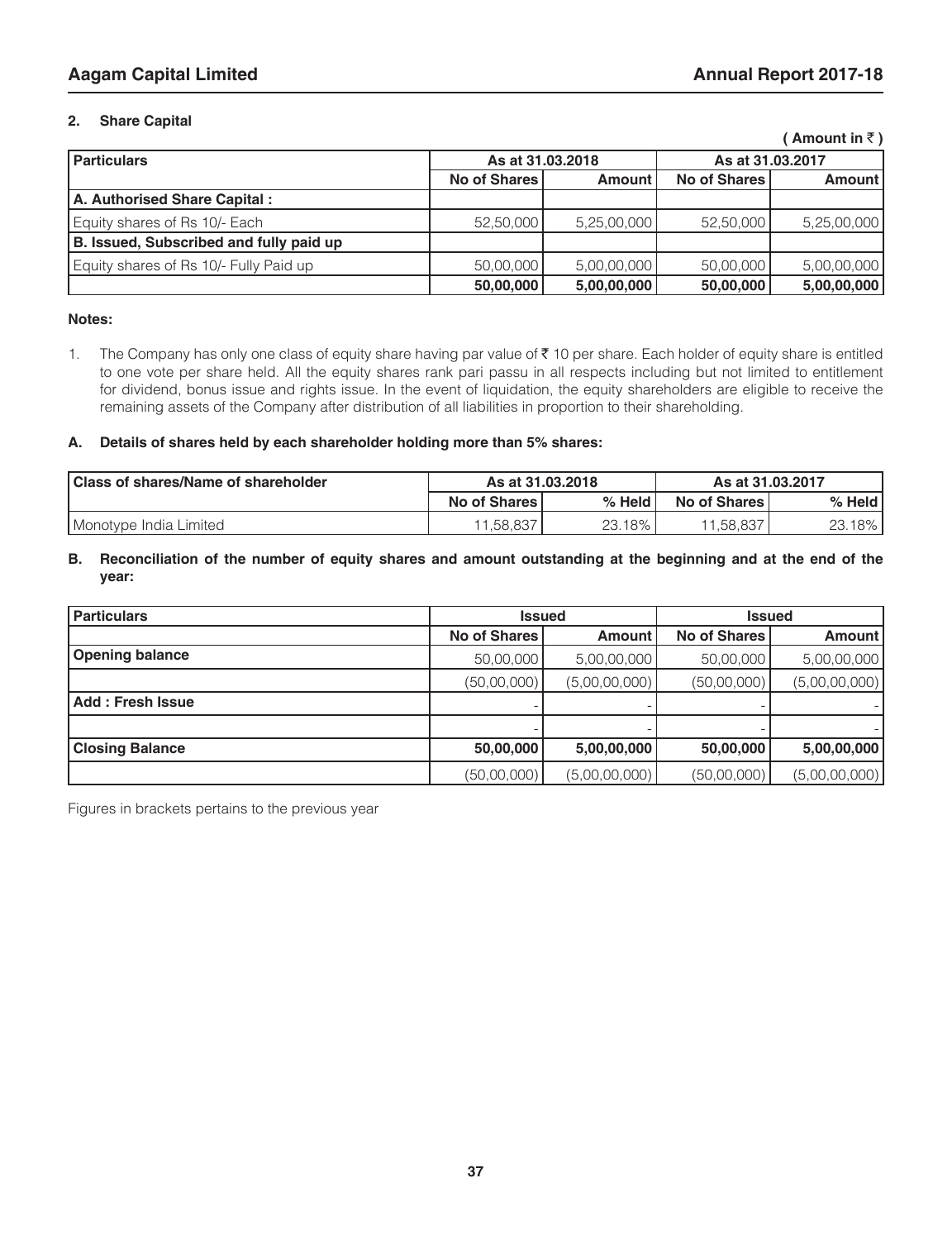|    |                                                                |               | (Amount in $\bar{z}$ ) |
|----|----------------------------------------------------------------|---------------|------------------------|
|    | <b>Particulars</b>                                             | As at         | As at                  |
|    |                                                                | 31.03.2018    | 31.03.2017             |
| 3. | <b>Reserves and Surplus</b>                                    |               |                        |
|    | Special Reserve u/s 45-IC of RBI Act, 1934                     |               |                        |
|    | Balance at the beginning of the year                           | 15,48,475     | 13,58,605              |
|    | Amount transferred from Surplus in P&L during the year         | 1,67,096      | 1,89,870               |
|    | Balance at the end of the year                                 | 17, 15, 571   | 15,48,475              |
|    | <b>Securities Premium Reserve</b>                              |               |                        |
|    | Balance at the beginning of the year                           | 2,53,50,000   | 2,53,50,000            |
|    | Addition / (Utlisation during the Year                         |               |                        |
|    | Balance at the end of the year                                 | 2,53,50,000   | 2,53,50,000            |
|    | <b>Surplus</b>                                                 |               |                        |
|    | Balance at the beginning of the year                           | (5,37,60,391) | (5,45,19,870)          |
|    | Profit for the year                                            | 8,35,479      | 9,49,349               |
|    | Less: Transfer to Special Reserve                              | (1,67,096)    | (1,89,870)             |
|    | Balance at the end of the year                                 | (5,30,92,007) | (5,37,60,391)          |
|    | <b>Total</b>                                                   | (2,60,26,437) | (2,68,61,916)          |
| 4. | <b>Other current liabilities</b>                               |               |                        |
|    | <b>Statutory Dues</b>                                          | 10,214        | 13,430                 |
|    | <b>Creditors for Expenses</b>                                  | 10,81,412     | 8,49,258               |
|    |                                                                | 10,91,626     | 8,62,688               |
| 5. | <b>Short-term provisions</b>                                   |               |                        |
|    | Contigent Provision against Standard Assets (Refer Note No 20) | 46,631        | 43,504                 |
|    |                                                                | 46,631        | 43,504                 |
|    |                                                                |               |                        |

#### **6. Fixed Assets**

| <b>Particulars</b>   | <b>Gross Block (At cost)</b> |                     |            | Depreciation/Amortisation |             |           |                         | Net block              |            |
|----------------------|------------------------------|---------------------|------------|---------------------------|-------------|-----------|-------------------------|------------------------|------------|
|                      | As at                        | <b>Acquisitions</b> | As At      | Upto                      | Adiusted/   | For the   | Upto                    | As At                  | As At      |
|                      | 01.04.2017                   |                     | 31.03.2018 | 01.04.2017                | Writtern    | year      |                         | 31.03.2018 31.03.2018" | 31.03.2017 |
|                      |                              |                     |            |                           | <b>Back</b> |           |                         |                        |            |
| Computer             | 1.13.850                     |                     | 1.13.850   | 83,089,00                 |             | 12.957.00 | 96.046.00               | 17.804.00              | 30.761.00  |
| <b>Total</b>         | 1.13.850                     |                     | 1.13.850   | 83.089.00                 |             | 12.957.00 | 96.046.00               | 17,804.00              | 30,761.00  |
| <b>Previous year</b> | 4,14,227.00                  |                     | 4.14.227   | 3,58,078.00               | 3.003.00    |           | 22,385.00   3,83,466.00 | 30.761.00              | 56,149.00  |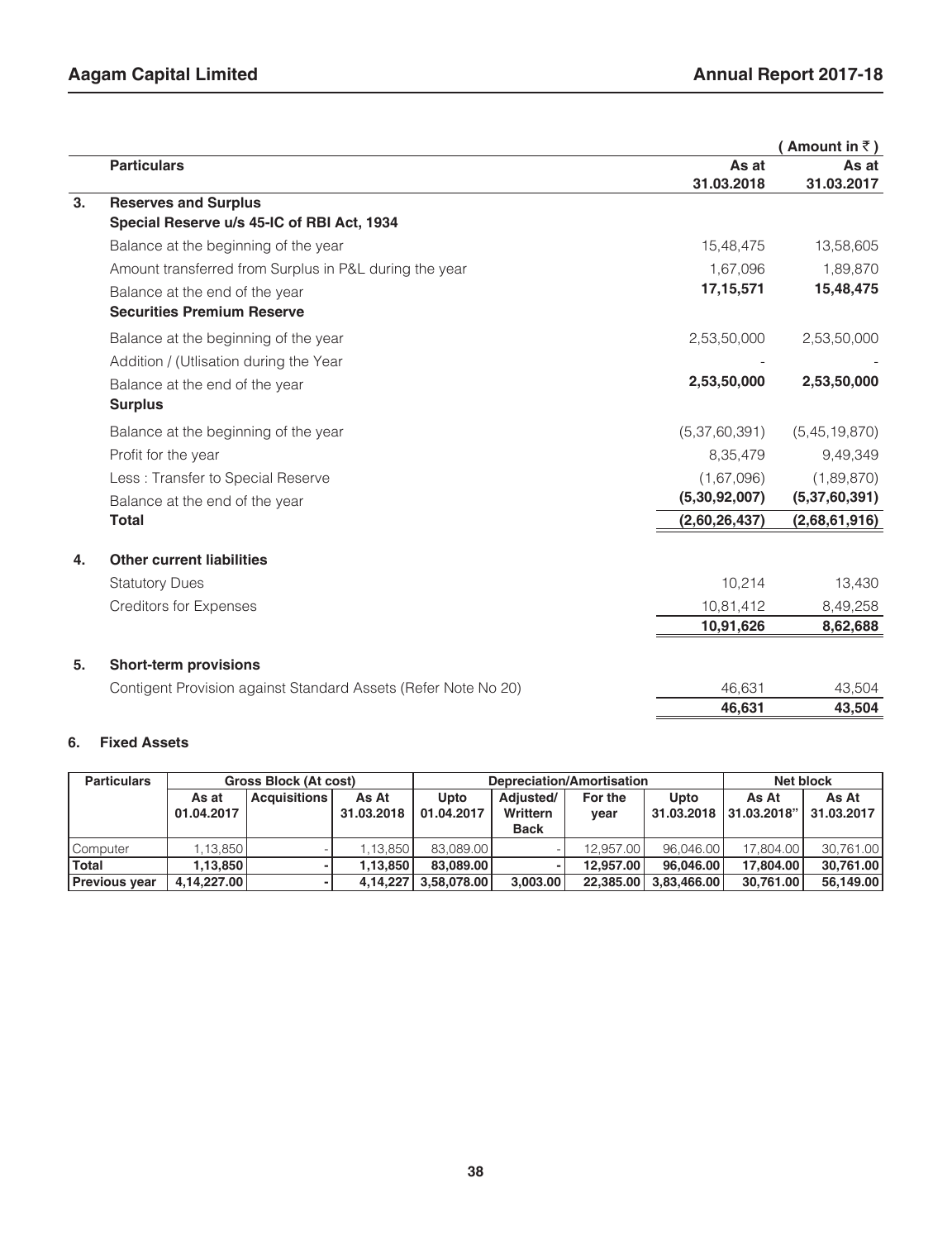|     |                                                                    |                     | (Amount in $\bar{z}$ ) |
|-----|--------------------------------------------------------------------|---------------------|------------------------|
|     | <b>Particulars</b>                                                 | As at<br>31.03.2018 | As at<br>31.03.2017    |
| 7.  | <b>Deferred Tax Assets / (Liabilities)</b>                         |                     |                        |
|     | Deferred Tax Assets / (Liabilities) related to                     |                     |                        |
|     | <b>Fixed assets</b>                                                | 48,082              | 63,744                 |
|     | Net Deferred Tax Assets/(Liability) at the end of the year         | 48,082              | 63,744                 |
|     | Net deferred tax Assets / (liability) at the beginning of the year | 63,744              | (80, 153)              |
|     | Deferred tax (Expense) / Income for the year                       | (15,662)            | 1,43,896               |
| 8.  | Long-term loans and advances (Unsecured, considered good)          |                     |                        |
|     | <b>Security Deposits</b>                                           | 1,12,500            | 1,12,500               |
|     |                                                                    | 1,12,500            | 1,12,500               |
| 9.  | <b>Other Non-Current assets</b>                                    |                     |                        |
|     | MAT credit entitlement                                             | 46,46,095           | 44,77,110              |
|     | Advance Tax & TDS                                                  | 13,97,281           | 13,97,602              |
|     |                                                                    | 60,43,376           | 58,74,712              |
| 10. | Cash and cash equivalents                                          |                     |                        |
|     | <b>Balances with banks</b>                                         | 43,512              | 3,59,763               |
|     | Fixed deposit with Bank (refer Note No 21)                         | 1,88,315            | 1,77,817               |
|     | Cash on hand                                                       | 5,926               | 23,294                 |
|     |                                                                    | 2,37,753            | 5,60,874               |
| 11. | Short-term loans and advances (unsecured, considered goods)        |                     |                        |
| (a) | Loans to related parties                                           |                     |                        |
| (b) | Others (Business loans and advances)                               |                     |                        |
|     | Unsecured, considered Good                                         | 1,86,52,305         | 1,74,01,685            |
|     | Secured, considered Good                                           |                     |                        |
|     | Doubtful                                                           |                     |                        |
|     |                                                                    | 1,86,52,305         | 1,74,01,685            |
| 12  | <b>Revenue from Operation</b>                                      |                     |                        |
|     | Interest Income                                                    | 16,84,633           | 17,08,218              |
|     | Other financial services                                           |                     |                        |
|     |                                                                    | 16,84,633           | 17,08,218              |
| 13  | <b>Other income</b>                                                |                     |                        |
|     | Other non-operating income                                         |                     | 22,907                 |
|     |                                                                    |                     | 22,907                 |
| 14  | <b>Employee Benefits Expenses</b>                                  |                     |                        |
|     | Salaries and Wages                                                 |                     | 33,000                 |
|     | Contribution to provident and other funds                          | 1,200               | 2,602                  |
|     |                                                                    | 1,200               | 35,602                 |

#### **Notes Forming part of Financial Statement**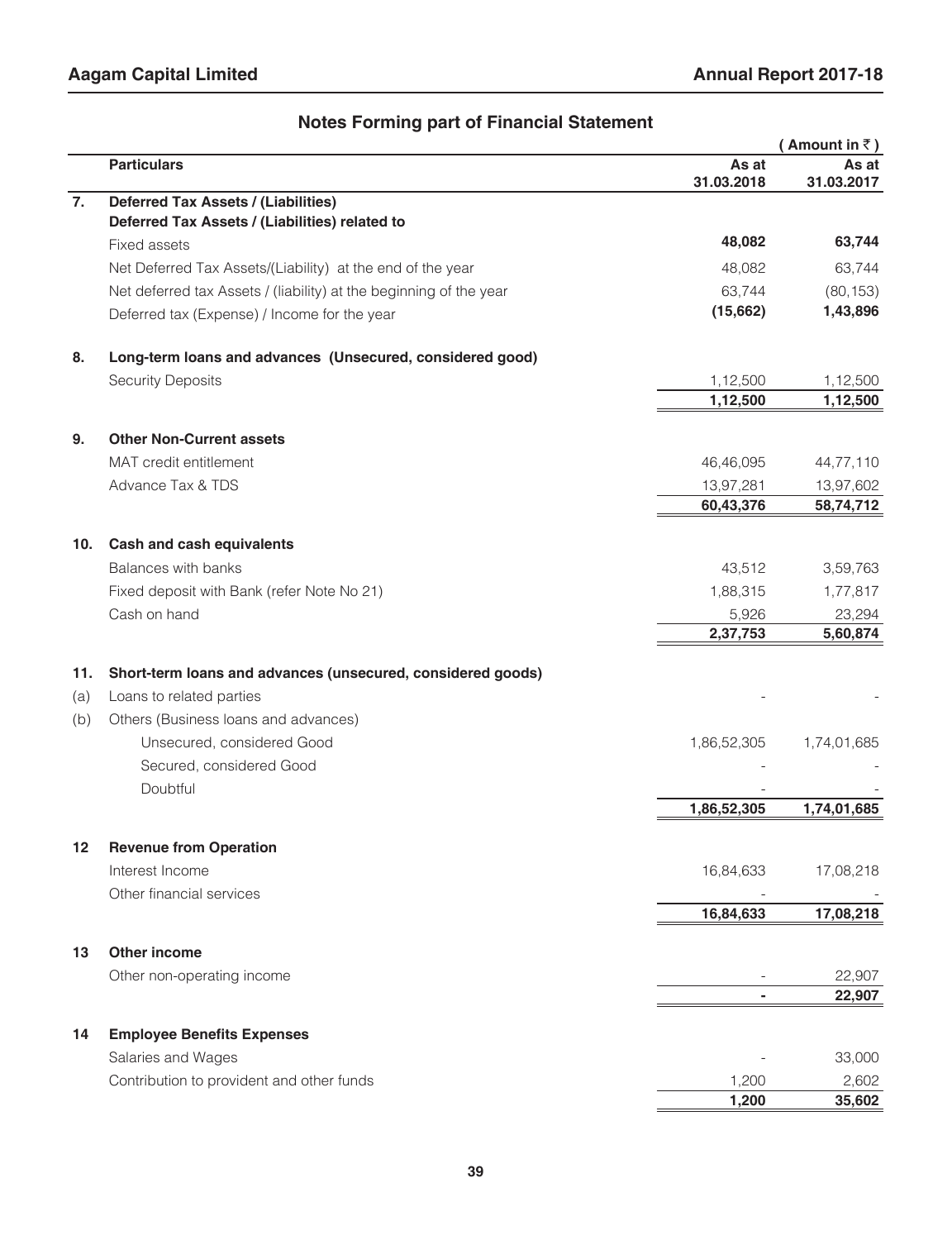|    |                                                               |                     | (Amount in $\bar{z}$ ) |
|----|---------------------------------------------------------------|---------------------|------------------------|
|    | <b>Particulars</b>                                            | As at<br>31.03.2018 | As at<br>31.03.2017    |
| 15 | <b>Finance Costs</b>                                          |                     |                        |
|    | Interst Expenses                                              |                     |                        |
|    | Other financial charges                                       |                     |                        |
|    | <b>Bank Charges</b>                                           | 3,643               | 2,741                  |
|    |                                                               | 3,643               | 2,741                  |
| 16 | <b>Other Expenses</b>                                         |                     |                        |
|    | Advertisment                                                  | 23,271              |                        |
|    |                                                               |                     | 22,241                 |
|    | Auditors Remuneration*                                        | 88,500              | 86,250                 |
|    | Contingent Provision against standard assets (Refer Note 21)  | 3,127               | 927                    |
|    | <b>Custodian Fees</b>                                         | 20,700              | 27,480                 |
|    | Demat/Depository Charges                                      | 55,759              | 85,244                 |
|    | <b>Director Sitting Fees</b>                                  | 32,000              | 20,000                 |
|    | <b>Listing Fees</b>                                           | 2,87,500            | 2,30,000               |
|    | Office Exp                                                    | 11,794              | 22,203                 |
|    | Postage & Courier exp                                         | 5,046               | 6,712                  |
|    | Printing & Stationery                                         | 14,629              | 11,026                 |
|    | Professional Fees/Consultancy Fees                            | 1,15,800            | 1,12,025               |
|    | Rents                                                         | 1,20,000            | 1,62,500               |
|    | <b>ROC Fees</b>                                               | 16,800              | 47,500                 |
|    | <b>Telephone Expenses</b>                                     | 3,499               | 2,733                  |
|    | Miscellaneous Exp                                             | 17,267              | 25,101                 |
|    |                                                               | 8,15,692            | 8,61,942               |
|    | * Auditor Remuneration                                        |                     |                        |
|    | Audit Fees (including LR Fees)                                | 88,500              | 86,250                 |
|    |                                                               | 88,500              | 86,250                 |
| 17 | <b>Current Tax</b>                                            |                     |                        |
|    | Income Tax                                                    | 1,68,985            | 6,042                  |
|    | <b>MAT Credit Entitlement</b>                                 | (1,68,985)          | (6,042)                |
|    |                                                               |                     |                        |
| 18 | <b>Earning Per Share</b>                                      |                     |                        |
|    | Profit for the year                                           | 8,35,479            | 9,49,349               |
|    | Amount available for equity share holders                     | 8,35,479            | 9,49,349               |
|    | Weighted average number of Equity Shares for basic EPS [nos.] | 50,00,000           | 50,00,000              |
|    | <b>Basic EPS / Diluted EPS</b>                                | 0.17                | 0.19                   |
|    | Nominal value of shares (₹)                                   | 10.00               | 10.00                  |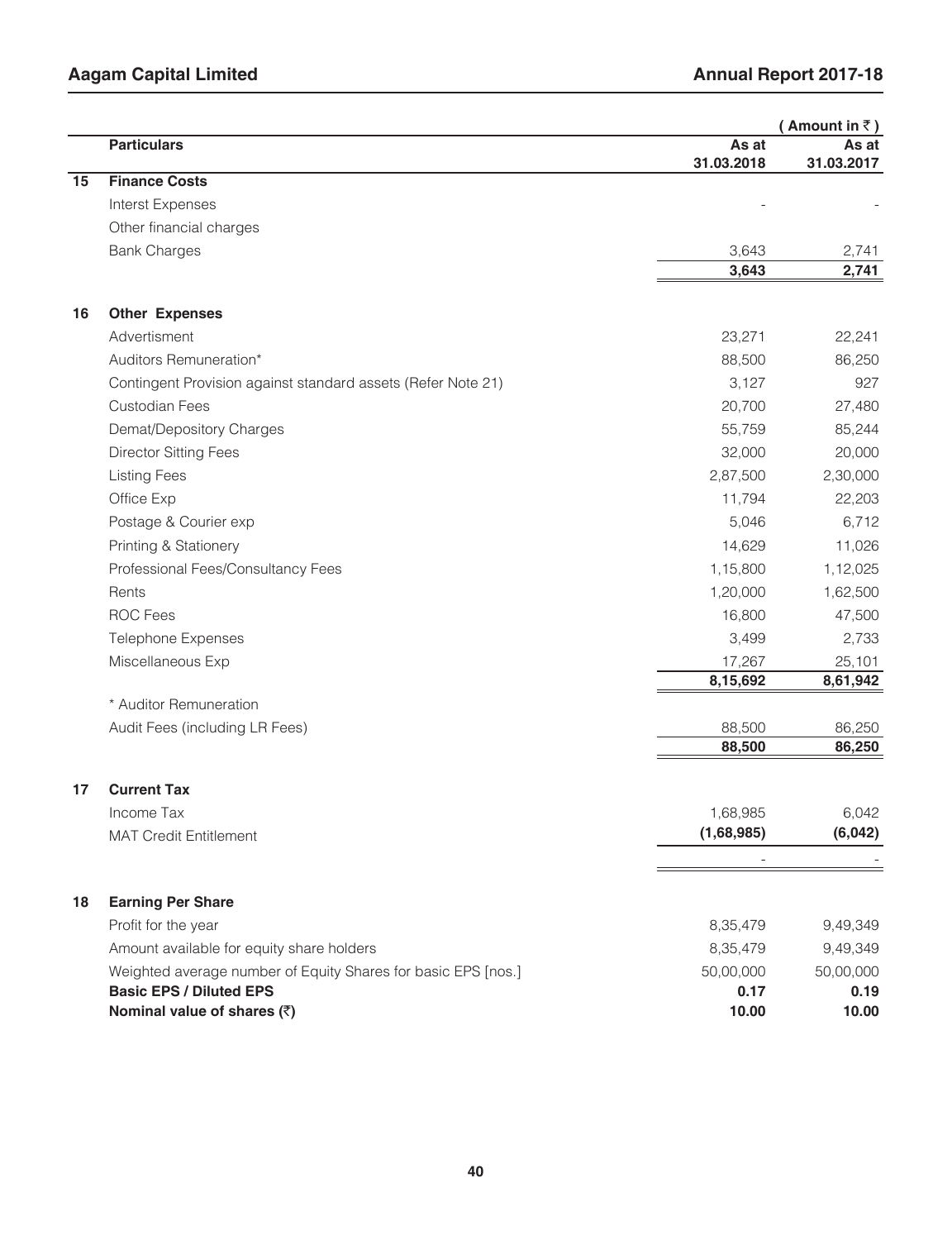#### **19. Micro, Small and Medium Enterprises.**

The Company has no dues to Micro, Small and Medium enterprises as at 31st March, 2018, on the basis of information provided by the parties and available on record. Further, there is no interest paid / payable to micro and small enterprises during the year.

#### **20. Provision against Standard Assets.**

Statement showing calculation Provision on Standard Assets at 0.25% on Standard Assets (in accordance with notification no DNBD 223/CGM(US) -2011 dated Jan, 2011 issued by RBI)

| Particulars                              | 31.03.2018 | 31.03.2017 |
|------------------------------------------|------------|------------|
| Detail of Standard Assets                |            |            |
| Advances recoverable in cash or in kind  | 18,652,305 | 17,401,685 |
| <b>Total of Standard Assets</b>          | 18,652,305 | 18,521,797 |
| Provision to be Made during Year @ 0.25% | 46,631     | 43,504     |
| Opening Balance                          | 43,504     | 42,577     |
| Additional During year                   | 3127       | 927        |

21. The company has placed Fixed Deposit of  $\bar{\tau}$  188,315/- (P.Y  $\bar{\tau}$  1,77,817/-) with bank as margin money.

#### **22. Transaction in Foreign Currency**

|           | <b>Sr</b> Particulars           | 31.03.2018 | 31.03.2017 |
|-----------|---------------------------------|------------|------------|
| <b>No</b> |                                 |            |            |
|           | Earning in Foreign Currency     | Nill       | Nill       |
|           | <b>ICIF Value of Imports</b>    | Nill       | Nill       |
|           | Expenditure in Foreign Currency | Nill       | Nill       |

#### **23. Segment Information**

The Company is a NBFC and primarily engaged Financing and Investment activity, which is considered as one segment. As such, there is no other separate reportable segment as defined by Accounting Standard -17 "Segment Reporting".

#### **24. Related Party Transaction**

Disclosure in accordance with Accounting Standard-18 – Related Party transactions during the year

## **a. Companies/ Firms in which Director, Director's relatives are Directors/Shareholders/Partners ((GP/F))**

**Companies**<br>Jupicos Sports Pvt. Ltd BT Divine Power & Mining Corporation Ltd Elan Capital Advisors Pvt. Ltd Pranjali Infrastructure Pvt. Ltd Monotype India Ltd. MONOTER Systems Ltd Design channel Advertising Pvt. Ltd Pranjali (India) Pvt Ltd. Cinch Multitrade Pvt. Ltd Divine Power & Mining Corporation Ltd. Pranjali Services Pvt. Ltd. 652 Weeks Entertainment Ltd. Four Lions Films Private Ltd.  **LLP** Innocent Investment Consultants LLP Sandeep Ispat Traders LLP **b. Key management personnel (KMP)** Anil Kothari (Whole Time Director) Naresh Jain (Non Executive Director)

### Sanhita Dey Narayana (Company Secretary) Resignation w.e.f 14.04.2017

**c. Relatives of Key management personnel (KMP-R)** Manisha Kothari (Wife of Whole Time Director) Vimaladevi Kothari (Mother of Whole Time Director)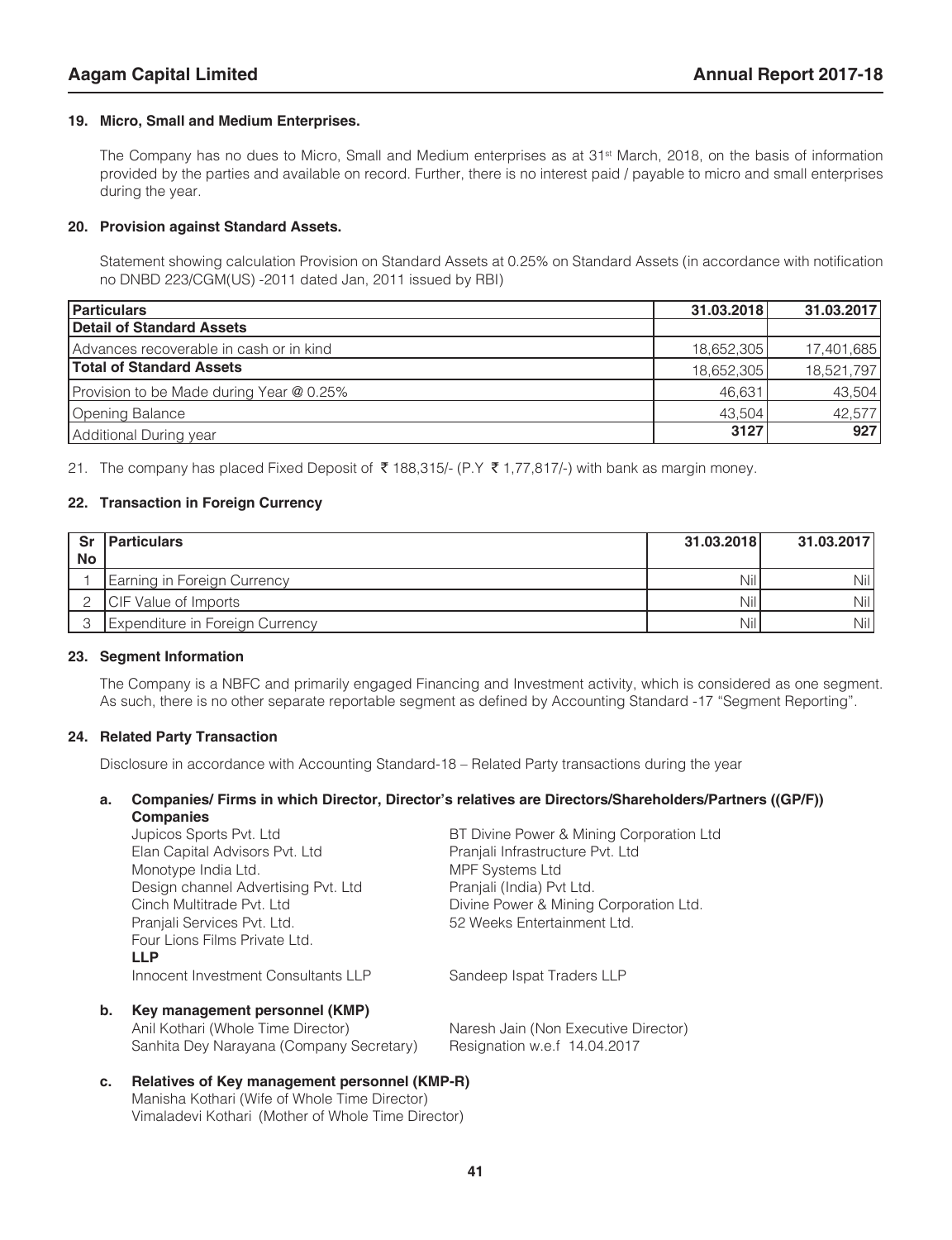Significant Transactions with related parties during the year (Amount in ₹)

| Sr.            | <b>Nature of Transaction</b>      | GP/F      | <b>KMP</b>   | <b>KPM-R</b> |
|----------------|-----------------------------------|-----------|--------------|--------------|
| No.            |                                   |           |              |              |
| 1              | <b>Rent Paid (Expense)</b>        | 1,20,000  |              |              |
|                |                                   | (50,000)  | $(-)$        | (1, 12, 500) |
|                | Manisha Kothari                   |           |              |              |
|                |                                   | $(-)$     | $(-)$        | (56, 250)    |
|                | Vimaladevi Kothari                |           |              |              |
|                |                                   | $(-)$     | (-)          | (56, 250)    |
|                | Monotype India Ltd                | 1,20,000  |              |              |
|                |                                   | (50,000)  |              | $(-)$        |
| $\overline{2}$ | <b>Salary Paid (Expense)</b>      |           |              |              |
|                |                                   | $(\cdot)$ | (33,000)     | $(\cdot)$    |
|                | Sanhita Dey Narayana              |           |              |              |
|                |                                   | $(-)$     | (33,000)     | $(-)$        |
| 3              | <b>Reimbursement of Expenses</b>  | 1,200     |              |              |
|                |                                   | (22, 300) | (100)        | $(\cdot)$    |
|                | Elan Capital Advisors Pvt Ltd     | 1,200     |              |              |
|                |                                   | (22, 300) | (-)          | $(\cdot)$    |
|                | Anil Kothari                      |           |              |              |
|                |                                   | $(-)$     | (100)        | $(-)$        |
| 4              | <b>Loans &amp; Advances Taken</b> |           |              |              |
|                |                                   |           | (75,000)     |              |
|                |                                   | $(-)$     |              | $(\cdot)$    |
|                | Naresh Jain                       |           |              |              |
|                |                                   | $(-)$     | (75,000)     | $(-)$        |
| 5              | Loans and advances taken repaid   |           |              |              |
|                |                                   | $(-)$     | (1, 25, 000) | $(-)$        |
|                | Naresh Jain                       |           |              |              |
|                |                                   | $(-)$     | (75,000)     | $(-)$        |
|                | Anil Kothari                      |           |              |              |
|                |                                   | $(-)$     | (50,000)     | $(-)$        |

Figures in brackets pertains to previous year.

#### **Outstanding balances as on 31<sup>st</sup> March 2018 (Amount in ₹) (Amount in ₹)**

|              | Sr. Nature of Transaction | GP/F           | <b>KMP</b>               | <b>KPM-R</b> |
|--------------|---------------------------|----------------|--------------------------|--------------|
| No.          |                           |                |                          |              |
|              | <b>Rent Payable</b>       |                |                          | 7,42,500     |
|              |                           | $(\cdot)$      | (-)                      | (6, 22, 500) |
|              | Manisha Kothari           |                |                          | 3, 11, 250   |
|              |                           | $\overline{a}$ | $-1$                     | (3, 11, 250) |
|              | Vimladevi Kothari         |                |                          | 3, 11, 250   |
|              |                           | $\overline{a}$ | $-1$                     | (3, 11, 250) |
|              | Monotype India Limited    | 1,20,000       | $\overline{\phantom{a}}$ | 1,20,000     |
|              |                           | $\overline{ }$ |                          | $(-)$        |
| $\mathbf{2}$ | <b>Salary Payable</b>     |                | 16,300                   |              |
|              |                           | $(-)$          | (16, 300)                | $(\cdot)$    |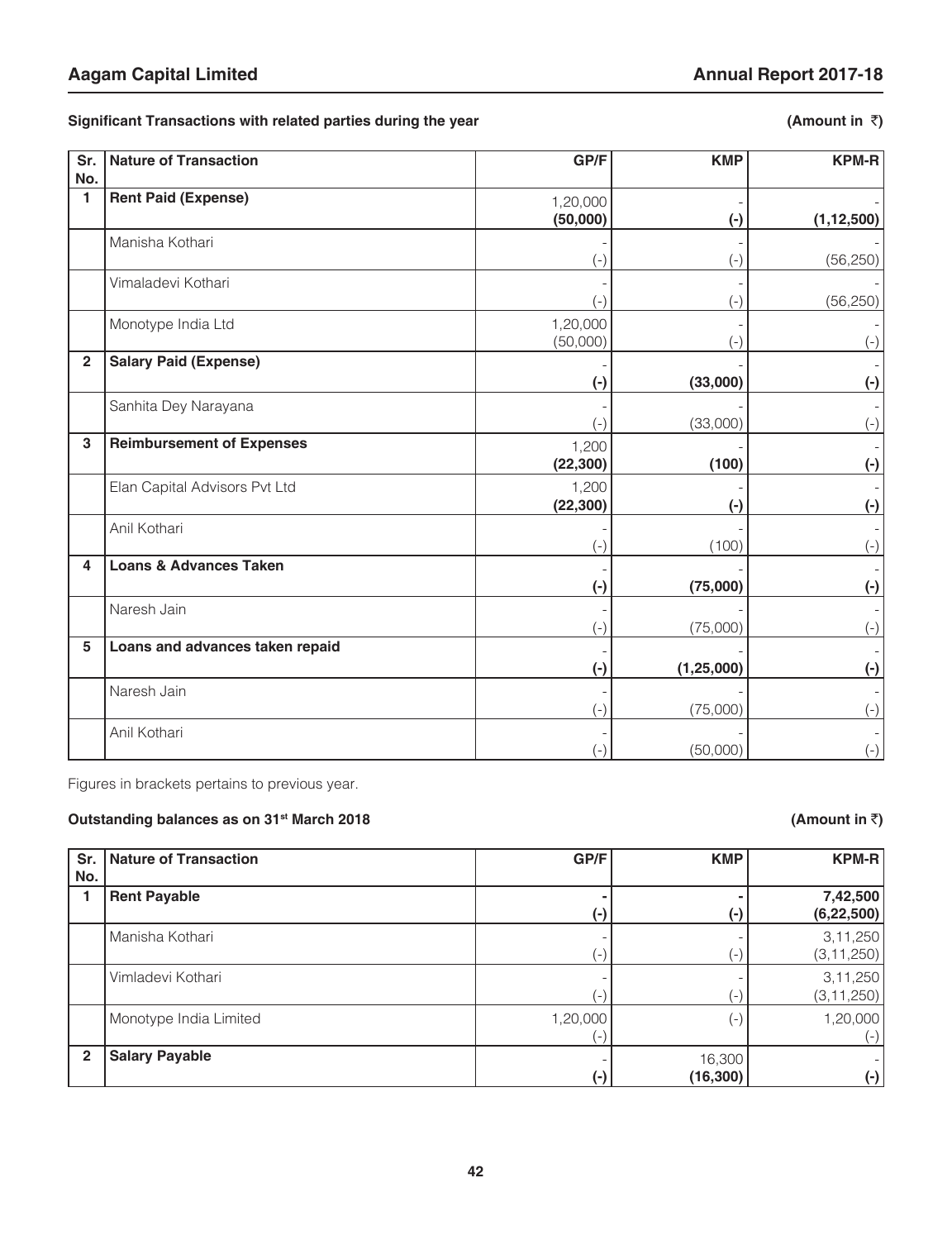| Sanhita Dey Narayana          |     | 16,300<br>(16, 300) | - 1 |
|-------------------------------|-----|---------------------|-----|
| Payable                       | 600 | ٠H                  |     |
| Elan Capital Advisors Pvt Ltd | 600 | r – I               |     |

Figures in brackets pertains to previous year.

#### **25. Contingent Liability to the extended not provided for**

- A. Income Tax Demand for AY 2006-07 ₹ 70,74,656 /- (P.Y ₹ 70,74,656 /-)
- B. Penalties Impose by SEBI  $\bar{\tau}$  4,00,000 /- (P.Y  $\bar{\tau}$  4,00,000). The company has filed appeal with Honourable Securities Appellate Tribunal, Mumbai to contest against the Penalties imposed by SEBI.
- 26. Additional Disclosure Pursuant to Non-Systemically Important Non-Banking Financial (Non-Deposit Accepting or Holding) Companies Prudential Norms (Reserve Bank) Directions, 2015 issued by RBI is given in Annexure I.

#### **27. Prior Year Comparatives**

Previous year's figures have been regrouped, rearranged or recasted wherever necessary to conform to this year's classification. Figures in brackets pertain to previous year.

As Per our Report on Even Date Chartered Accountants ICAI Firm Regn No. 106584W

#### **For Motilal & Associates For and on behalf of Board of Directors**

**Sd/- Sd/- Sd/- Motilal Jain Motilal Jain Anil Kothari Naresh Jain Naresh Jain Partner Naresh Jain Partner Director Membership No: 036811** 

**Date : 29/05/2018 Place : Mumbai**

**Partner Director & CFO Director DIN: 01991283 DIN: 00291963**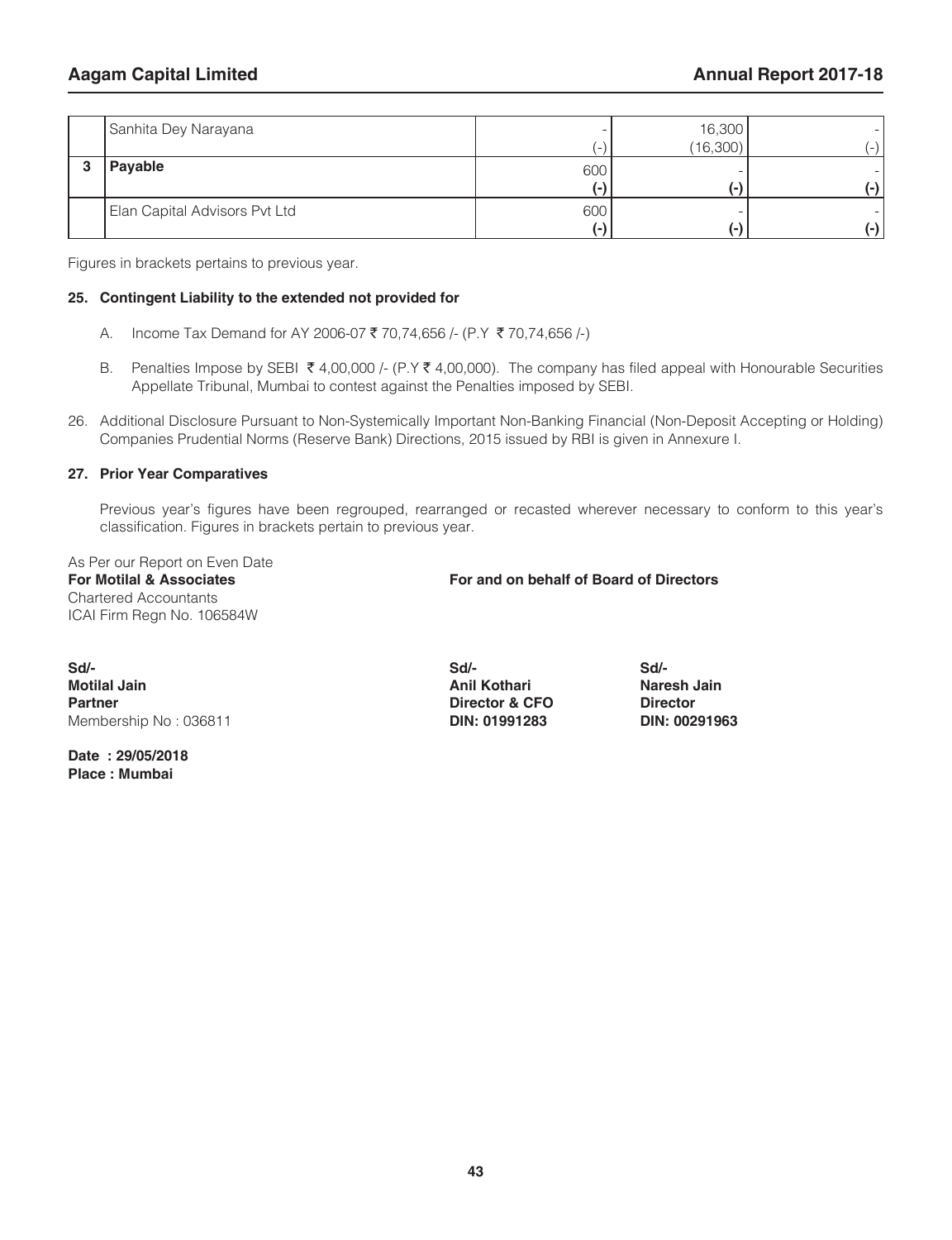#### **Annexure I**

Additional Disclosure Pursuant to Non-Systemically Important Non-Banking Financial (Non-Deposit Accepting or Holding) Companies Prudential Norms (Reserve Bank) Directions, 2015 issued by RBI

|                                                                                                                            |                              | (Amount in ₹)                   |  |
|----------------------------------------------------------------------------------------------------------------------------|------------------------------|---------------------------------|--|
| <b>Particulars</b>                                                                                                         |                              |                                 |  |
| <b>Liabilities side</b>                                                                                                    | <b>Amount</b><br>Outstanding | <b>Amount</b><br><b>Overdue</b> |  |
| (1) Loans and advances availed by the non banking financial company inclusive of<br>interest accrued thereon but not paid: |                              |                                 |  |
| (a) Debentures : Secured                                                                                                   |                              |                                 |  |
| Unsecured                                                                                                                  |                              |                                 |  |
| (other than falling within the meaning of public deposits*)                                                                |                              |                                 |  |
| (b) Deferred Credits                                                                                                       |                              |                                 |  |
| (c) Term Loans                                                                                                             |                              |                                 |  |
| (d) Inter-corporate loans and borrowings                                                                                   |                              |                                 |  |
| (e) Commercial Paper                                                                                                       |                              |                                 |  |
| (f) Other Loans (From Director)                                                                                            |                              |                                 |  |
| * Please see Note 1 below                                                                                                  |                              |                                 |  |
|                                                                                                                            |                              |                                 |  |
| <b>Assets side</b>                                                                                                         | <b>Amount</b><br>Outstanding | <b>Amount</b><br>Overdue        |  |
| (2) Break-up of Loans and Advances including bills receivables                                                             |                              |                                 |  |
| [other than those included in (4) below] :                                                                                 |                              |                                 |  |
| (a) Secured                                                                                                                |                              |                                 |  |
| (b) Unsecured                                                                                                              | 186.52                       |                                 |  |
| (3) Break up of Leased Assets and stock on hire and other assets counting towards AFC<br>activities                        |                              |                                 |  |
| (i) Lease assets including lease rentals under sundry debtors :                                                            |                              |                                 |  |
| (a) Financial lease                                                                                                        |                              |                                 |  |
| (b) Operating lease                                                                                                        |                              |                                 |  |
| (ii) Stock on hire including hire charges under sundry debtors:                                                            |                              |                                 |  |
| (a) Assets on hire                                                                                                         |                              |                                 |  |
| (b) Repossessed Assets                                                                                                     |                              |                                 |  |
| (iii) other loans counting towards AFC activities                                                                          |                              |                                 |  |
| (a) Loans where assets have been repossessed                                                                               |                              |                                 |  |
| (b) Loans other than (a) above                                                                                             |                              |                                 |  |
| (4) Break-up of Investments :                                                                                              |                              |                                 |  |
|                                                                                                                            |                              |                                 |  |
| <b>Current Investments</b>                                                                                                 |                              |                                 |  |
| 1. Quoted :                                                                                                                |                              |                                 |  |
| (i) Shares: (a) Equity                                                                                                     |                              |                                 |  |
| (b) Preference                                                                                                             |                              |                                 |  |
| (ii) Debentures and Bonds                                                                                                  |                              |                                 |  |
| (iii) Units of mutual funds                                                                                                |                              |                                 |  |
| (iv) Government Securities                                                                                                 |                              |                                 |  |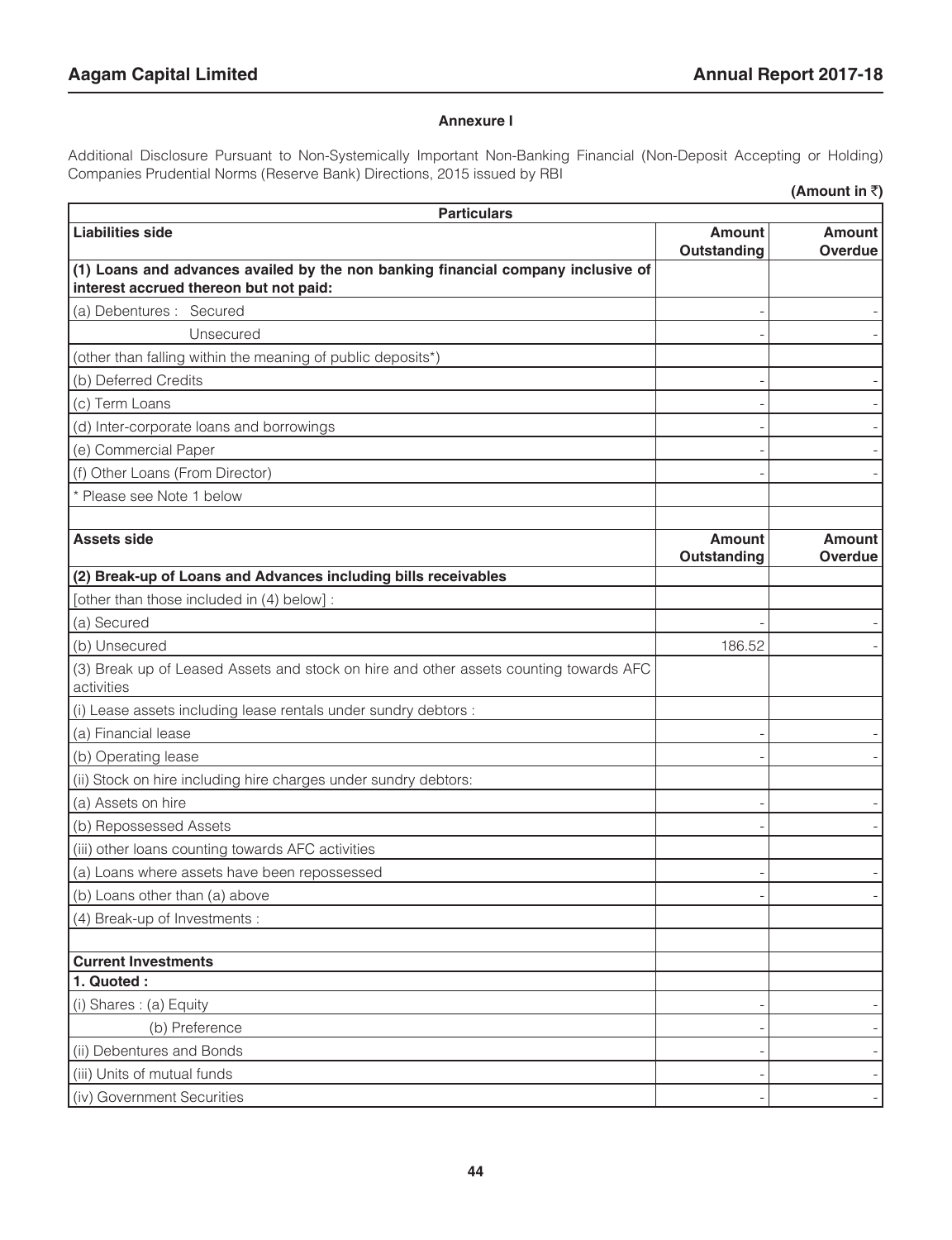| (b) Preference<br>(iii) Units of mutual funds<br>(iv) Government Securities<br>(v) Others (Fixed deposits)<br>(i) Shares: (a) Equity<br>(b) Preference<br>(ii) Debentures and Bonds<br>(iii) Units of mutual funds<br>(v) Others (Fixed Deposits)<br>(i) Shares: (a) Equity<br>(b) Preference | (v) Others (please specify)  |  |
|-----------------------------------------------------------------------------------------------------------------------------------------------------------------------------------------------------------------------------------------------------------------------------------------------|------------------------------|--|
|                                                                                                                                                                                                                                                                                               | 2. Unquoted :                |  |
|                                                                                                                                                                                                                                                                                               | (i) Shares: (a) Equity       |  |
|                                                                                                                                                                                                                                                                                               |                              |  |
|                                                                                                                                                                                                                                                                                               | (ii) Debentures and Bonds    |  |
|                                                                                                                                                                                                                                                                                               |                              |  |
|                                                                                                                                                                                                                                                                                               |                              |  |
|                                                                                                                                                                                                                                                                                               |                              |  |
|                                                                                                                                                                                                                                                                                               | Long Term investments :      |  |
|                                                                                                                                                                                                                                                                                               | 1. Quoted:                   |  |
|                                                                                                                                                                                                                                                                                               |                              |  |
|                                                                                                                                                                                                                                                                                               |                              |  |
|                                                                                                                                                                                                                                                                                               |                              |  |
|                                                                                                                                                                                                                                                                                               |                              |  |
|                                                                                                                                                                                                                                                                                               | (iv) Government Securities   |  |
|                                                                                                                                                                                                                                                                                               |                              |  |
|                                                                                                                                                                                                                                                                                               |                              |  |
|                                                                                                                                                                                                                                                                                               | 2. Unquoted :                |  |
|                                                                                                                                                                                                                                                                                               |                              |  |
|                                                                                                                                                                                                                                                                                               |                              |  |
|                                                                                                                                                                                                                                                                                               | (ii) Debentures and Bonds    |  |
|                                                                                                                                                                                                                                                                                               | (iii) Units of mutual funds  |  |
|                                                                                                                                                                                                                                                                                               | (iv) Government Securities   |  |
|                                                                                                                                                                                                                                                                                               | (v) Others - equity warrants |  |

#### **(5) Borrower group-wise classification of assets financed as in (2) and (3) above**

| Please see Note 2 below:        |                | Amount net of provisions |              |  |  |
|---------------------------------|----------------|--------------------------|--------------|--|--|
| <b>Category</b>                 | <b>Secured</b> | <b>Unsecured</b>         | <b>Total</b> |  |  |
| 1. Related Parties**            |                |                          |              |  |  |
| (a) Subsidiaries                |                |                          |              |  |  |
| (b) Companies in the same group |                |                          |              |  |  |
| (c) Other related parties       |                |                          |              |  |  |
| 2. Other than related parties   |                | 186.52                   | 186.52       |  |  |
| <b>Total</b>                    |                | 186.52                   | 186.52       |  |  |

#### **(6) Investor group-wise classification of all investments (current and long term) in shares and securities (both quoted and unquoted):**

| Please see note 3 below:           |                                                    |                                                    |
|------------------------------------|----------------------------------------------------|----------------------------------------------------|
| Category                           | Market Value /<br>Break up or fair<br>value or NAV | <b>Book Value</b><br>(Net of<br><b>Provisions)</b> |
| 1. Related Parties**               |                                                    |                                                    |
| (a) Subsidiaries                   |                                                    |                                                    |
| $($ b) Companies in the same group |                                                    |                                                    |
| (c) Other related parties          |                                                    |                                                    |
| 2. Other than related parties      |                                                    |                                                    |
| <b>Total</b>                       |                                                    |                                                    |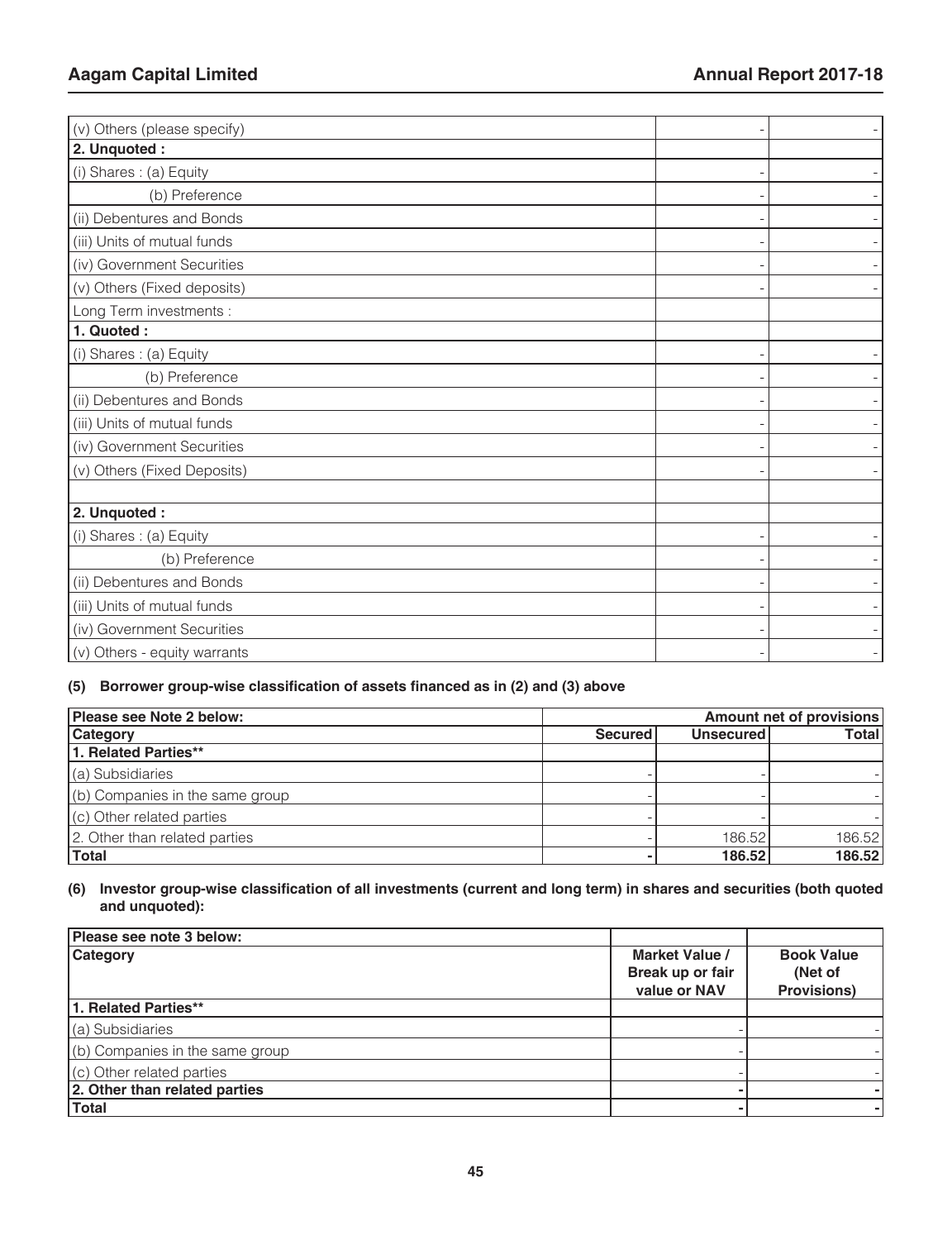#### **(7) Other information**

| <b>Particulars</b>                            | <b>Amount</b> |  |
|-----------------------------------------------|---------------|--|
| (i) Gross Non-Performing Assets               |               |  |
| (a) Related parties                           |               |  |
| (b) Other than related parties                |               |  |
| (ii) Net Non-Performing Assets                |               |  |
| (a) Related parties                           |               |  |
| (b) Other than related parties                |               |  |
| (iii) Assets acquired in satisfaction of debt |               |  |

Notes:

- 2. Provisioning norms shall be applicable as prescribed in the Non-Banking Financial (Non-Deposit Accepting or Holding) Companies Prudential Norms (Reserve Bank) Directions, 2007.
- 3. All Accounting Standards and Guidance Notes issued by ICAI are applicable including for valuation of investments and other assets acquired in satisfaction of debt. However, market value in respect of quoted investments and break up/fair value/NAV in respect of unquoted investments should be disclosed irrespective of whether they are classified as long term or current in (4) above.

<sup>1.</sup> As defined in Paragraph 2(1)(xii) of the Non-Banking Financial Companies Acceptance of Public Deposits (Reserve Bank) Directions, 1998.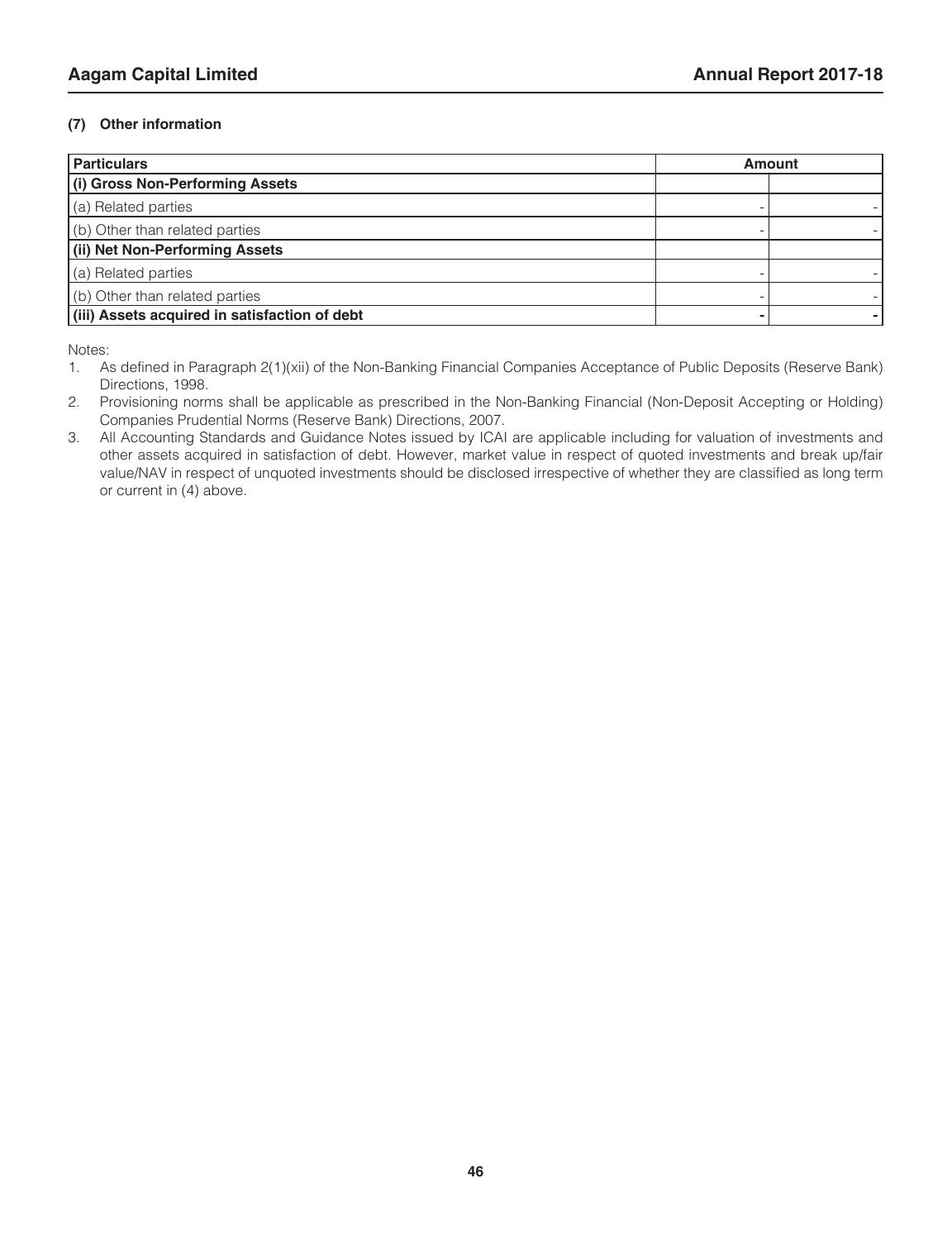#### **Aagam Capital Limited**

 **Regd. Office:** Office No.602, 6th Floor,Raheja Chambers, 213 Nariman Point, Mumbai – 400021. **CIN:** L65990MH1991PLC064631 **Email:** aagamcltd@gmail.com, **Web:** www.aagamcap.com

#### **ATTENDANCE SLIP**

#### **PLEASE FILL ATTENDANCE SLIP AND HAND IT OVER AT THE ENTRANCE OF THE MEETING HALL**

| $\vert$ DP id $*$ | Folio No.    |
|-------------------|--------------|
| Client id*        | No of Shares |

\_\_\_\_\_\_\_\_\_\_\_\_\_\_\_\_\_\_\_\_\_\_\_\_\_\_\_\_\_\_\_\_\_\_\_\_\_\_\_\_\_\_\_\_\_\_\_\_\_\_\_\_\_\_\_\_\_\_\_\_\_\_\_\_\_\_\_\_\_\_\_\_\_\_\_\_\_\_\_\_\_\_\_\_\_\_\_\_\_\_\_\_\_\_\_\_\_\_\_\_\_\_\_\_\_\_\_\_\_\_\_\_\_ \_\_\_\_\_\_\_\_\_\_\_\_\_\_\_\_\_\_\_\_\_\_\_\_\_\_\_\_\_\_\_\_\_\_\_\_\_\_\_\_\_\_\_\_\_\_\_\_\_\_\_\_\_\_\_\_\_\_\_\_\_\_\_\_\_\_\_\_\_\_\_\_\_\_\_\_\_\_\_\_\_\_\_\_\_\_\_\_\_\_\_\_\_\_\_\_\_\_\_\_\_\_\_\_\_\_\_\_\_\_\_\_ \_\_\_\_\_\_\_\_\_\_\_\_\_\_\_\_\_\_\_\_\_\_\_\_\_\_\_\_\_\_\_\_\_\_\_\_\_\_\_\_\_\_\_\_\_\_\_\_\_\_\_\_\_\_\_\_\_\_\_\_\_\_\_\_\_\_\_\_\_\_\_\_\_\_\_\_\_\_\_\_\_\_\_\_\_\_\_\_\_\_\_\_\_\_\_\_\_\_\_\_\_\_\_\_\_\_\_\_\_\_\_\_\_ \_\_\_\_\_\_\_\_\_\_\_\_\_\_\_\_\_\_\_\_\_\_\_\_\_\_\_\_\_\_\_\_\_\_\_\_\_\_\_\_\_\_\_\_\_\_\_\_\_\_\_\_\_\_\_\_\_\_\_\_\_\_\_\_\_\_\_\_\_\_\_\_\_\_\_\_\_\_\_\_\_\_\_\_\_\_\_\_\_\_\_\_\_\_\_\_\_\_\_\_\_\_\_\_\_\_\_\_\_\_\_\_

Name and Address of Shareholder/Proxyholder :-

I hereby record my presence at the 26<sup>th</sup> Annual General Meeting of the Company held on Friday, 28<sup>th</sup> September, 2018 at 12:15 pm at Office No.602, 6<sup>th</sup> Floor, Raheja Chambers, 213 Nariman Point, Mumbai - 400021.

\_\_\_\_\_\_\_\_\_\_\_\_\_\_\_\_\_\_\_\_\_\_\_\_\_\_\_\_\_\_\_ Signature of the Shareholder or Proxy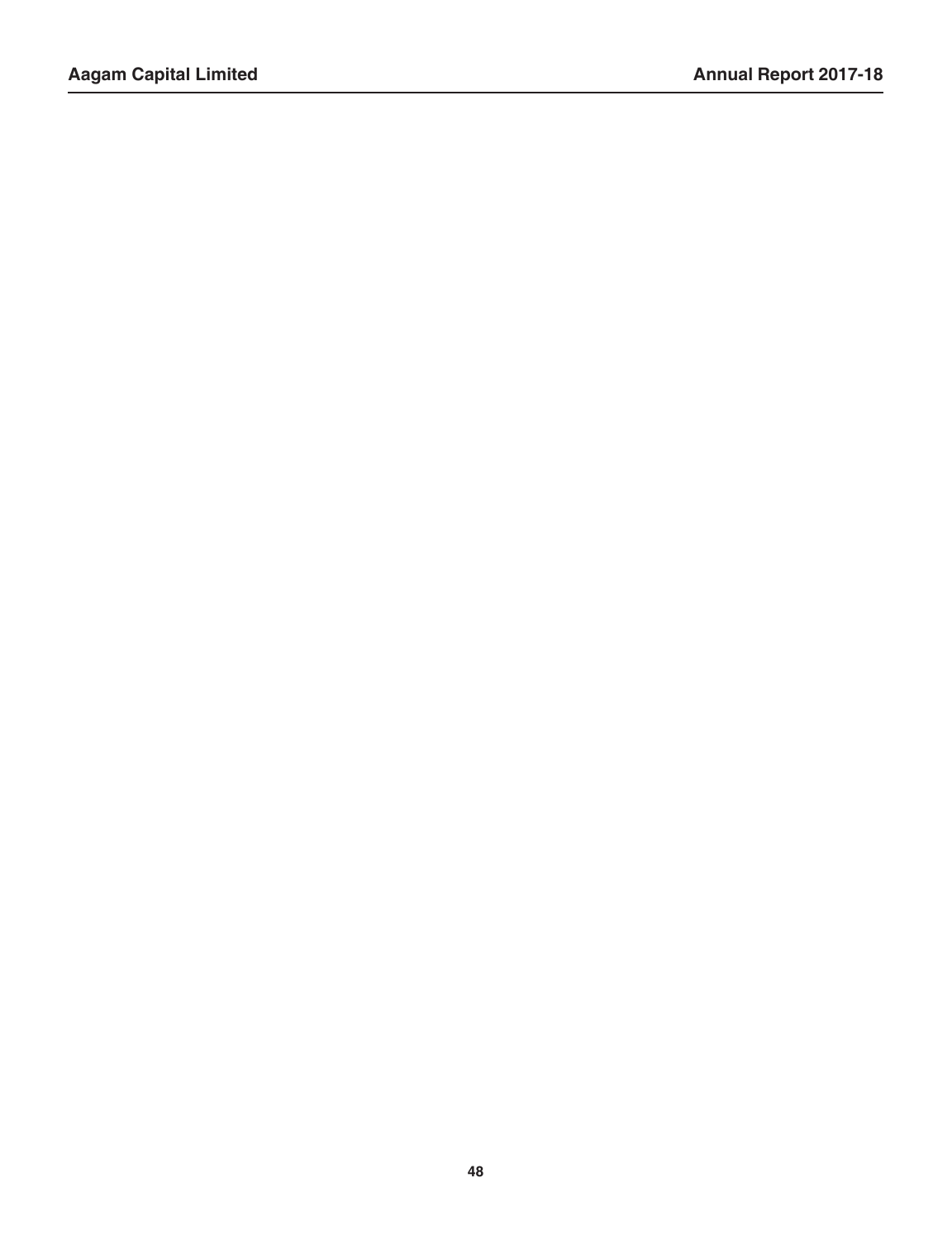**Affix One Rupee Revenue Stamp**

#### **Aagam Capital Limited**

Regd. Office: Office No.602, 6<sup>th</sup> Floor, Raheja Chambers, 213 Nariman Point. Mumbai – 400021. **CIN:** L65990MH1991PLC064631 **Email:** aagamcltd@gmail.com, **Web:** www.aagamcap.com

#### **FORM OF PROXY**

| Name of member(s):  | Email id:       |
|---------------------|-----------------|
| Registered Address: | Folio No/DP id: |
|                     | Client id:      |

I/We, being the member(s) of \_\_\_\_\_\_\_\_\_\_\_\_\_\_\_\_ shares of Aagam Capital Limited, hereby appoint :

as my/our proxy to attend and vote(on a poll) for me/us and on my/our behalf at the 26<sup>th</sup> Annual General Meeting of the Company, to be held on Friday, 28<sup>th</sup> September, 2018 at 12:15 pm at Office No.602, 6<sup>th</sup> Floor, Raheja Chambers, 213 Nariman Point, Mumbai – 400021 and at any adjournment thereof in respect of such resolutions as are indicated below :

| <b>Resolutions</b>                                                                                                                                              |     | <b>Optional</b> |
|-----------------------------------------------------------------------------------------------------------------------------------------------------------------|-----|-----------------|
| <b>Ordinary Business</b>                                                                                                                                        | For | <b>Against</b>  |
| Adoption of the Audited Financial Statement of the Company for the financial year ended 31st<br>March, 2018 and Report of the Directors' and Auditor's thereon. |     |                 |
| Appointment of a Director in place of Mr. Anil Kothari (DIN: 01991283) who retires by rotation and  <br>being eligible offers himself for reappointment.        |     |                 |
| Re-appointment of Statutory Auditors of the Company.                                                                                                            |     |                 |

Signed this day of \_\_\_\_\_\_\_\_\_\_\_\_\_\_\_\_\_\_\_\_\_\_\_\_\_ , 2018

 $\_$ Signature of Shareholder

Signature of first proxy holder Signature of second proxy holder Signature of third proxy holder

\_\_\_\_\_\_\_\_\_\_\_\_\_\_\_\_\_\_\_\_\_\_\_\_\_ \_\_\_\_\_\_\_\_\_\_\_\_\_\_\_\_\_\_\_\_\_\_\_\_ \_\_\_\_\_\_\_\_\_\_\_\_\_\_\_\_\_\_\_\_\_\_\_\_\_

Notes :

Ī

- 1. This form of proxy in order to be effective should be duly completed and deposited at the Registered Office of the Company, not less than 48 hours before the commencement of the meeting. The Proxy need not be a member of the Company.
- 2. A person can act as a proxy on behalf of members not exceeding fifty and holding in the aggregate not more than 10% of the total share capital of the Company carrying voting rights may appoint a single person as proxy and such person shall not act as proxy for any other person or shareholder.

\*\* This is only optional. Please put 'X' in the appropriate Column against the resolutions indicated in the Box. If you leave the 'For' or 'Against ' Column blank against any or all the resolutions, your proxy will be entitled to vote in the manner as he/ she thinks appropriate.

3. Appointing a proxy does not prevent a member from attending the meeting in person if he so wishes.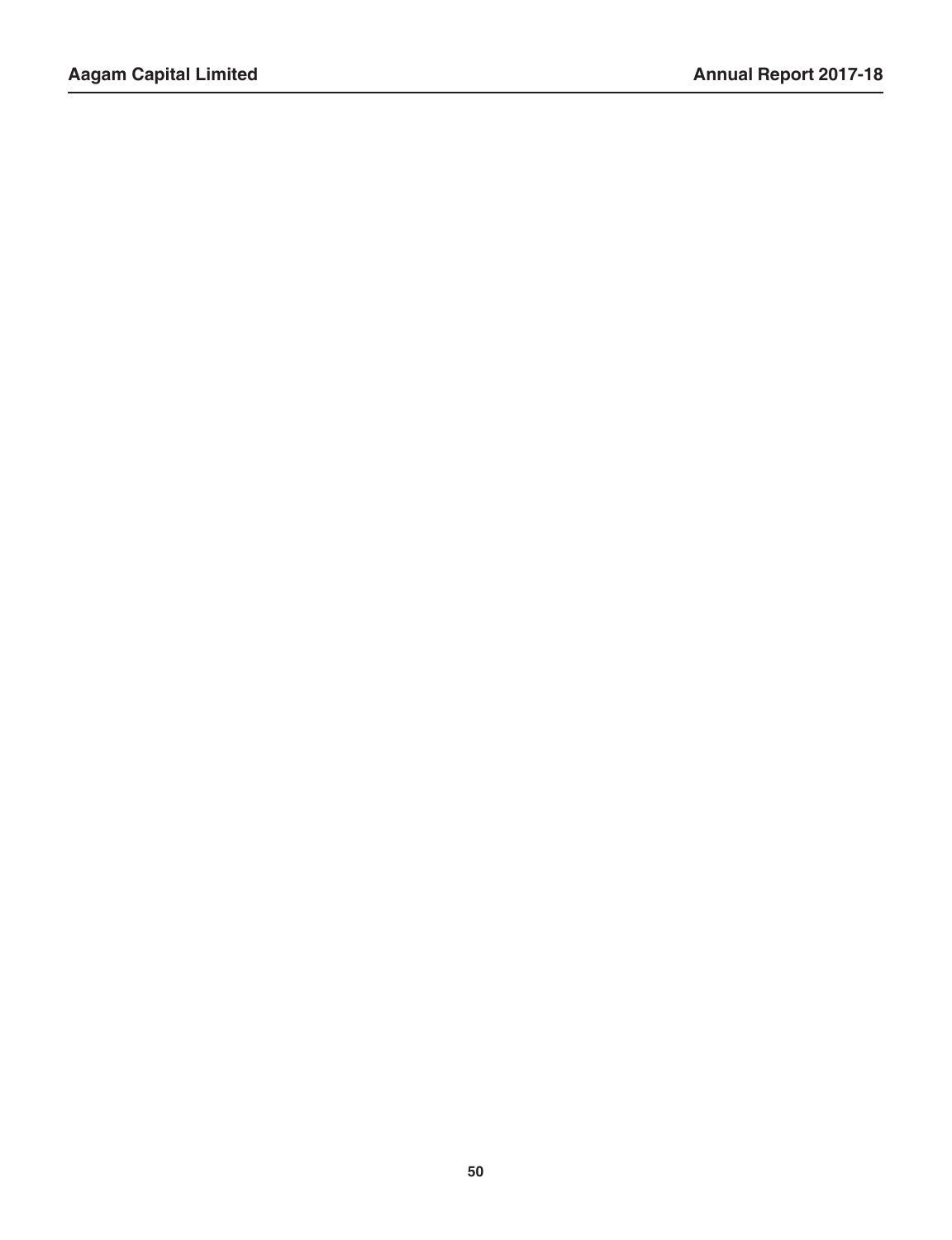#### **Aagam Capital Limited**

**Regd. Office:** Office No.602, 6<sup>th</sup> Floor, Raheja Chambers, 213 Nariman Point, Mumbai - 400021. **CIN:** L65990MH1991PLC064631 **Email:** aagamcltd@gmail.com, **Web:** www.aagamcap.com

#### **POLLING PAPER (Form No. MGT -12)**

(Pursuant to section 109(5) of the Companies Act,2013 and rule 21(1)(c) of the Companies (Management and Administration) Rules,2014)

#### **BALLOT PAPER**

| Sr.<br>No. | <b>Particulars</b>                                                                                      | <b>Details</b> |
|------------|---------------------------------------------------------------------------------------------------------|----------------|
|            | Name of the First Named Shareholders                                                                    |                |
|            | Postal Address                                                                                          |                |
|            | Registered Folio No./*DP Id/Client Id(Applicable to investors<br>holding shares in dematerialized form) |                |
|            | l Class of Share                                                                                        | Eauity         |

I hereby exercise my vote in respect of Ordinary Resolution enumerated below by recording my assent or dissent to the said resolution in the following manner :

| Sr.<br>No. | <b>Item</b>                                                                                                                                                                    | No. of Shares<br>held by me | I assent to the<br>resolution | dissent to the<br>resolution |
|------------|--------------------------------------------------------------------------------------------------------------------------------------------------------------------------------|-----------------------------|-------------------------------|------------------------------|
|            | Adoption of the Audited Financial Statement of the Company<br>for the financial year ended 31 <sup>st</sup> March, 2018 and Report of<br>the Director's and Auditor's thereon. |                             |                               |                              |
|            | Appointment of a Director in place of Mr. Anil Kothari (DIN:<br>01991283) who retires by rotation and being eligible offers<br>himself for reappointment.                      |                             |                               |                              |
|            | Re-appointment of Statutory Auditors of the Company.                                                                                                                           |                             |                               |                              |

Date: Place:

Signature of Shareholder

 $\mathcal{L}_\text{max}$  and  $\mathcal{L}_\text{max}$  are the set of  $\mathcal{L}_\text{max}$  and  $\mathcal{L}_\text{max}$  are the set of  $\mathcal{L}_\text{max}$